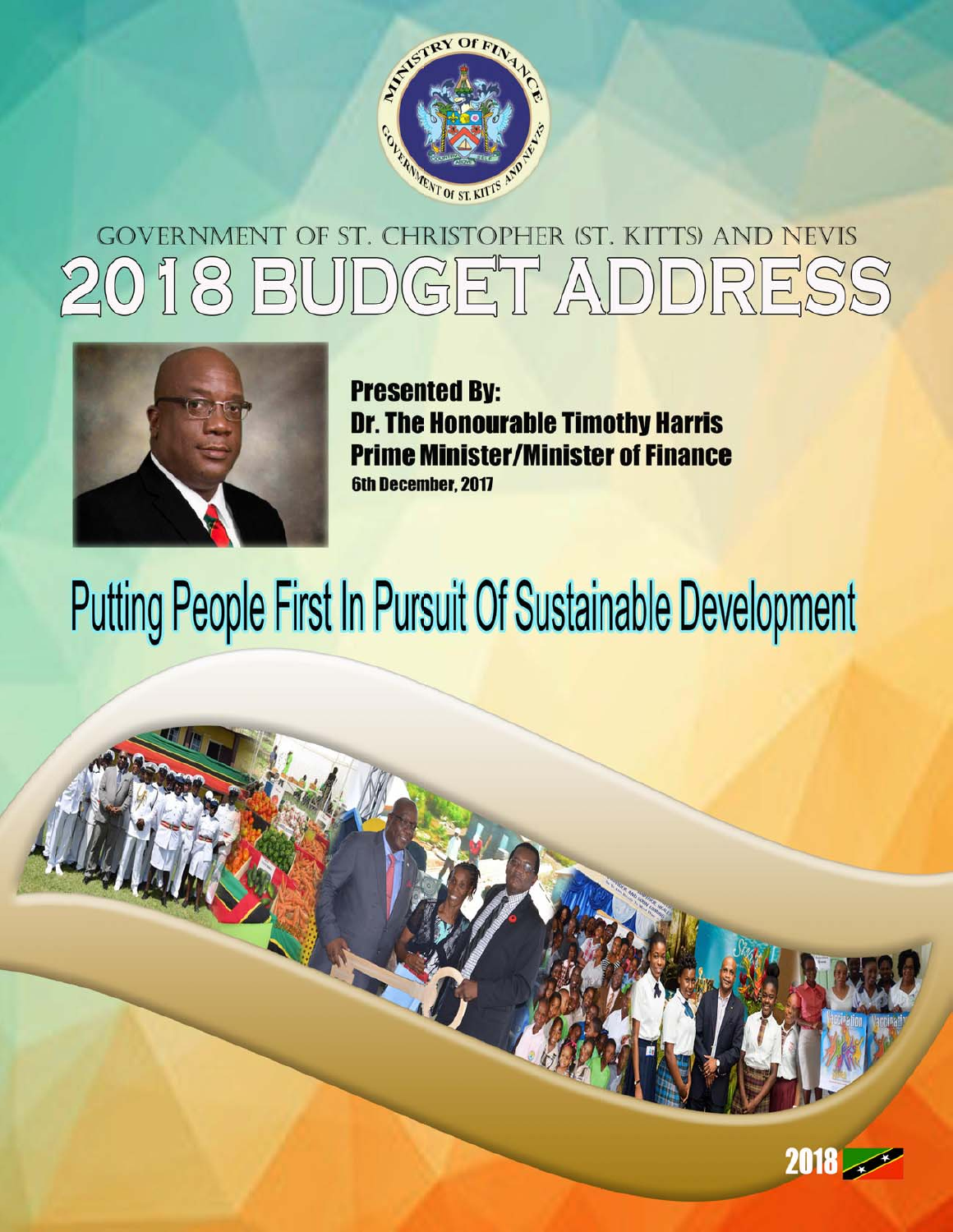# **ST. CHRISTOPHER AND NEVIS**



# **BUDGET ADDRESS**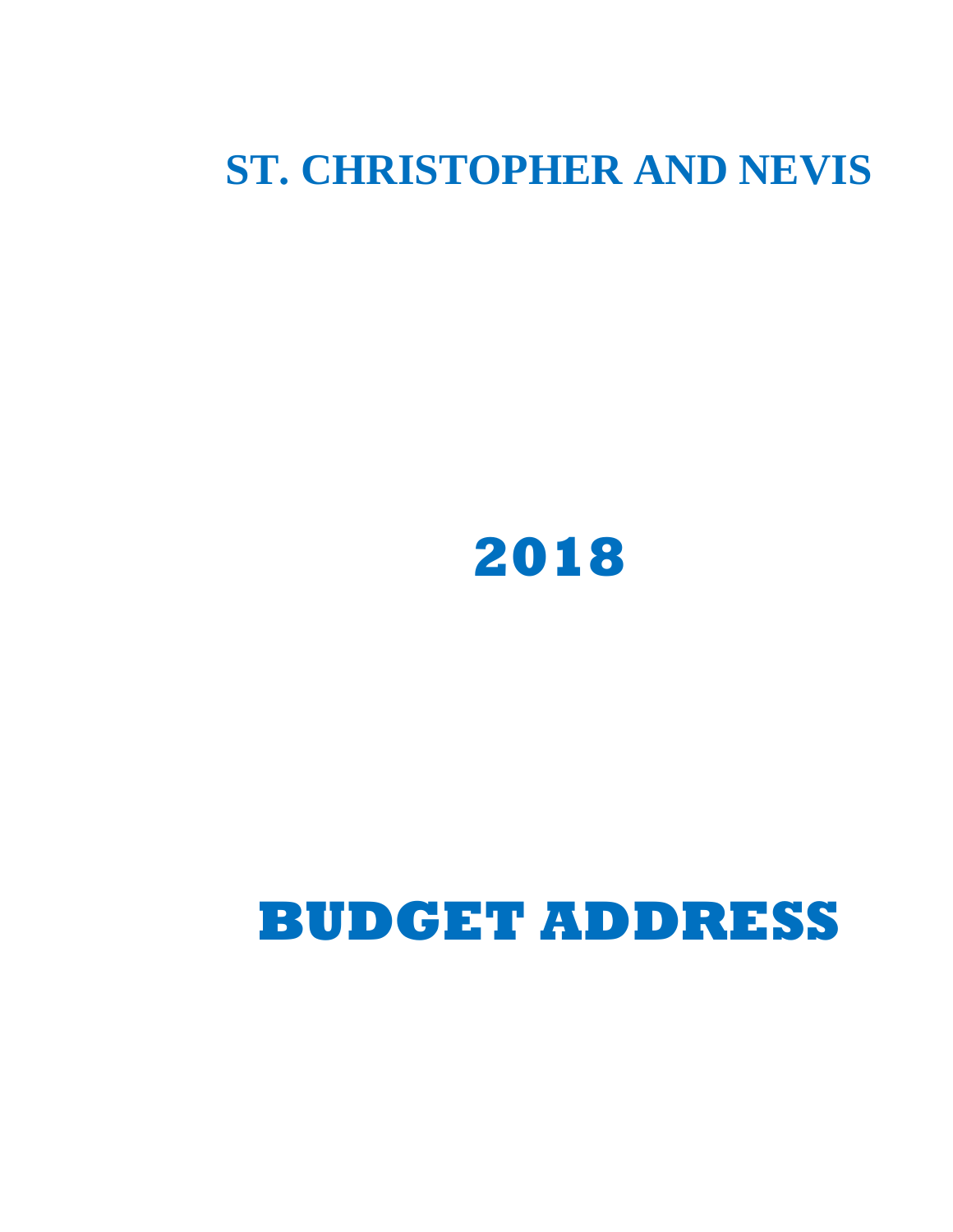1. Mr. Speaker, I beg leave to move the second reading of the Bill shortly entitled the Appropriation Act (2018), 2017.

## **INTRODUCTION**

- 2. St. Kitts and Nevis is a blessed Nation under God. As we meet today to consider the Budget and the major policies and plans for 2018, we must give thanks to almighty God for sparing our Federation from the destructive tropical cyclones that caused widespread devastation a few months ago. Preliminary estimates indicate that, in the Public Sector, the impact sustained from the winds, rain and storm surge resulted in approximately \$150 million in damage across our two islands. We are thankful that we did not suffer any loss of precious lives and were spared the massive destruction that was inflicted on some of our neighbouring islands. Even as we grapple with our own needs here in St. Kitts and Nevis, my Team Unity Government took note of the greater pain and suffering of our brothers and sisters who suffered much more devastating blows from Hurricanes Irma and Maria than we did. We believe in the biblical advice of being your brother's keeper and therefore, to the best of our ability, we quickly offered both monetary and in-kind assistance to our neighbours that were seriously impacted. In terms of monetary donations, we gave \$1 million to the Commonwealth of Dominica, \$400,000 to Anguilla, \$400,000 to Antigua and Barbuda, \$500,000 to the British Virgin Islands, and committed \$200,000 to St. Maarten. We were also encouraged by the generosity of the various local businesses and private citizens who came together to give support to our less fortunate neighbouring islands. We wish our brothers and sisters well in the recovery process.
- 3. Hurricanes Irma and Maria were a stark illustration of the force of nature and demonstrated the fact that climatic changes can create an accommodating environment for the development of what can only be described as super storms. We here in the Federation of St. Kitts and Nevis must remain vigilant and adhere to the standards established for our own protection of life and property. I strongly encourage the general public to cooperate with the relevant authorities in the enforcement of the building codes and to follow the good advice of

1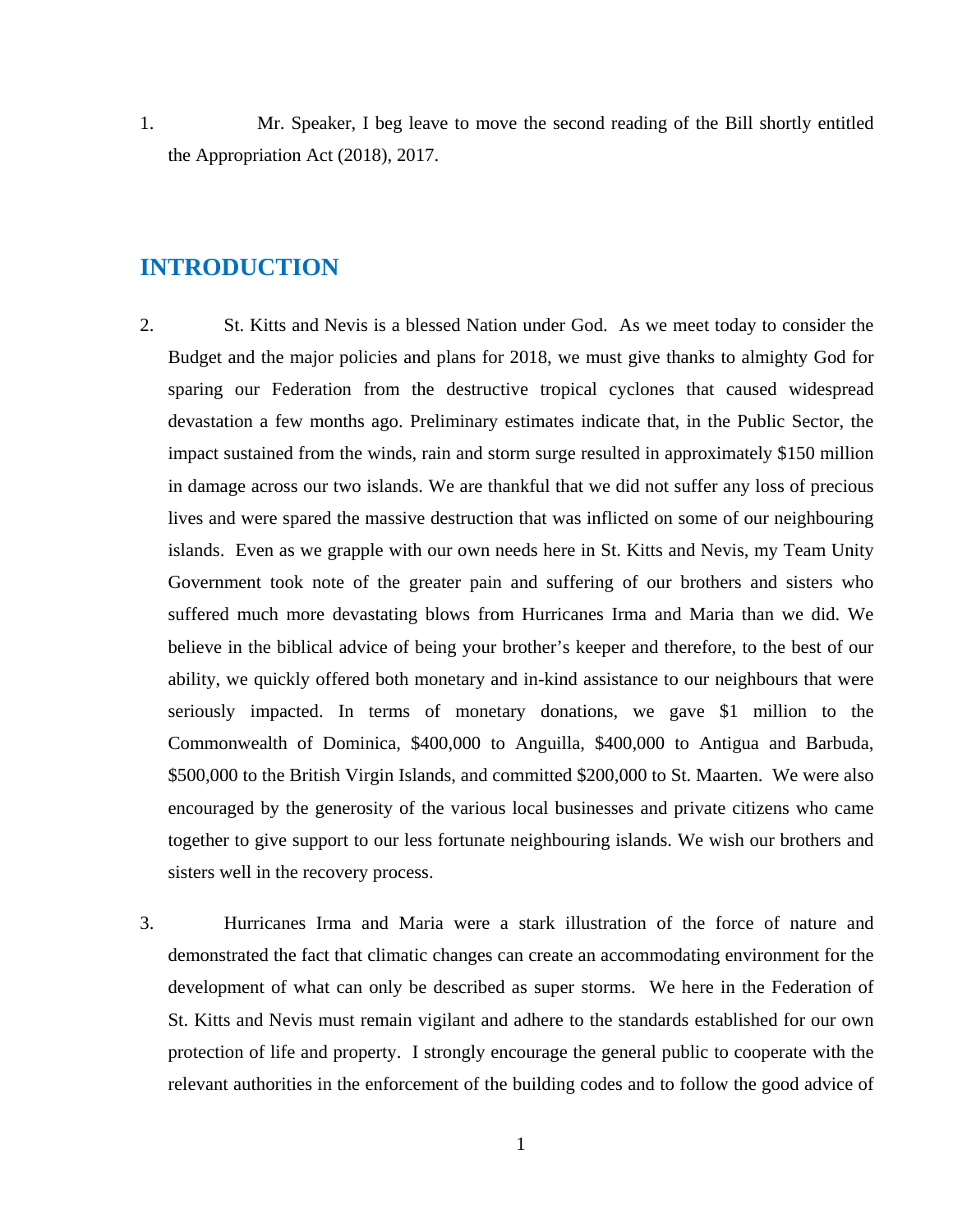the officers from the Department of Physical Planning and the National Emergency Management Agency. The harsh reality is that, notwithstanding our small role as greenhouse gas emitters, Small Island Developing States like St. Kitts and Nevis will continue to bear the brunt of the resultant effects of climate change such as temperature rise, drought conditions and sea level rise. Such effects cannot be decoupled from economic growth and development. Therefore, we must take a holistic approach to build resilience into our economies and infrastructure.

- 4. Mr. Speaker, based on our experiences here in St. Kitts and Nevis, we are well aware of how difficult it is to return a country to a state of normalcy and resume a track record of achieving growth and development after the impact of a natural disaster. That is why we moved quickly to begin repairs and reconstruction work at our main hospital, our schools, the Old Road Bay, the Frigate Bay Development Corporation and Police Training Complex to name a few. We also provided duty free concessions on materials for all properties damaged by the hurricanes. Care and concern for people are at the centre of my Government's Development Agenda and that is why we have chosen the theme for the 2018 Budget: "Putting People First in Pursuit of Sustainable Development."All of the major initiatives sponsored and implemented by my Team Unity Administration over the last 34 months have been centred on making life better for our people. Many around the region marvelled at the long list of accomplishments by my Administration in less than 3 years. No other Government has done as much as we have in so short a time. Every citizen of this Federation can count on my Administration to continue to do what is best to support the growth and development of our people and our Nation.
- 5. As we considered the theme for the 2018 Budget, we were not only concerned with environmental sustainability of our Federation and our ability to mitigate and adapt to climate change but most importantly how these and other related issues are impacting the lives and livelihood of our people. One of the fundamental issues that we are determined to address in 2018 is the modernization of our education and training system to prepare our people for a modern work environment. We are committed to assist our MSMEs even further and, in the interest of our people, we will advance improvements in social development and health services, access to good quality, affordable housing and the formulation and update of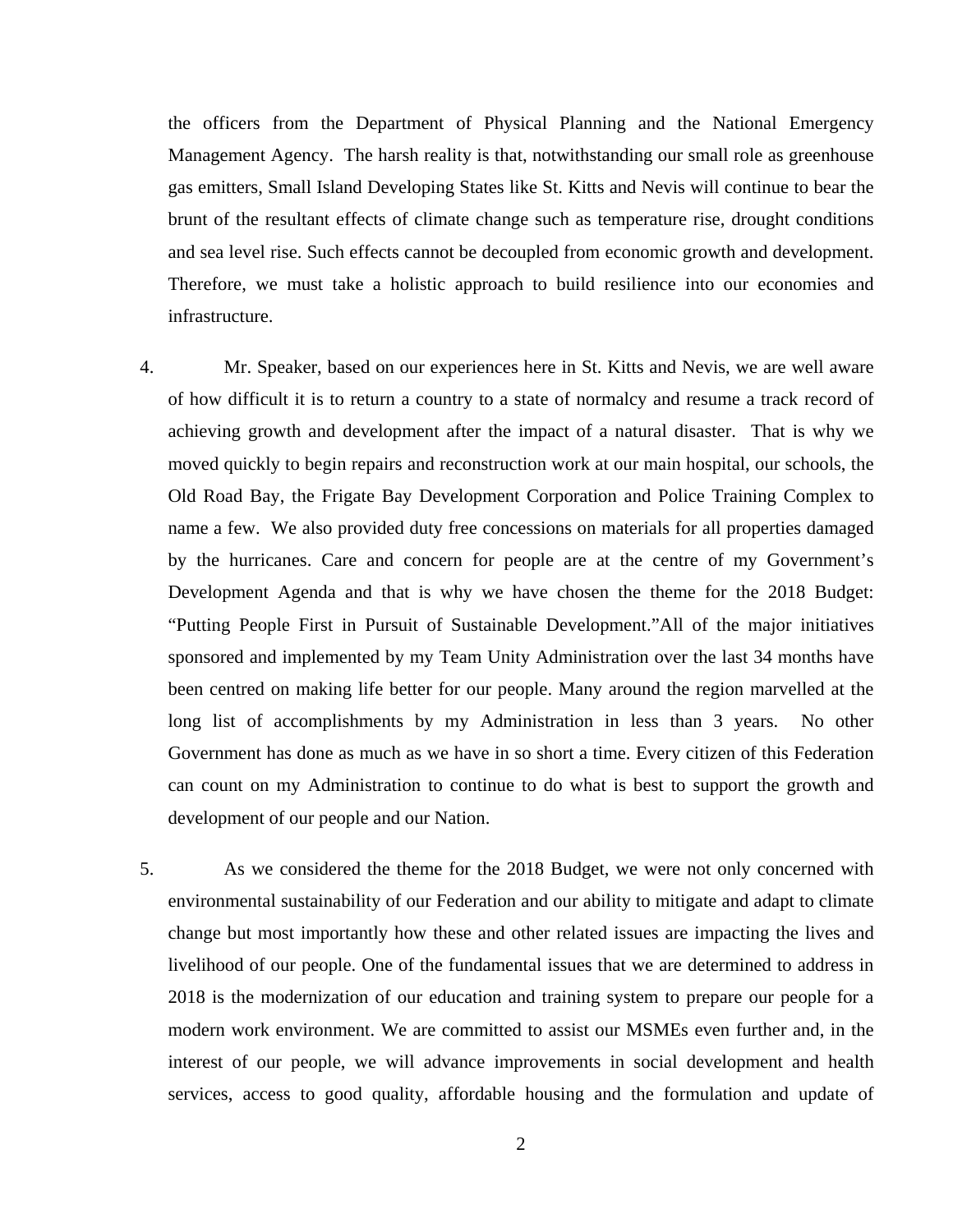supporting policies and legislation to facilitate reform actions in a number of areas. In this regard, my Team Unity Administration is taking a strategic approach to reduce the vulnerabilities faced by our Federation. This is evidenced by the mix of investments in critical areas and the implementation of sound policies supported by appropriate legislation. In 2018, we will continue to build on the solid foundation which we have already established to develop the following: (i) a dynamic Climate Change Policy accompanied by a relevant Climate Change Adaptation Strategy, (ii) a National Housing Policy, (iii) an updated Land Use Policy, (iv) a National Qualification Register, (v) a Special Needs Policy, and(vi) a Plan of Action for Non-Communicable Diseases. In addition to these, we will complete the National Strategic Plan for Health and commence in earnest the implementation of the Education Sector Plan. My Team Unity Government will also continue to seek strategic partnerships to translate these policy frameworks into tangible outcomes that will enhance productivity and promote economic growth and development.

6. Mr. Speaker, we are pleased to see a long-awaited strengthening in the global economy as it helps to improve our prospects for increasing economic growth here in the Federation. We will remain vigilant and take action to support the social and economic transformation of our country over the medium and long term. To achieve our objectives, we are therefore prepared to introduce changes to our legislative and policy frameworks, operational procedures and institutional structures. We are also striving to find the right balance in supporting economic expansion while being fiscally prudent. To be successful, we must continue to exercise fiscal prudence and invest in strong systems and efficient infrastructure. These are three main ingredients that we must apply with the right measurement in order to increase resilience, growth and prosperity for all well into the future. Of vital importance remains the critical investment in our human capital. A dedicated focus on education and skills development isof paramount importance for transforming the lives of the youth of this Nation. We will also continue to focus on providing opportunities for Lifelong Learning especially for residents who desire to retool themselves or acquire new skills to take up employment or entrepreneurial opportunities that are emerging as the economy grows and changes. Our Team Unity Government is prepared to be energetic in protecting the hardearned gains of the country and to build an even more prosperous Nation for all citizens. It is therefore our pledge not to become complacent nor get weary in doing good on behalf of our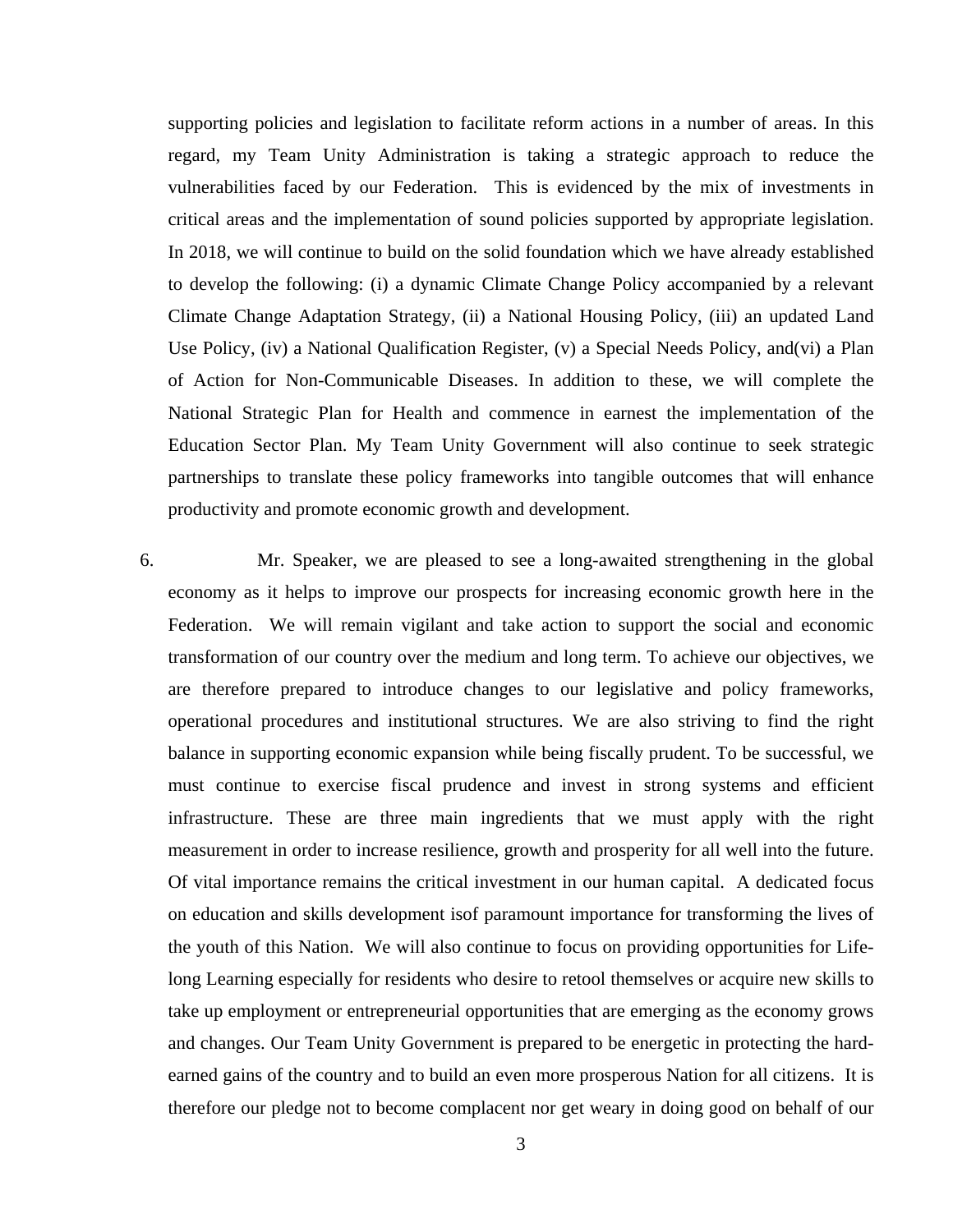people. More importantly, we are determined to work even more energetically to ensure that the Federation develops in such a way that no one is left behind.

7. We have been generating positive growth results in the St. Kitts and Nevis economy over the last three years. We are on a mission to craft the right set of policies to ensure that the positive growth continues and exceeds the growth level that was attained in 2017. We also intend to continue to build on our good track record in regional and international cooperation to which we have an unwavering commitment. We believe that a good mix of domestic policies and our active regional and international cooperation efforts would help to improve our Nation's chances of achieving success in our pursuit of sustainable development. This would be the basis for us to build a more resilient economy that would continue to realise positive growth, create jobs, increase incomes and ensure greater prosperity for all. Such an initiative calls for stronger Public Sector institutions, growth friendly fiscal policies, revamping the tax and benefits systems to improve the fiscal incentives regime and refine the targeting of Government sponsored social safety net programmes, and investing in high-quality climate resilient infrastructure. We will continue to facilitate the ease of registering a business, particularly the small and medium sized enterprises that are entering the retail trade and professional services. We are happy to report that business licences issued reached a historic high of over 400 under Team Unity as a result of the success of SMEs coming into existent owing to our Fresh Start Loan Programme. The Ministry of International Trade, Industry and Commerce will devote time to improve our Ease of Doing Business score. We hope that the Chamber of Industry and Commerce will work with us on an action plan. We are mindful that there is still the need to boost productivity both in the Public Sector and the Private Sector. In 2018, this will be an area of focus for the Human Resource Management Department in collaboration with selected line Ministries. I would like to take this opportunity to encourage our partners in the Private Sector to really take on the challenge of integrating productivity boosting initiatives as part of their companies' strategic plans. With the Private Sector playing the leading role as the engine of growth, increasing productivity would be critical to our success in generating higher incomes and raising the living standards here in the Federation.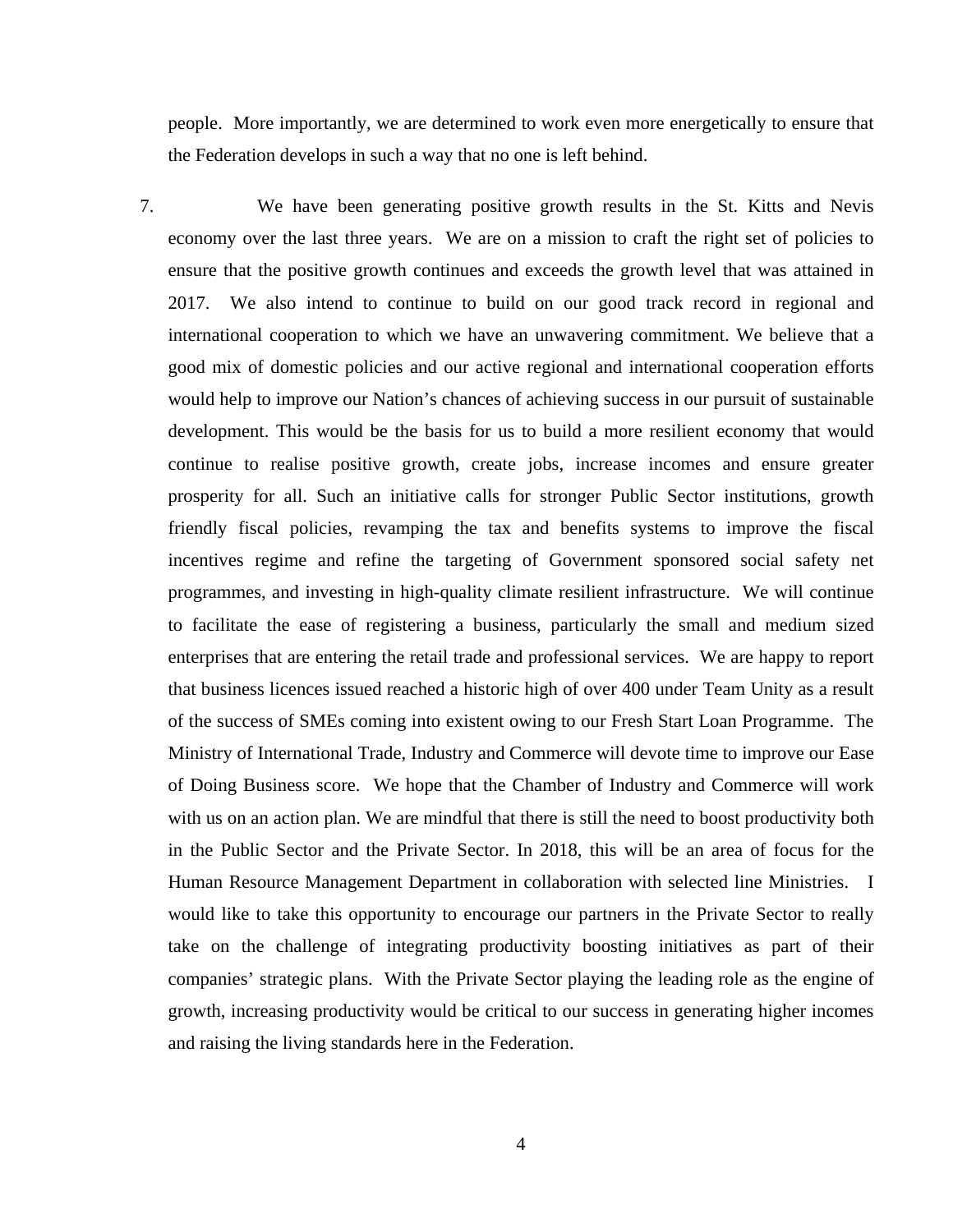8. St. Kitts and Nevis does not operate in isolation to the rest of the world. In this regard, it is timely that I now take a brief look at the most recent international and regional economic developments.

#### **INTERNATIONAL AND REGIONAL ECONOMIC DEVELOPMENTS**

- 9. The advanced economies are projected to record an increase in economic activity expanding by 2.2% in 2017, an increase of 0.5 percentage points when compared to 2016. Economic activity in the United States is projected to grow by 2.2% in 2017, a notable increase in activity of 0.7 percentage points when compared to 2016. Likewise, economic output in both Canada and Japan are set to achieve growth of 3.0% and 1.5% respectively. Growth in the United Kingdom is projected to increase by 1.7% in 2017, a slight falloff of 0.1 percentage points when compared to 2016 as consumer spending and business investment slow due to uncertainty surrounding the Brexit negotiations. Economic activity in the Euro area is also expected to increase to 2.1% in 2017 when compared to 1.5% in 2016.
- 10. The Caribbean Development Bank (CDB) in its 2016 Economic Review and 2017 Forecast reported that the larger Caribbean Community recorded a mixed performance. The larger commodity-producing countries were impacted by the slow recovery of commodity prices on the international market while service based economies performed better where tourism and construction continued to expand. The economy of Jamaica grew by 1.7% in 2016, an improvement when compared to 0.8% in 2015. Barbados also recorded an expansion in economic output of 1.6% in 2016, an increase when compared to the positive growth of 0.8% in 2015. The Trinidad and Tobago economy, however, recorded a further decline in output of 5.0% in 2016 compared to a contraction of 2.1% in 2015.
- 11. The economies in the Eastern Caribbean Currency Union (ECCU) recorded a slowdown in economic output to 2.2% when compared to 2.6% in 2015. This was primarily associated with a decline of 7.5% in the Manufacturing Sector when compared to an expansion of 0.8% in 2015 as the Sector continued to be constrained by a number of factors including weak demand and competitiveness. A contraction in economic output of 2.1% was also recorded in the Agriculture Sector in 2016 after a positive output of 9.5% in 2015. This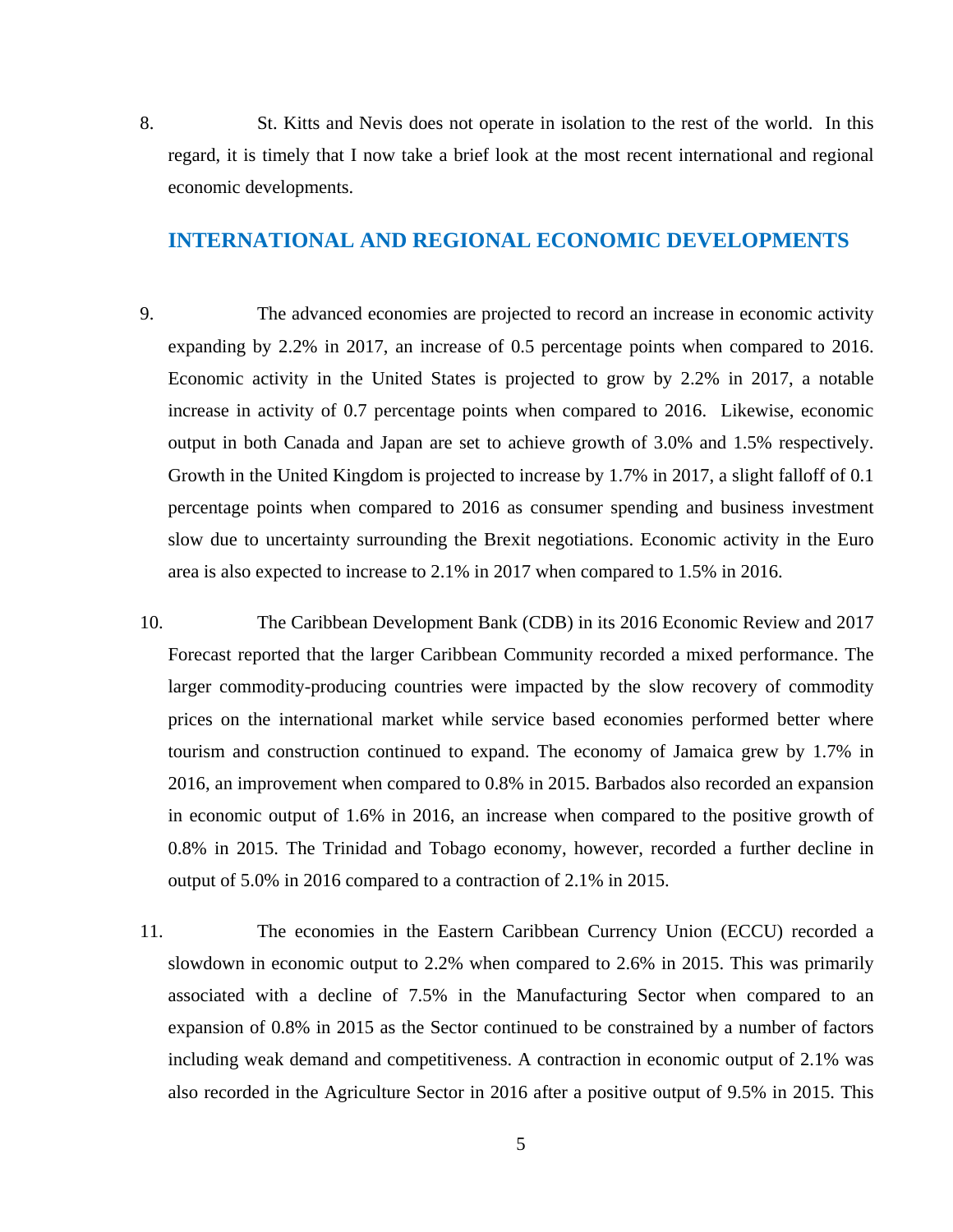was due to a fall in crop production in most member states. The effect of these contractions was stymied by expansions in value added in the Construction and Tourism Sectors by 7.0% and 4.1% respectively. In 2016, growth within the OECS territories ranged from a contraction of 0.7% to an expansion in economic activity of 4.3%. Preliminary data for January to June 2017 has indicated that economic output within the ECCU expanded by 1.5%.

12. I will now give attention to the Domestic Economy.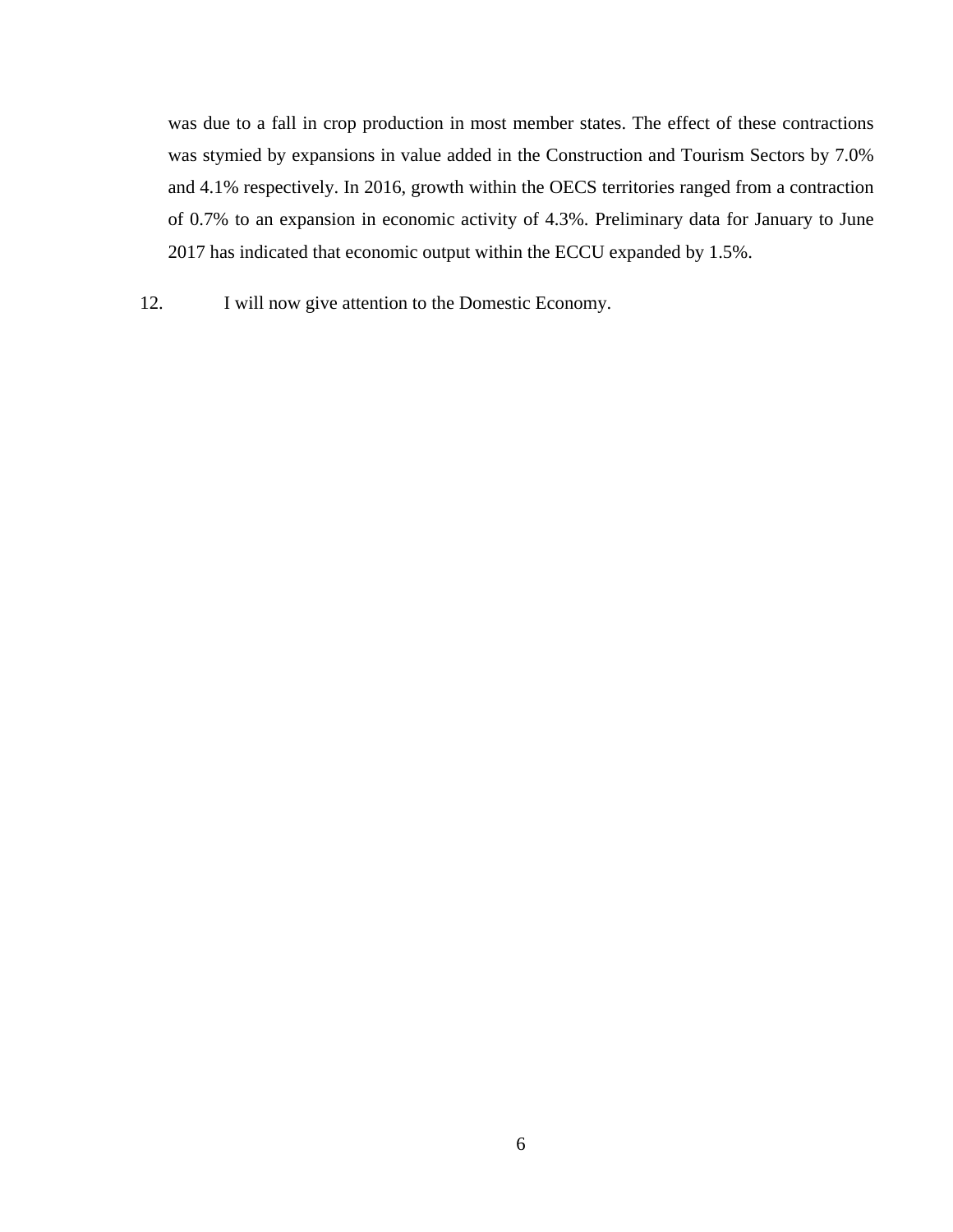# **THE DOMESTIC ECONOMY**

#### **Output and Prices**

- 13. Mr. Speaker, the positive growth momentum of the St. Kitts and Nevis economy continued into 2016 amidst a high level of uncertainty in the global economy. In 2016, Gross Domestic Product (GDP) was on par with estimates increasing by 3.2%. This surpassed the average rate of economic expansion in the ECCU for that year. This achievement was underscored by the notable performance of the Wholesale and Retail, and Construction Sectors which increased by 10.3% and 7.6% respectively. The growth momentum was carried into the first half of 2017 as estimates indicate that the economy expanded by 2.0% in the first six months of the year. The growth recorded was attributed mainly to an expansion in the Construction Sector which recorded an increase in economic output of 8.8%. The enlargement of the Sector was buttressed by private residential construction coupled with the increased investment made by the National Housing Corporation (NHC) on the construction of low and middle-income homes. The performance of the economy was also supported by a pick-upin activities in the Transportation, Storage and Communication Sector which expanded by 7.5% in line with the developments in the Tourism Sector. The Financial Intermediation Sector recorded an increase of 2.5% driven by a rise in Financial Services and an improvement in lending by commercial banks.
- 14. The Tourism Sector contracted by 4.3% during the first of half of 2017 as a result of the downturn in stay over arrivals. A pickup in the performance of the Sector is foreseen with the recent opening of the Park Hyatt St. Kitts and the addition of flights by Delta and United Airlines during the peak tourist season. Cruise tourism remained on a positive trajectory evidenced by a growth rate of 14.4% during the first six (6) months of this year. The Agriculture Sector rebounded in the first half of 2017 as a result of the turnaround in crop production and fish landings. The Manufacturing and Wholesale and Retail Sectors produced less than desirable results. The downturn in activity in the Manufacturing Sector was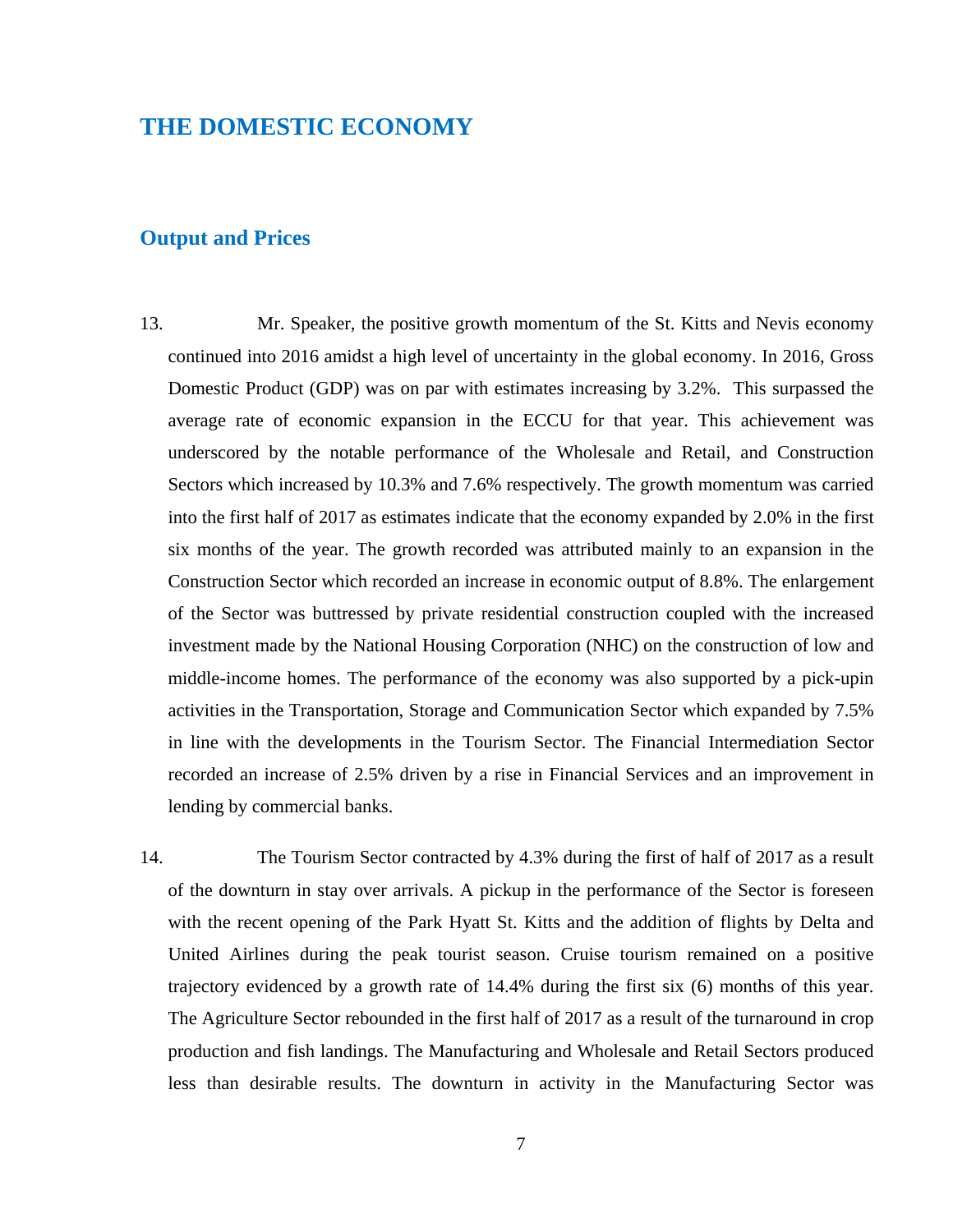influenced by the decline in the production and export of electronic components as uncertainties in the international trade markets impacted demand. The Wholesale and Retail Sector was constrained by the spill over from the sluggish growth in the Tourism Sector. Taken as a whole, the economy remains relatively strong particularly in the face of the effects of Hurricanes Irma and Maria on the productive sectors and supporting infrastructure which, as I mentioned earlier, resulted in damage in excess of \$150 million in the Public Sector alone. Nevertheless our economy is expected to remain positive in 2017 and the forecast shows an average expansion of 3.5% over the medium term of 2018-2020. This sustained level of positive growth is evidence of the strength of the macroeconomic framework and the resilience that my Team Unity Government is building into our economy.

15. The Consumer Price Index (CPI) reflected an increase in prices in the Federation by 1.2% in the first half of 2017 in line with the rise in international fuel prices. Prices for essential goods and services, however, remained low up to June 2017. The Food and Non Beverages Index deflated by 2.6% over the period. This is a clear indication that residents here in the Federation continue to enjoy the benefits of the Team Unity policy action to remove the Value Added Tax (VAT) from all food items. We paved the path for poor families and persons living on a fixed income to stretch their dollars and realise greater purchasing power. This is evidence of my Administration putting people first by increasing the purchasing power of all citizens particularly the most vulnerable to ensure that the quality of life for everyone is improved.

#### **The External Account**

16. Mr. Speaker, it is not unusual for small open economies to experience deficits on the current account, that is, their transactions with the rest of the world. We can only address this by greater production and import substitution. The current account widened in 2016 as a direct result of the importation of goods to develop the large number of planned Private Sector investment projects, some of which are associated with the Citizenship by Investment (CBI)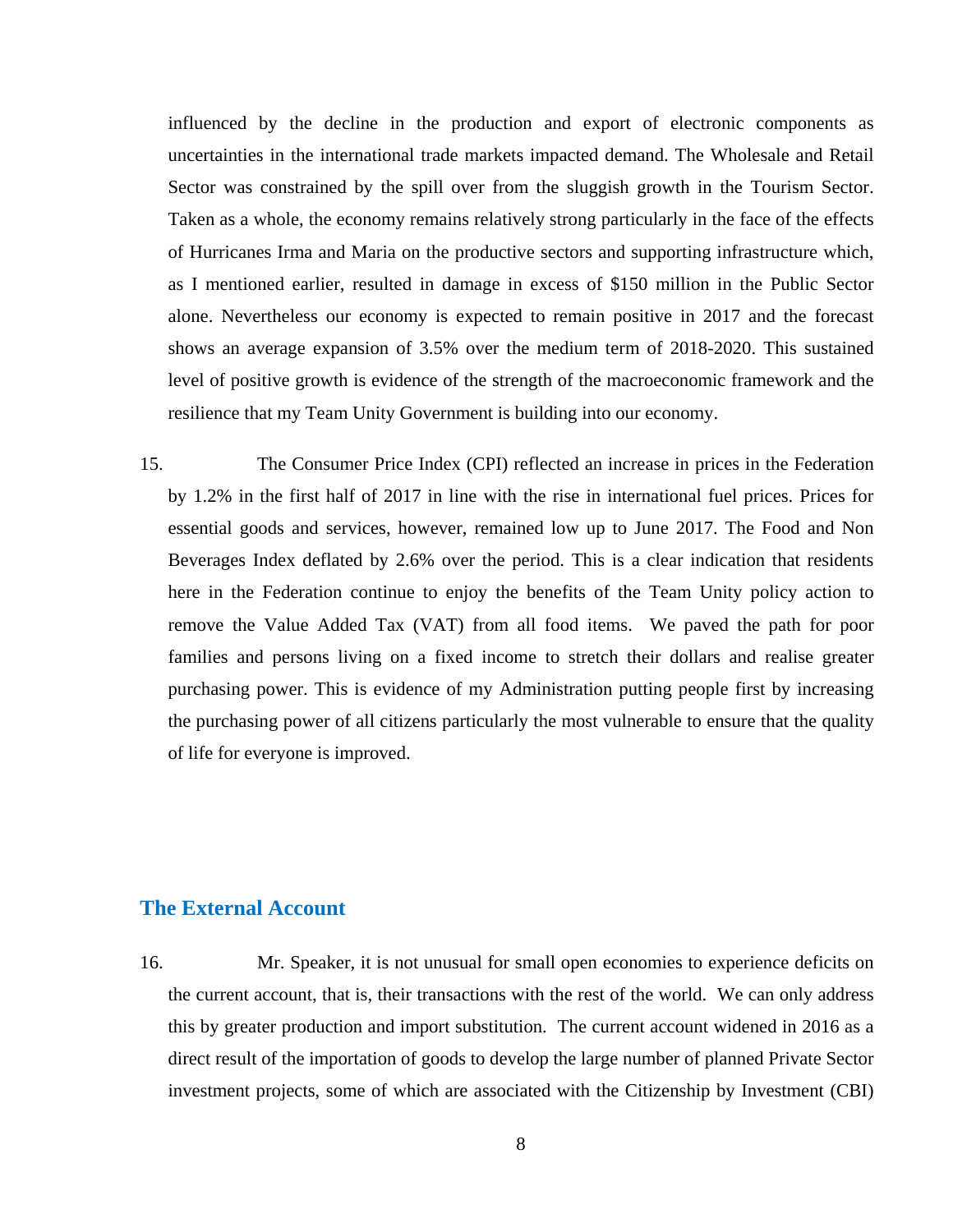Programme. The elevated current account deficit was also influenced by the recent restructuring of the Balance of Payments using a revised methodology. The new way of recording Balance of Payments data has widened the scope of coverage to capture activities of the offshore universities and their student population and improve the coverage of tourist expenditure. By using this updated methodology, St. Kitts and Nevis is now compliant with the international standards set for reporting Balance of Payments data. This has the effect of making the data a more accurate and reliable source for assessing economic performance and decision making.

17. Despite the widening current account deficit observed in 2016, I am happy to report that our country remains in a very strong position as we have been able to maintain significant amounts of international reserves. We have amassed sufficient reserves to cover the current requirements for goods and services for approximately seven (7) months. Our performance in this regard has been lauded by the IMF, having led the ECCU as it relates to international reserves accumulation and thereby giving the Federation a sizeable buffer in meeting its external demands.

#### **Performance Review 2016 Fiscal Operations**

18. Mr. Speaker, it is my pleasure to report to this Honourable House that for the 2016 fiscal year, the Government's fiscal operations once again resulted in surpluses for the three main fiscal indicators. A surplus of \$121.0 million was realized on the Recurrent Account, a surplus of \$121.1 million was recorded for the Overall Balance and a surplus of \$148.5 million was noted for the Primary Balance. As I would have stated last year in my Budget Address, and for the avoidance of doubt, I repeat this year, the calculation of these surpluses is based on the Economic Classification of fiscal data which is the method that is used by the IMF and other recognized institutions and the method that the Government has consistently used over the years. Relative to the budget, the Recurrent Account Surplus reflected a favourable variance of \$1.9 million (1.6%). Positive variances of \$43.6 million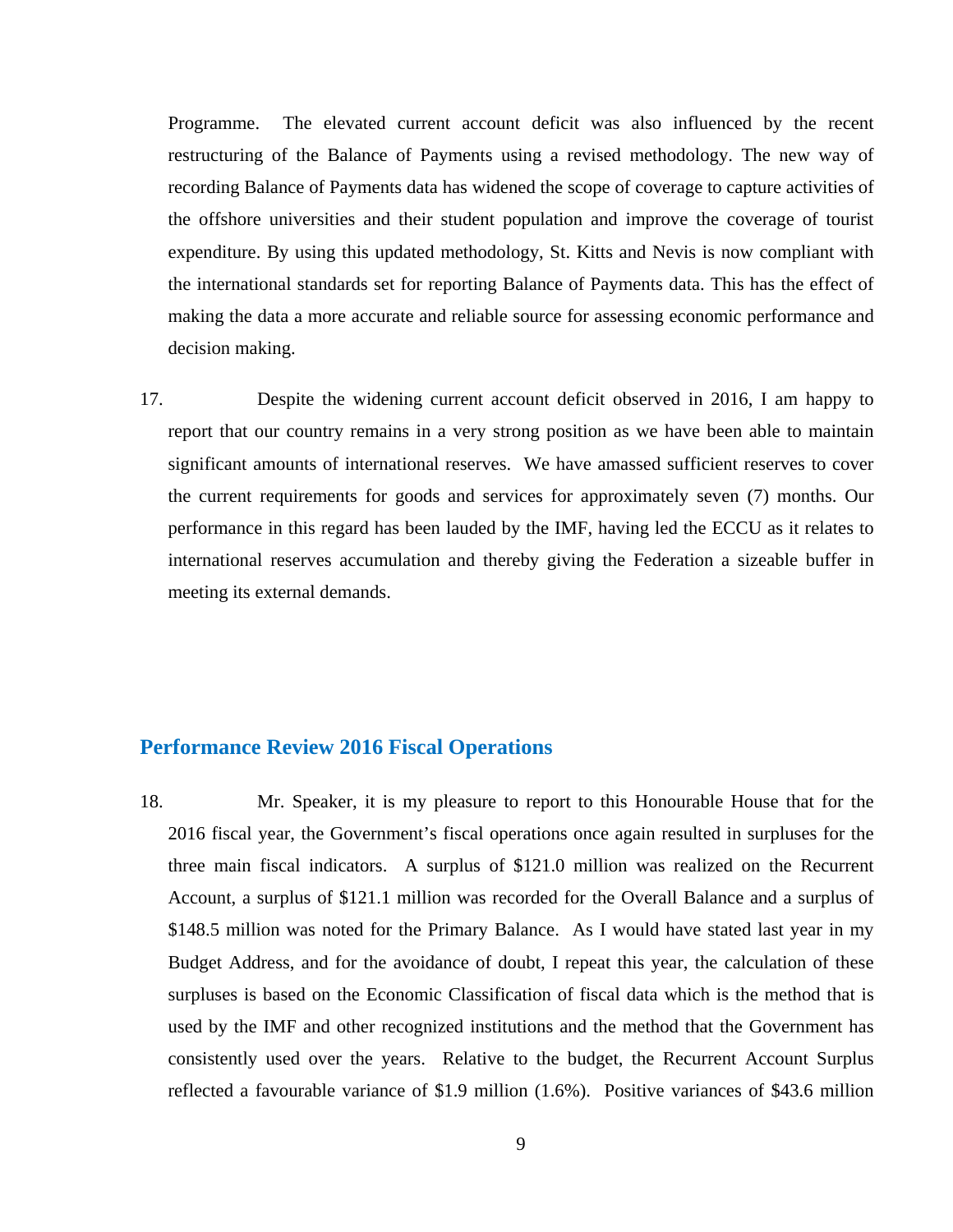(56.2%) and \$41.8 million (39.1%) were also observed for the Overall and Primary Balances respectively. Recurrent Revenue for the fiscal year totalled \$633.9 million, exceeding the 2016 budget by \$25.6 million (4.2%). The outturn reflected the performance of Tax Revenue which amounted to \$401.2 million or 63.3% of Recurrent Revenue and Non-Tax Revenue which totalled \$232.7 million or 36.7% of Recurrent Revenue. Most of the Non-Tax Revenue was derived from fees associated with the CBI Programme which contributed significantly to the overall 2016 fiscal performance. When compared to the budget, favourable variances of 5.0% for Taxes on Income and 2.6% for Taxes on Domestic Goods and Consumption were noted. Revenue from Taxes on Property and Taxes on International Trade and Transactions were, however, below the target by 8.3% and 4.0% respectively.

- 19. On the expenditure side, Mr. Speaker, Recurrent Expenditure amounted to \$512.9 million. The overage was influenced by higher than expected expenditure on Transfers in the amount of \$30.6 million (24.5%) and on Personal Emoluments, Wages and Allowances of \$9.9 million (4.7%). The variance in Transfers was primarily due to the budgetary support given to the Nevis Island Administration in 2016. Additionally, the bonus salary that was paid in December 2016 to Civil Servants and staff of State Owned Enterprises as well as my Government's contribution of \$1.5 million to the capitalization of the Eastern Caribbean Asset Management Corporation during 2016 influenced the expenditure outturn. Savings were, nonetheless, realized on outlays related to Goods and Services which were below the budget by \$15.0 million (12.0%) and Interest Payments which reflected a positive variance of \$1.8 million (6.3%).
- 20. Mr. Speaker, Capital Expenditure amounted to \$75.6 million for the 2016 fiscal year. This was 40.3% less than the amount that was budgeted. Significant sums were expended in 2016 on the Social Services Sector where emphasis was placed on projects related to Youth and Sports, Education, Lands and Housing, and Health. Enhancements to the island's economic infrastructure to facilitate an improvement in transportation and water services were also undertaken as part of my Government's Public Sector Investment Programme during the last fiscal year.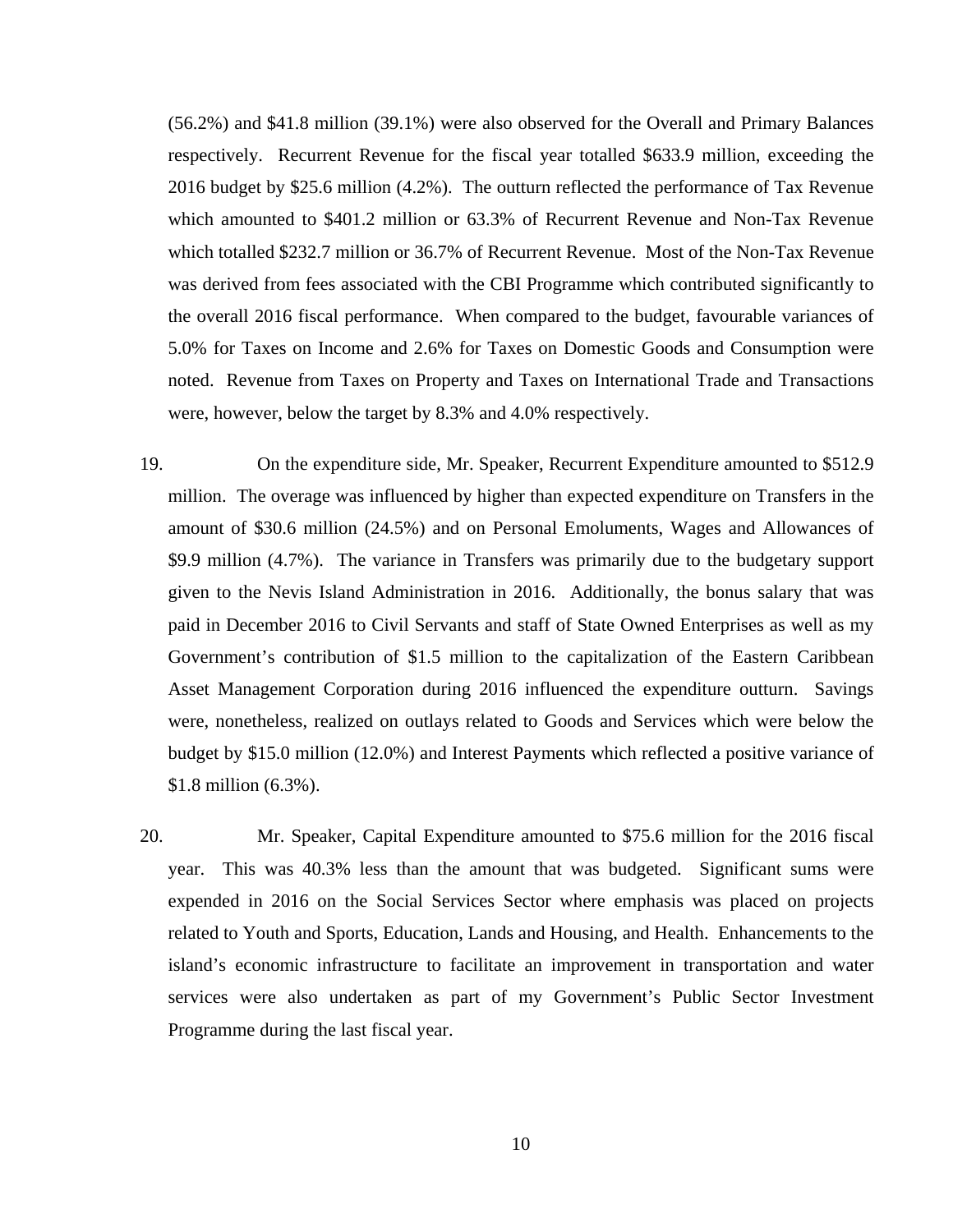21. Approximately 81% of Capital Expenditure was financed by revenue that was generated by the Government while just under 20% was funded by grants from donor institutions. The SIDF, Republic of China (Taiwan) and the Caribbean Development Bank were the main contributors of Capital Grants in 2016 providing partial funding for projects such as the hosting of the CPL games, the upgrade of the Sir Kennedy Simmonds Highway, the construction of our National Heroes Park and activities under the Basic Needs Trust Fund. In addition to Capital Grants of \$14.7 million, a total of \$40.6 million was received in the form of Budgetary Grants, most of which were derived from the European Union (EU) in accordance with the EU's special arrangement to support sugar protocol countries. The amount received in 2016 represented the final disbursement under that arrangement. We express our sincere gratitude to all of our donors who have partnered with us over the years as we strive to continually improve the quality of life for the people of this beautiful land of ours.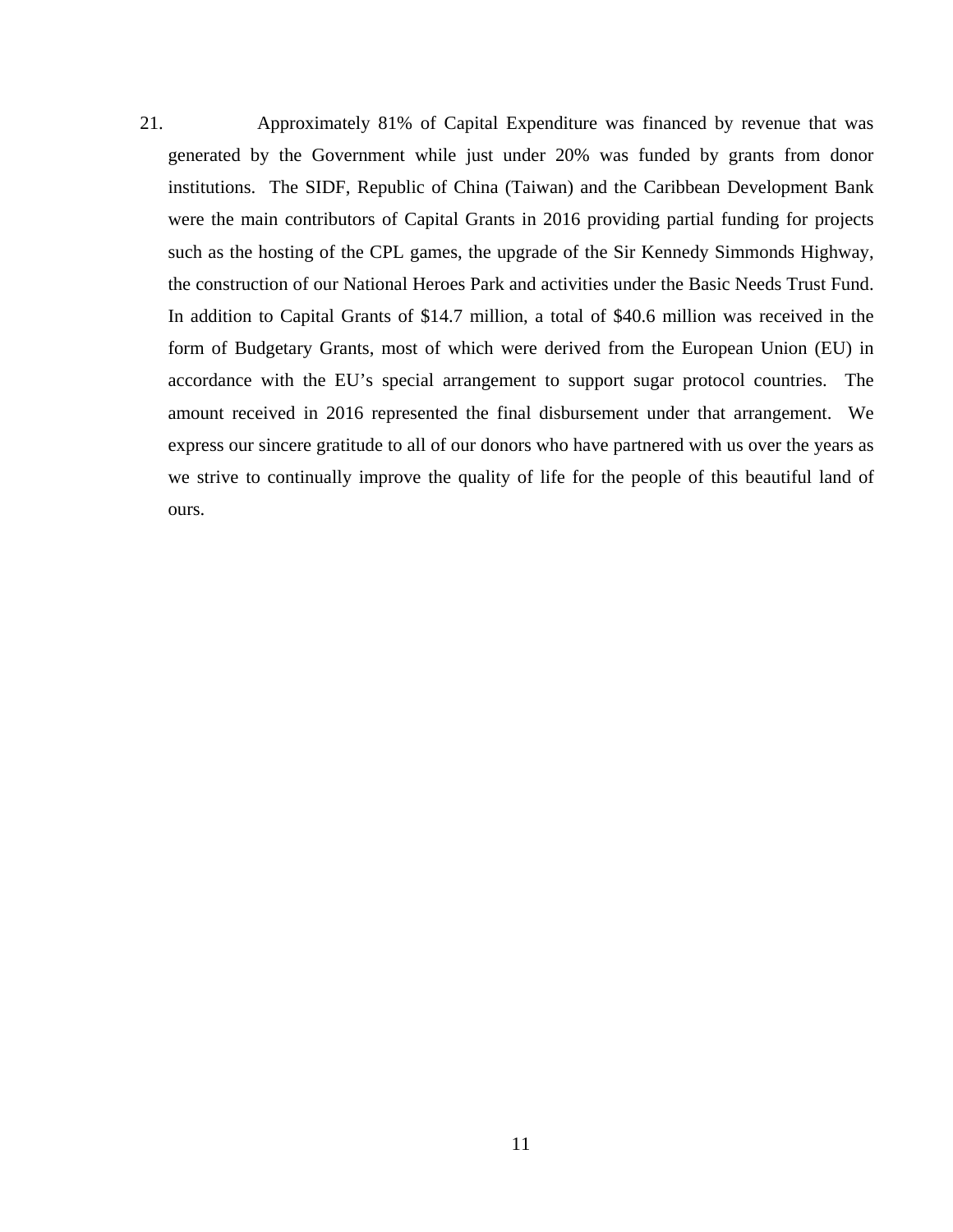# **MEETING THE CHALLENGE OF PURSUING SUSTAINABLE DEVELOPMENT**

# **ECONOMIC EXPANSION**

#### **Citizenship by Investment Programme**

22. Mr. Speaker, our platinum Citizenship by Investment (CBI) Programme continues to be an important contributor to Non-Tax Revenue and contributes significantly to the buoyancy of construction and allied industries. In response to an increasingly competitive environment, greater efforts are being undertaken to make the Programme even more competitive. The substantive reforms, restructuring and repositioning efforts of my Government have allowed our Programme to emerge as a global leader receiving highest acclaim by the Financial Times of London on four (4) indicators including the quality of due diligence. At a recent forum in Russia, our Programme was ranked as the most innovative Programme. My Government will hold a conference on the CBI in the first half of 2018. All stakeholders will have an opportunity to discuss the future of CBI Programme and how we can make it even greater.

#### **Construction**

23. Mr. Speaker, the Construction Sector has been one of the main pillars of economic development in the domestic economy for several years contributing an average of 16.3% to GDP over the period 2012-2016. As mentioned earlier, in the first half of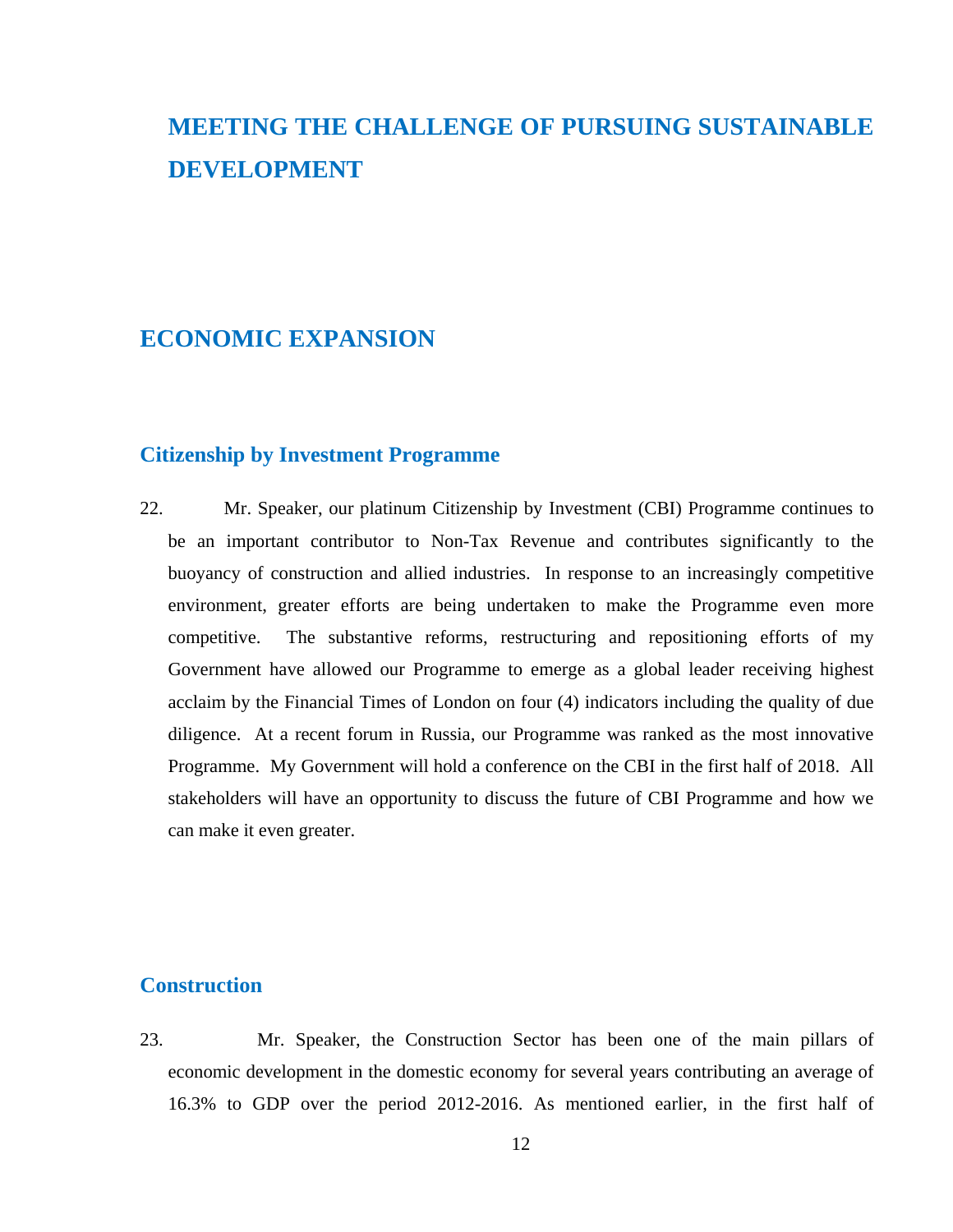2017,Construction grew by 8.8%, a direct result of the injection of a significant amount of resources to construct several multimillion dollar condo, villa and hotel developments. Some of these developments were the Park Hyatt St. Kitts which opened for business just last month, Koi Resort, Helden Estate, T-Loft/Radisson, and Kings Pavilion Hotel all of which have been facilitated through the CBI Programme. Construction was also boosted by robust residential construction activities, investments in excess of \$11 million by the Federal Government and notable progress with the affordable home construction programmes being implemented by the NHC. In addition, the continuation of the First Time Home Owners Initiative which supported construction of106 houses for the year to date also boosted growth in the Construction Sector.

24. The implementation of strong economic and fiscal policies supported by the strength of the physical infrastructure is critical to people-centred sustainable development. To advance this goal, my Government has made significant headway in formulating a substantial pipeline of projects for infrastructural development. One such development is the construction of a second cruise pier at Port Zante, a project that is expected to take 18 months to complete. I am pleased to report that the contract to construct the pier has been signed and construction will begin shortly. The signing ceremony took place at the OTI and was attended by the Canadian High Commissioner. Her presence reflected the confidence of the Government of Canada in the viability of the Project and the transparent and accountable processes that preceded the signing of the contract. We are equally happy that a number of local institutions have joined together to provide financing in the amount of US\$47.5 million via a syndicate loan arrangement to make this venture happen. My Administration welcomes this formidable partnership of large local entities which is supported by tangible investments of the St. Kitts-Nevis-Anguilla National Bank, the St. Christopher and Nevis Social Security Board, the St. Kitts and Nevis Sugar Industry Diversification Foundation (SIDF), and the St. Kitts Nevis Anguilla Trading and Development Company Limited (TDC) in this venture. Wonderful things can happen when our institutions come together to serve the best interests of our country. We hope that other private entities can follow this example and step forward to join the Government in raising financing for transformative development projects that are necessary to ensure our Nation's sustainable development well into the future.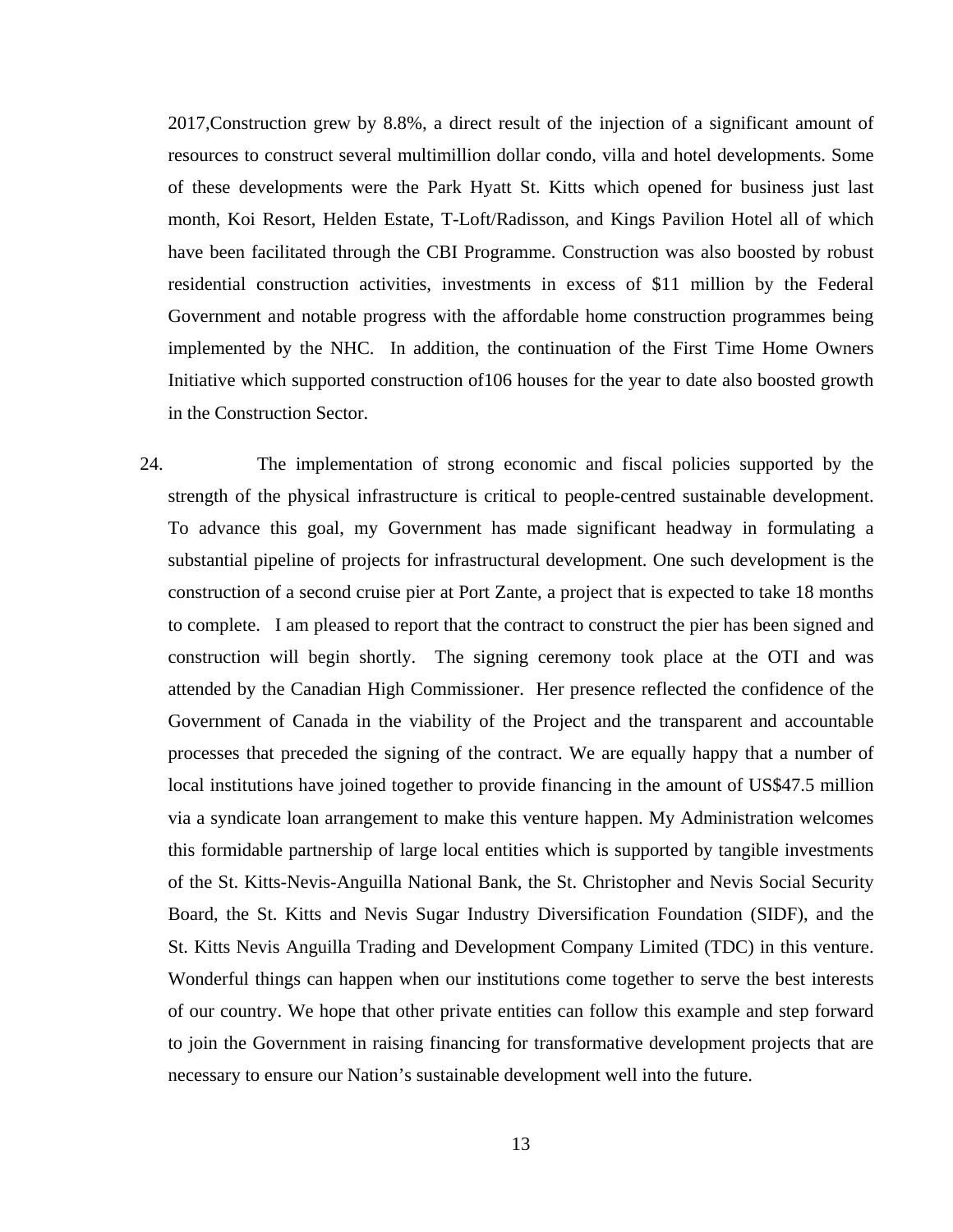- 25. The cruise pier project will encompass not only the construction of the new pier but also walkways to connect the existing pier to the new pier. Approximately US\$5 million has been earmarked to facilitate upland development to ensure that our cruise visitors receive the best possible experience from the cruise ship to the shore. More importantly, the upland development is specifically designed to improve the facilities and ambiance for our local micro and small businesses that provide services to our visitors. With first class facilities visitors would be more inclined to shop and purchase items offered for sale by our craft vendors currently operating at the Amina Craft Market. We also hope that the new facilities would help to boost the quality of customer service offered to our guests.
- 26. Once completed, the pier would be able to accommodate multiple ships of the wider and larger OASIS class vessels at the same time. In addition to the construction activity being undertaken at our sea port, we are also paying attention to the airport. Very shortly, the St. Christopher Air and Sea Ports Authority (SCASPA) will commence work on the resurfacing of the main runway and the two (2) taxi ways at the Robert L. Bradshaw International Airport. The project will be undertaken over a three (3) month period and will cost almost \$20 million (US\$7.3million). The construction work will be carried out at night to ensure that regular business at the Robert L. Bradshaw International Airport is not disrupted. It is expected that there would be notable efficiency gains in terms of the improvements in the flow of air traffic. Going forward, we plan to invest in other major infrastructural upgrades most vital of which will be the adaptation work to the carriageway at Old Road Bay, construction of the East Bus Terminal and the upgrade of the Island Main Road. All these investments will benefit our people and contribute to job creation and overall economic growth.

## **Agriculture**

27. Mr. Speaker, overall agricultural production during the first half of 2017 expanded by 33.9% when compared to the same period in 2016. This robust growth was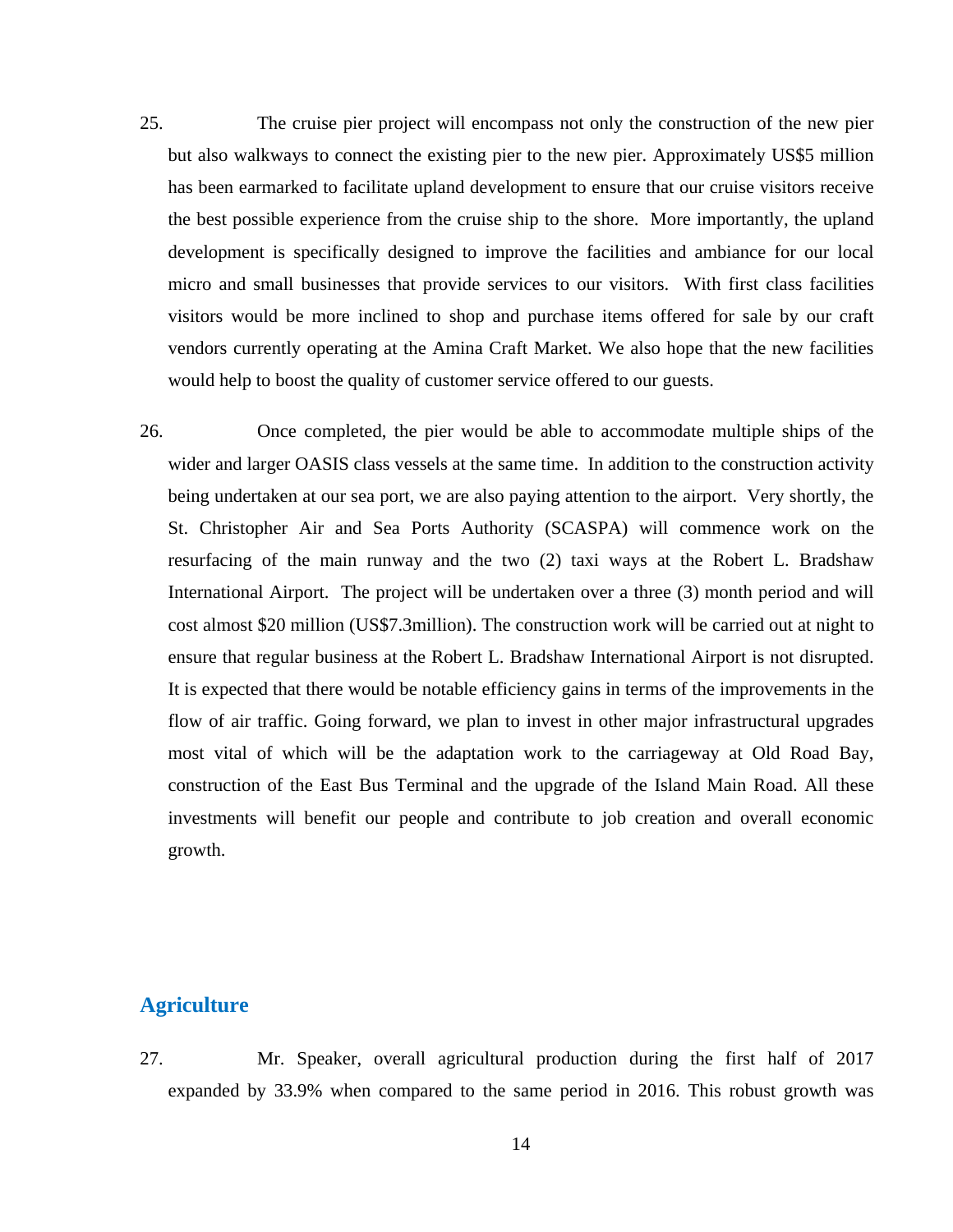mainly driven by an increase in the Fishing and Crops Subsectors which expanded by 72.6% and 4.3% respectively. The Fishing Subsector benefited from continued investment by my Government to transform the fishing industry from an artisanal industry to one that is commercialized. In this regard, two (2) mega Fish Aggregating Devices were deployed during the last quarter of 2016 which resulted in an increase in large pelagic fish landings by more than 200% in the first half of 2017 compared to the same period in 2016.

- 28. My Team Unity Government has long acknowledged the benefits of establishing linkages between agriculture and other sectors. Substantial work has been undertaken to develop a synergy between agriculture and tourism. We are aware that such a partnership has the potential to create investment incentives for local crop production and further development of the agro processing capacity in the country. In light of this, my Government has initiated negotiations with the various hotels within the Federation to facilitate the inclusion of more local products on their menus. We are pleased to report that the response has been favourable with hotels now consistently buying local produce from our farmers. I use this opportunity to make special mention of the Park Hyatt St. Kitts which has expressed its commitment to purchasing all local produce and has provided the Department of Agriculture with a list of fifty (50) products that the Hotel would be interested in sourcing locally. A Memorandum of Understanding has also been drafted for consideration as part of the negotiation process to formalise the partnership with Park Hyatt St. Kitts. Once the negotiation process is finalized, the Department of Agriculture will undertake the development of planting schedules for the various commodities.
- 29. Mr. Speaker, in furtherance of our efforts to build on the partnership between agriculture and tourism we acknowledge that in order to meet the high demands of the hotels we must establish an ethos of excellence in agricultural production. To achieve this goal, work commenced in March of this year to re-design the structure of the Capisterre Farm to promote a private management structure. This is being done by sub-dividing the Farm into plots of a size of twenty (20) acres which will be rented to farmers who will specialize in the cultivation of crops that are not traditionally planted on a commercial scale. An Expression of Interest was issued in June 2017 via several media houses and to date a total of five (5) farmers and one (1) farmers' group have indicated interest in pursuing crop production at the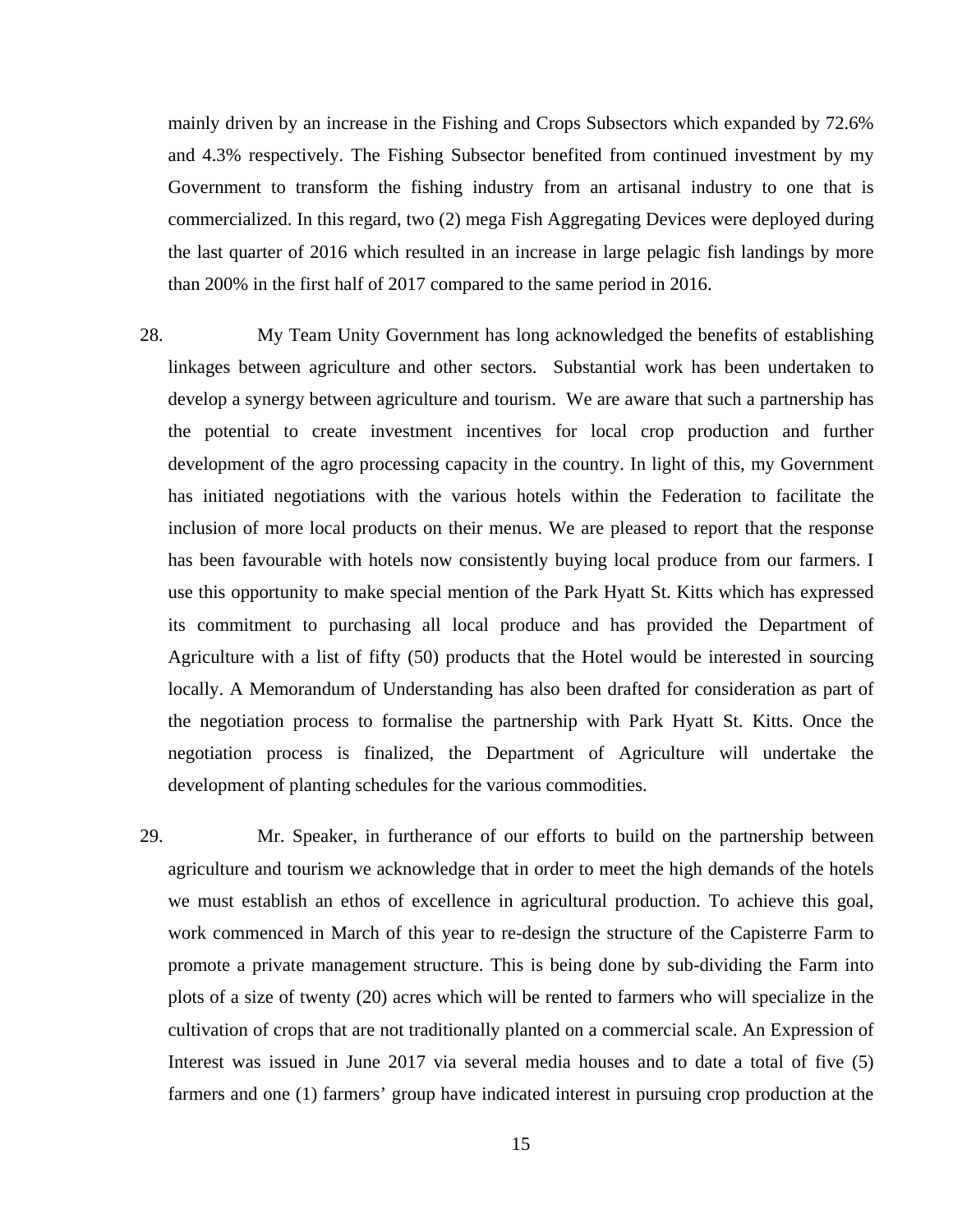Farm. A four (4) member committee comprising of experts from the Department of Agriculture has been established to oversee the process.

30. The goal of the veterinary services in the Department of Agriculture is to provide technical support to the Livestock Sub-sector through animal health, regulatory and animal disease surveillance, with the view to maintain healthy herd populations and prevent the transmission of animal borne diseases to the human population. In order to build resilience in this area, my Team Unity Government will commence construction of a state of the art veterinary laboratory in 2018 to develop the diagnostic capacity to support the livestock programme and the national agriculture health and food safety coordinating mechanism.

#### **Tourism**

31. Mr. Speaker, we want the world to know that the Federation of St. Kitts and Nevis is open for business. The tourism plants on St. Kitts and on Nevis are in a state of readiness to welcome guests from near and far. Notwithstanding the impact of Hurricanes Irma and Maria, efforts are continuing unabated to ensure that St. Kitts and Nevis is established as a premier destination with a superior tourism product. We continue to develop and leverage Events and Sports Tourism as a means of growing our stay over visitor arrivals in the low season. Further, we expect that our efforts and the investments made by our Private Sector partners would translate into positive returns as the 2017/2018 tourist season progresses. We continue to build an enviable track record in the regional and international tourism market space which is supported by the implementation of appropriate sustainable productdevelopment strategies by key stakeholders in the Sector. As a result, the Federation continues to attract high acclaim in top travel magazines and achieve high marks in destination survey rankings. We take pride in the accolades received thus far and with careful planning this Team Unity Government will continue to re-invent, revitalize and refine our tourism infrastructure, products and services.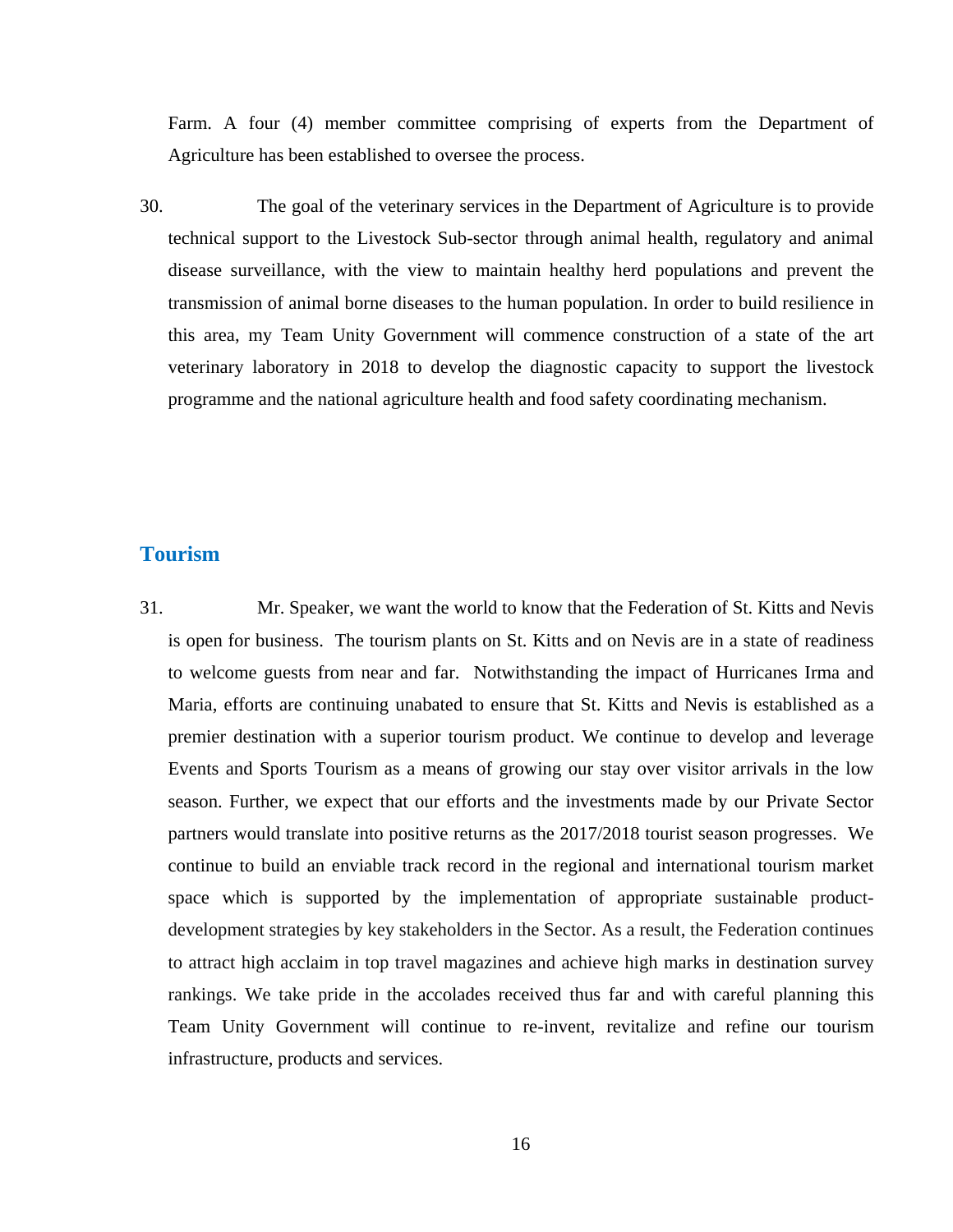32. Positive developments continue to be derived from efforts by this Team Unity Government in improving our major airlift arrangements to enhance ease of access to the Federation whether it is for work or leisure. During 2017, United Airlines increased its flights by 50% between its Newark hub and our Robert L Bradshaw International Airport, over a longer period extending from winter through summer. In addition, Delta Airlines has announced the addition of a weekly non-stop flight which will operate on Saturdays to St. Kitts from John F Kennedy International commencing December 23, 2017; ideally timed to support the peak season. The Airline has also announced the addition of a second weekly non-stop flight for two rotations originating from its Atlanta hub. These flights will operate on Wednesdays during the peak holiday season and will commence operations on Tuesdays during the period January  $9<sup>th</sup>$  to March  $27<sup>th</sup>$ , 2018 complementing the current Saturday direct flight from that city.

33. Mr. Speaker, the good news is that our economy is poised to gain further momentum from a steady flow of high end discerning visitors as a result of the wonderful partnership between the Public and Private Sectors. Just over two weeks ago, we witnessed the grand opening of the newest piece of prime real estate that will provide premier accommodations that meet the needs of a discerning group of high net worth travellers. I speak of the Park Hyatt St. Kitts which has successfully increased our room capacity by an additional126 luxury rooms. We have made history here, Mr. Speaker, with the opening of the first Park Hyatt in the Caribbean. It is worth repeating that this hotel has raised the profile of our country as a premier tourist destination in a highly competitive global travel market. This augurs well for the sustainability of our tourism industry and our country as a whole. My Government gave strong support for the successful completion of the Park Hyatt because at the heart of this development are the benefits for hundreds of Kittitians and Nevisians. During the construction phase, employment peaked at over 800 persons against a modest seventyseven (77) in 2014.Now that the hotel is operational, the benefits will be sustained through the direct employment of approximately 320 persons of which a solid 93% are citizens of St. Kitts and Nevis. The benefits would also be multiplied as our citizens take advantage of the opportunities to provide ancillary services for the hotel.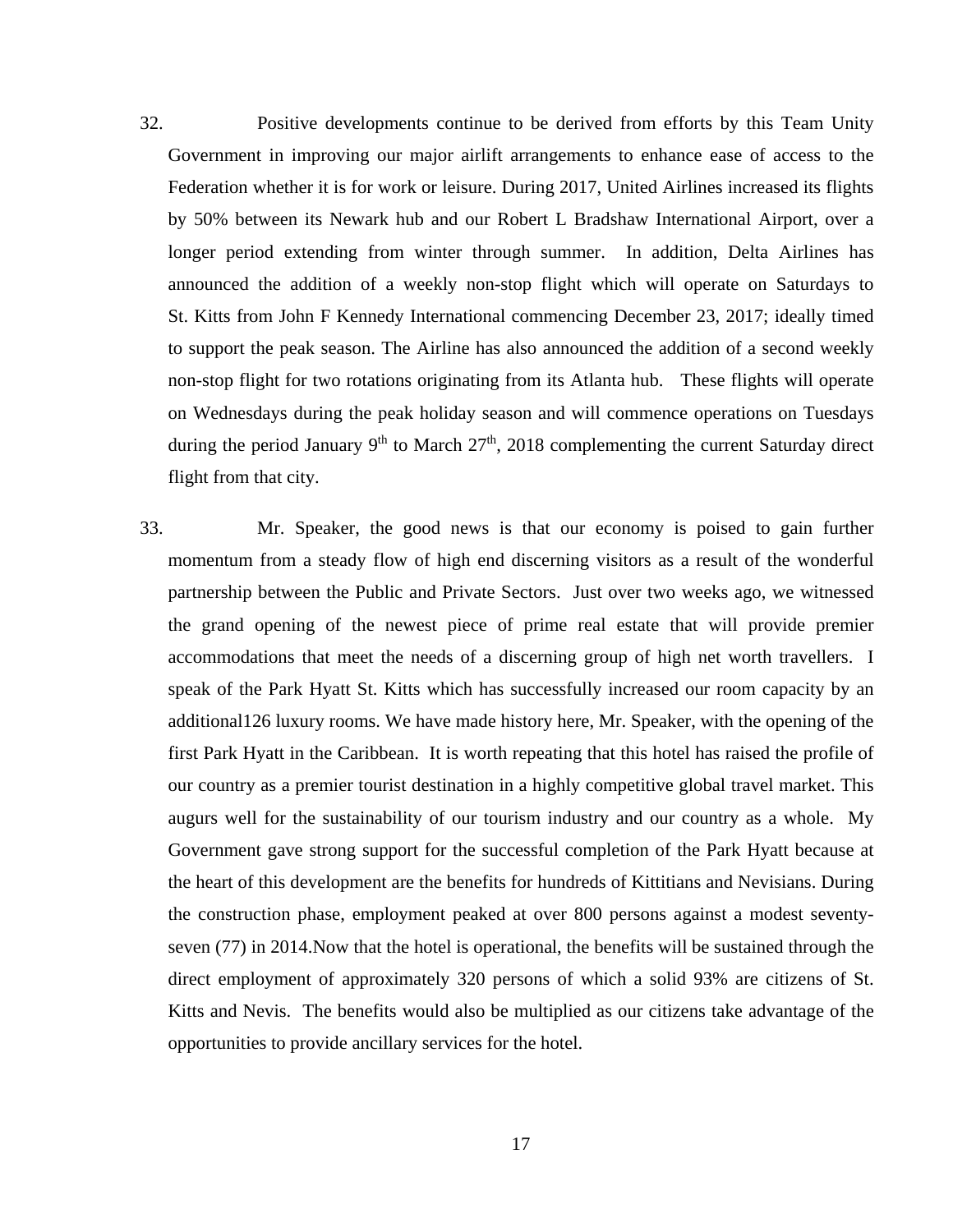34. Mr. Speaker, our Yachting Sector continues to make remarkable progress, with the destination already receiving rave reviews regarding continued improvements at the Christophe Harbour Marina. In order to fully develop this Sector to achieve its potential, a National Yachting Advisory Committee was established in February of this year. A five-year Yachting Sector Strategic Plan and an Implementation Plan were formulated and will guide the development of the Sector over the period 2017-2022 through investment in infrastructure, capacity building and the provision of support services. The Yachting Sector in St. Kitts and Nevis continued to grow, expanding by 22.5% in the first half of 2017 compared to the same period in 2016. Some positive trends are being observed in the Sector in particular at the Christophe Harbour's state of the art marina. These include in season repeat visits and an average length of stay of four (4) nights. The prospects for these trends to continue over the medium to long term are anchored in the provision of modern yachting facilities which boast an onsite fuel tank with a storage capacity of 48,000 US gallons. This is the largest refuelling station dedicated to a marina in the Eastern Caribbean. The shore-side Marina Village which currently offers a variety of retail operations continues to expand with the Custom House commencing operations during the 2017/2018 yacht season. This facility will offer a crew lounge, fitness centre, Real Estate Discovery Centre along with additional dining, shops and complimentary service options. The expansion of the Yachting Sector bodes well for the development of small businesses to provide support services to the vessels, crew and passengers thereby translating into positive economic and social returns.

35. With respect to the Cruise Sub-sector, we are aware that there were initial concerns regarding the impact of Hurricanes Irma and Maria on the Sub-sector. I am pleased, however, to inform that an ongoing assessment has revealed that the anticipated stellar performance for the 2017/2018 season will hold true. The world's largest cruise ship, Harmony of the Seas, included St. Kitts as a port of call in its inaugural Caribbean visit for the 2016-2017 season making regularly scheduled visits from May through August 2017. Additionally, the luxurious new Viking Star also included St. Kitts as a port of call on its maiden Caribbean voyage; subsequently scheduling additional visits throughout the season. Noteworthy is the fact that St. Kitts is the only destination on the ship's itinerary where it facilitates an 11 p.m. departure. This enables passengers to enjoy both day and evening activities on island, ultimately providing more economic opportunities for local businesses.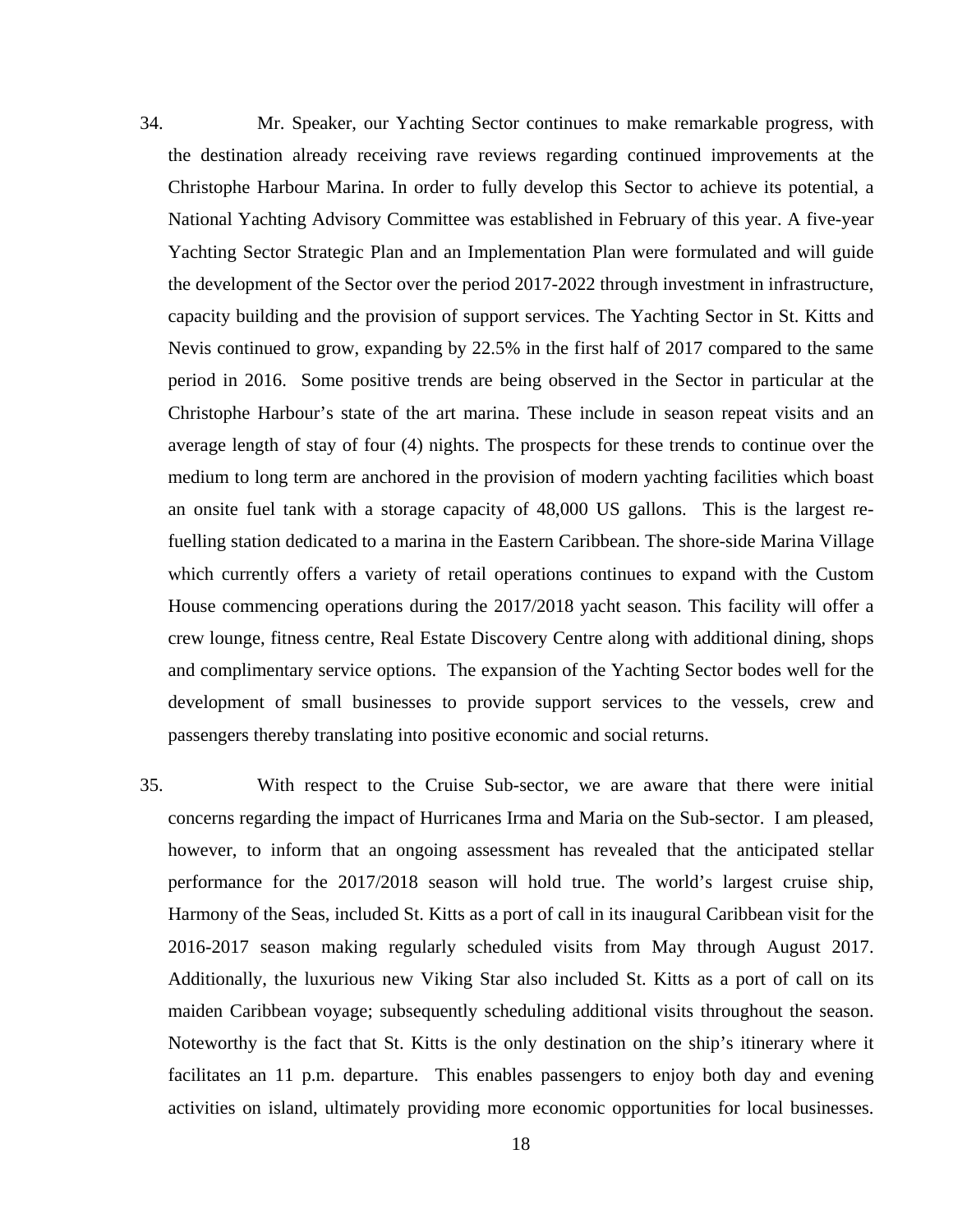We have further enjoyed the benefits of a record-breaking summer cruise season from June through September; a period traditionally considered as our low season. In July 2017, a total of eleven (11) cruise ships docked at our ports carrying an unprecedented 52,343 passengers. The current 2017/2018 cruise season is projected to record a total of 432 cruise ship calls including eight (8) inaugural visits carrying over 1.2 million passengers. An important point that should not go unnoticed is the opportunities that would be created to touch the lives of our residents and citizens. These include taxi and tour operators, craft vendors, hair braiders, shops, jewellery stores, restaurants and bars.

36. I am pleased to report that as a result of our unwavering efforts in promoting and advancing a sustainable superior tourism product and destination stewardship, St. Kitts and Nevis has been selected for the Caribbean Tourism Organization (CTO) 2017 Excellence in Tourism Award. The official awards ceremony is scheduled to be held here in St. Kitts next week at the Marriott Hotel. The event which was originally scheduled for September this year was postponed on account of the passage of Hurricane Irma. We recognise that for our tourism product to be sustainable, we must educate, train and involve our youth. In an effort to provide the younger generation with knowledge about our heritage and opportunities for employment and/or business development in the Sector, several programmes are being implemented by the Ministry of Tourism to expand the youth outreach initiatives. These include the Tourism Youth Congress, the Tourism Education and Awareness Programme being piloted in four (4) schools and the inaugural 2017 Green Tourism Summer Workshop which attracted over fifty (50) participants primarily from the rural communities. The sustainability of the tourism product remains at the forefront of the Development Agenda of my Government. With pioneering programmes such as The Heart of St. Kitts Foundation and Sustainability Charter, St. Kitts and Nevis already serves as a model of excellence in destination-driven, sustainable tourism development, setting high standards and implementing best practices that can be replicated in other Caribbean islands.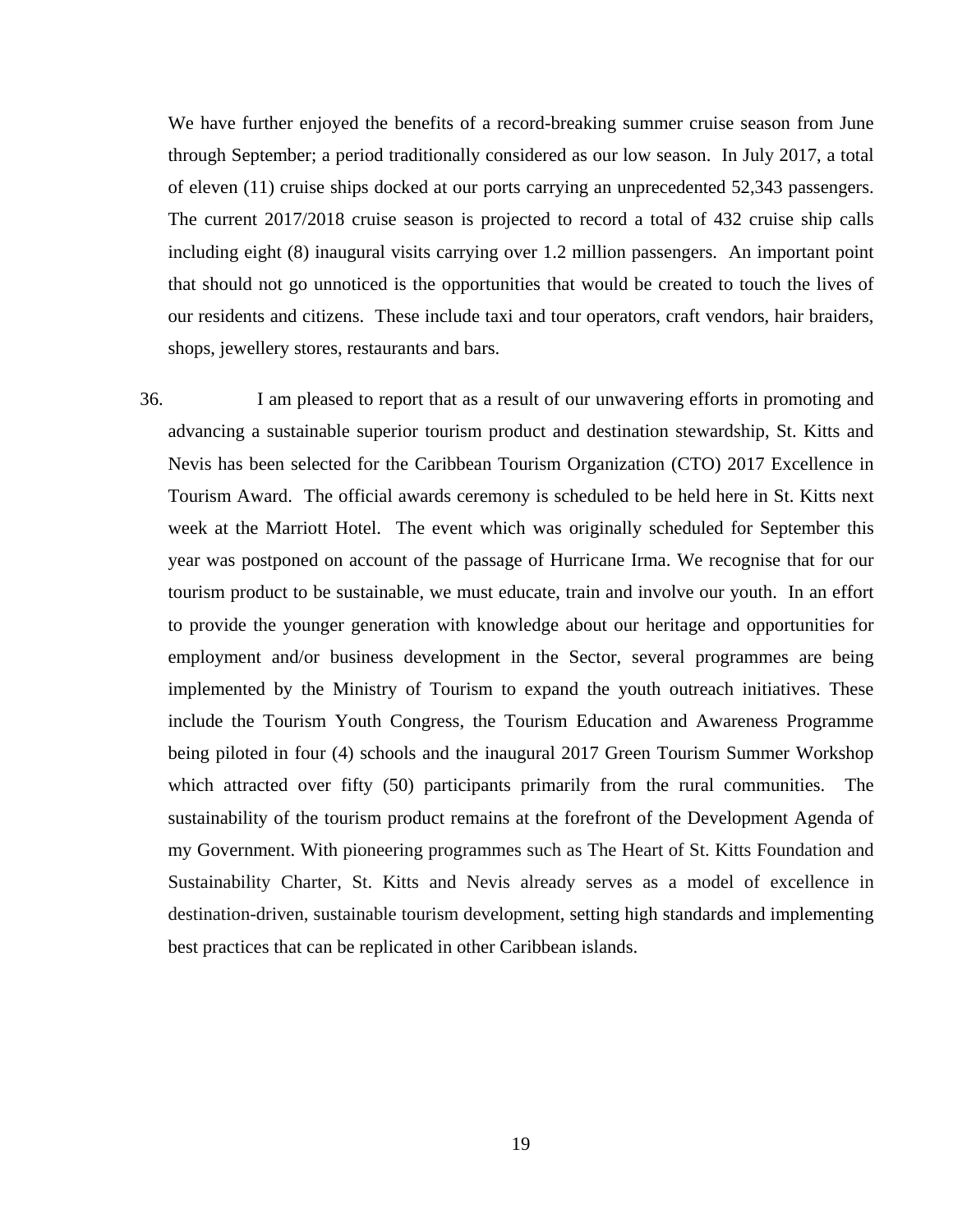#### **Financial Intermediation**

- 37. Mr. Speaker, our financial system has been assessed as being stable and resilient. As at December 2016, the total assets held by the commercial banks totalled \$7.1 billion, representing a 1.0% increase compared to the same period in 2015. During the year under review, deposits grew by 0.4% to \$4.7 billion when compared to the previous period and total Loans and Advances also increased to approximately \$1.8 billion or by 1.0% when compared to 2015. Meanwhile, over the past year, stakeholders in the Banking Sector have been preoccupied with a number of issues including the impact and possible solutions for derisking, changing reporting standards and credit in the current macro-environment. It is important that the Government and the general public remain vigilant in order to preserve the gains that have been achieved in building a strong Banking System. My Government has remained engaged at the regional and international levels advocating for the development of lasting solutions to the important issue of de-risking. Overall, the Banking Sector issues remain a priority and my Government will continue to be an active participant in the various forums and organizations within the ECCU and the wider Caribbean in order to ensure that our citizens and residents reap increased benefits from a liquid and stable Banking Sector.
- 38. Mr. Speaker, the member states of the ECCU and regional institutions such as the Eastern Caribbean Central Bank, the Eastern Caribbean Securities Exchange (ECSE) and the Eastern Caribbean Securities Regulatory Commission continue to collaborate to develop the money and capital markets within the Eastern Caribbean. As at the end of June 2017, there were 131 securities listed on the ECSE. This comprised of thirteen (13) entities with a total market capitalization of \$8.2 billion, and 118 debt securities with a nominal value of \$2.9 billion. Five (5) of the thirteen (13) listed companies on the Exchange are domiciled in St. Kitts and Nevis namely, Cable and Wireless St. Kitts-Nevis Ltd., S L Horsford & Co Ltd, St Kitts-Nevis-Anguilla National Bank Ltd, St. Kitts Nevis Anguilla Trading Co. Ltd. (TDC), and The Bank of Nevis Ltd which together represent 38.5% of total equities listing. The number of listed securities increased by 19 instruments or 16.9% from the beginning of the year, resulting mainly from the robust activity on the Regional Government Securities Market.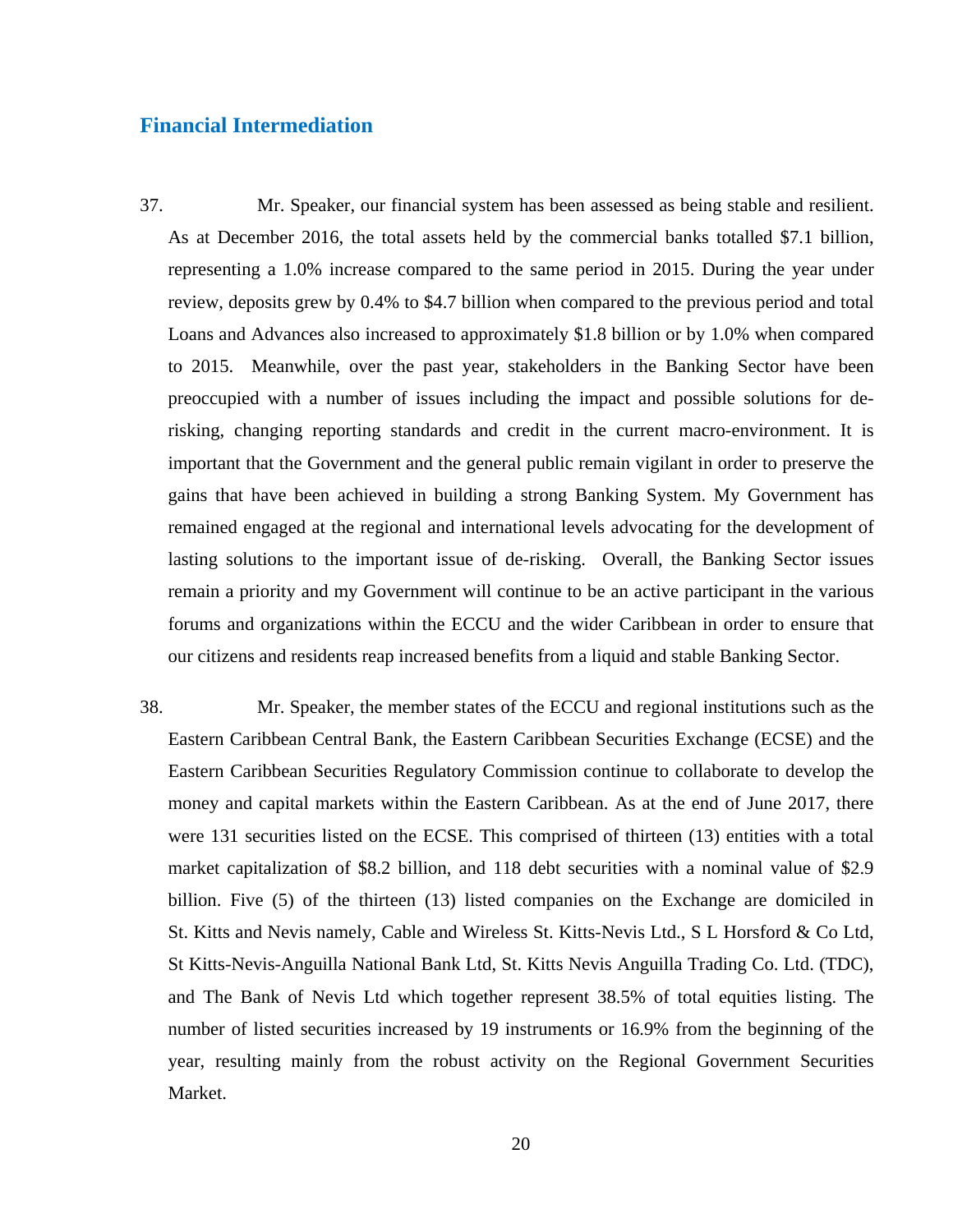#### **Information Communication Technology (ICT)**

- 39. Mr. Speaker, my Government recognizes the vital role of technology in increasing efficiency in the Public Sector as well as the resultant need to secure electronic information and data. As a result, a major initiative advanced by the Department of Communications and Technology has been the Information Security and Enhancement Project. The objective of this Project has been to protect against malware and other cyber-attacks on Government's servers, desktops and mobile devices. A state of the art security suite was piloted in August of this year and the upgrade of IT assets throughout the Public Service to improve device monitoring is nearing completion.
- 40. The development and expansion of our IT infrastructure requires collaboration across the Public Service in order to ensure the establishment of a robust e-Government system. This has been a priority in 2017, evidenced by the partnership between the e-Government Unit within the Department of Communications and Technology and the Ministry of Sustainable Development to facilitate the development and launch of a Land Application Management System that is aimed at enhancing the management of the Land Application process as well as improve the recording of land payments. Similarly, the Citizenship by Investment Unit continued to benefit as additional enhancements were made to the Citizenship Application Management System in an effort to further enhance the efficiency of the process, confidentiality of client information and the preservation of integrity in the process from application submission to archiving. Renovations of the ICT Centre at the C.A. Paul Southwell Industrial Park have been completed and I am delighted to say that it is once again home to the Department of Communication and Technology. Going forward steps will be taken for the Centre to again become a Pearson VUE testing centre thereby facilitating certification training in various areas of expertise.
- 41. In the first quarter of this year, my Team Unity Government marked a milestone with the simultaneous launch of five (5) e-government, interactive mobile applications created by our very own young talented people. The mobile applications are intended to empower our citizens, create awareness, foster transparency and improve information sharing. The SKN Shopper Application allows our citizens to compare costs across the Federation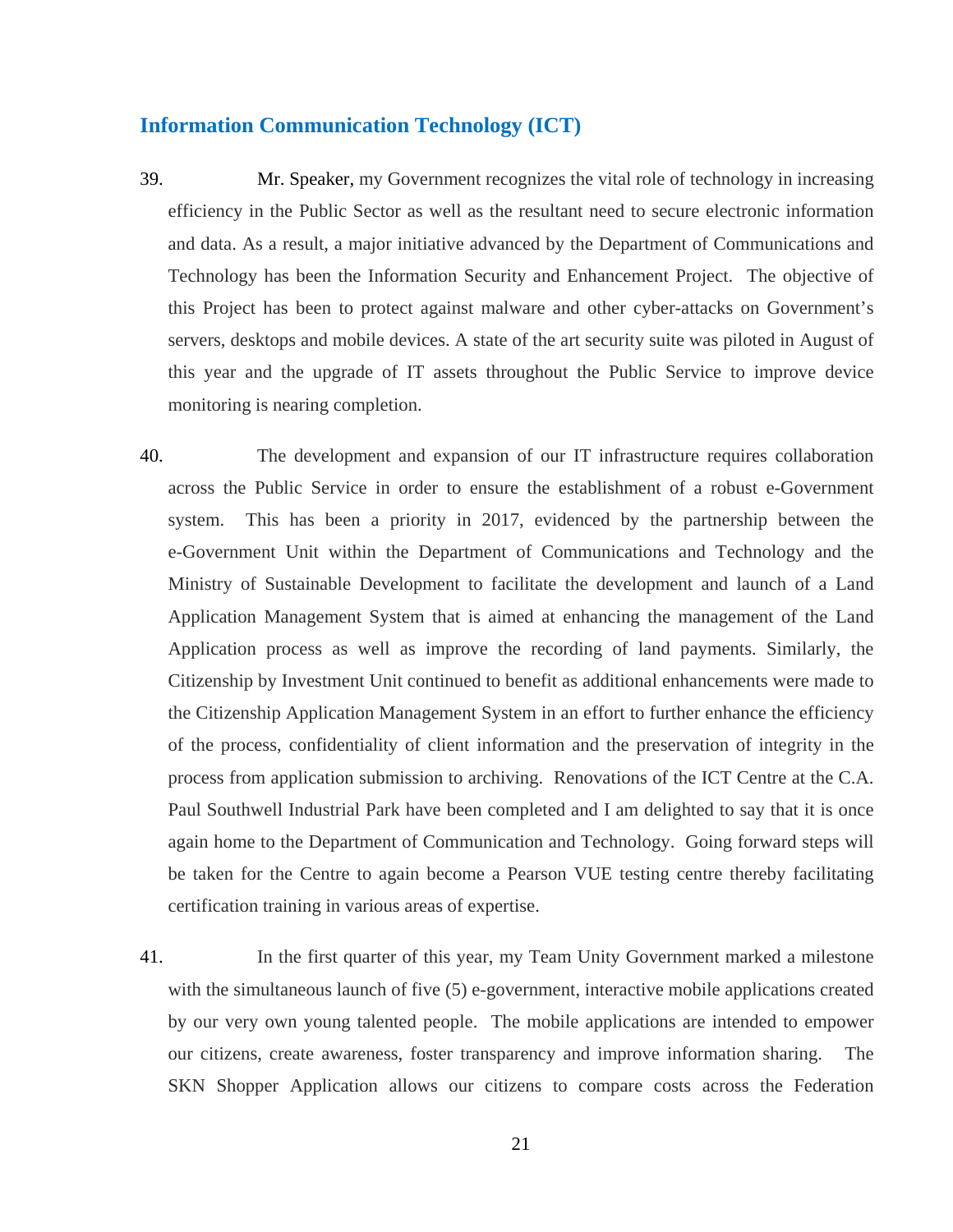highlighting the most competitive price of selected goods. The St. Kitts and Nevis Information Service (SKNIS) Application is the portal to Public Service information, news and Government information and notices while the Government Directory Application allows persons to easily find contact information for our Ministries and their respective Departments. I would want the listening public to pay special attention to the Crime Reporter Application which was developed to provide persons with an easy method through which they can report offences to the police. The Government Events Application caters to those who are interested in staying current with the calendar of National events. These applications were created with our citizens in mind, ensuring that the power to investigate, communicate, compare and access information in a timely, cost efficient, convenient and transparent manner is literally at their finger-tips.

42. The Police Force also changed its digital footprint with the introduction of a new Vehicular Registration System. This is a multi-layered system that could be accessed by the Inland Revenue Department, the Courts and other relevant authorized agencies. The new System provides information pertaining to vehicle ownership, license registration, and insurance within the various police stations on both St. Kitts and Nevis but can be remotely accessed by Officers requiring information to assist in the efficient execution of their work. This System would also help to improve the way we do business by transforming the way in which car dealerships and car rental companies interact with the Traffic Department as temporary drivers' licenses and police reports for motor vehicle accidents can now be expedited and reports easily generated. This is a clear example of how we have reaped major benefits through efficiency, accuracy and transparency attained from our investment in ICT.

#### **Micro, Small and Medium Sized Enterprise Development**

43. Mr. Speaker, during 2017 the Ministry of International Trade, Industry and Commerce continued to focus on the development of entrepreneurs and Small and Medium Enterprises (SMEs). This is an important aspect of my Government's Development Agenda as we firmly believe that a strong presence of thriving SMEs in our business community would redound to positive economic returns and the advancement of our people. The National Entrepreneurial Development Division (NEDD) has remained active in devising new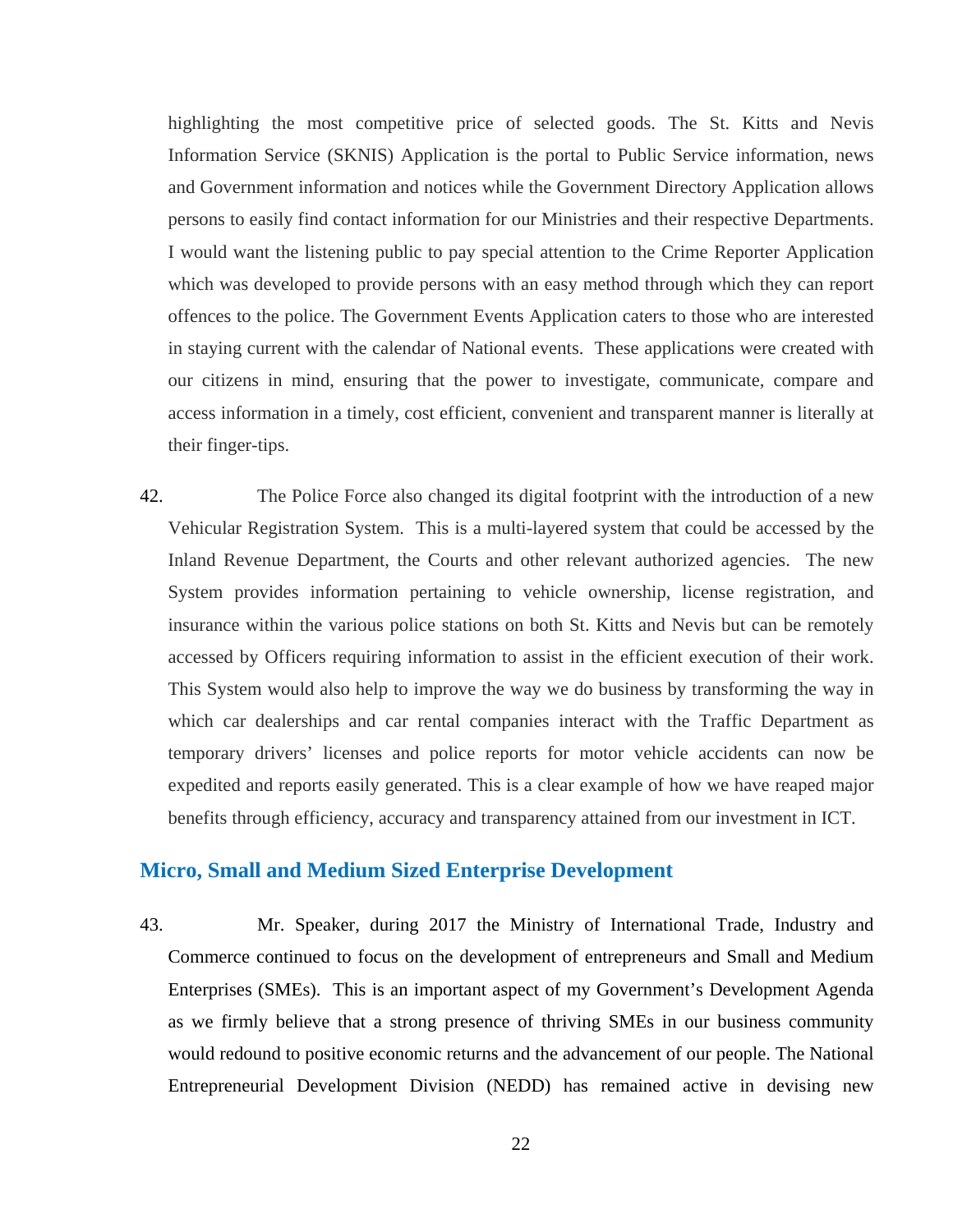opportunities to strengthen the development of SMEs. Recently, a Memorandum of Understanding was signed between the Government of St. Kitts and Nevis and the Organisation of American States to formalize the commitment to establish a Small Business Development Centre. The signing signalled the Federation's entry into the network of Small Business Development Centres across the Americas. Through this arrangement, local small businesses will benefit from the invaluable and extensive network support, critical management and technical assistance through one–on–one, long term professional business advice, training, and other specialized services.

- 44. The NEDD is also collaborating with Compete Caribbean, a Private Sector development programme, to provide technical assistance, grants and investment funding to support Micro, Small and Medium sized Enterprises (MSMEs) in a number of countries across the Caribbean region. The various dialogues that occurred in 2017 highlighted innovation as a means of increasing competitiveness for MSMEs and identified a number of Private Sector based development projects that could be supported by the Compete Caribbean programme.
- 45. Mr. Speaker, the Development Bank of St. Kitts and Nevis continues to contribute to the overall development of the Federation by helping to advance the agenda for financial inclusion particularly in the area of access to credit. Over the years, the Bank has provided an important conduit for improving access to credit for people who would not ordinarily qualify to access credit to start up or expand their small businesses. As at August 2017, 735 loans with a total value of \$49.0 million were approved. During the period January to August 2017, \$32.0 million was allocated to agriculture, industry and commerce, \$8.4 million to personal development, \$5.9 million to mortgage financing and \$2.7 million to higher education. As of August  $31<sup>st</sup>$  2017, the Development Bank of St. Kitts and Nevis had a total loan portfolio of \$309.2 million with \$109.6 million dedicated to agriculture, industry and commerce.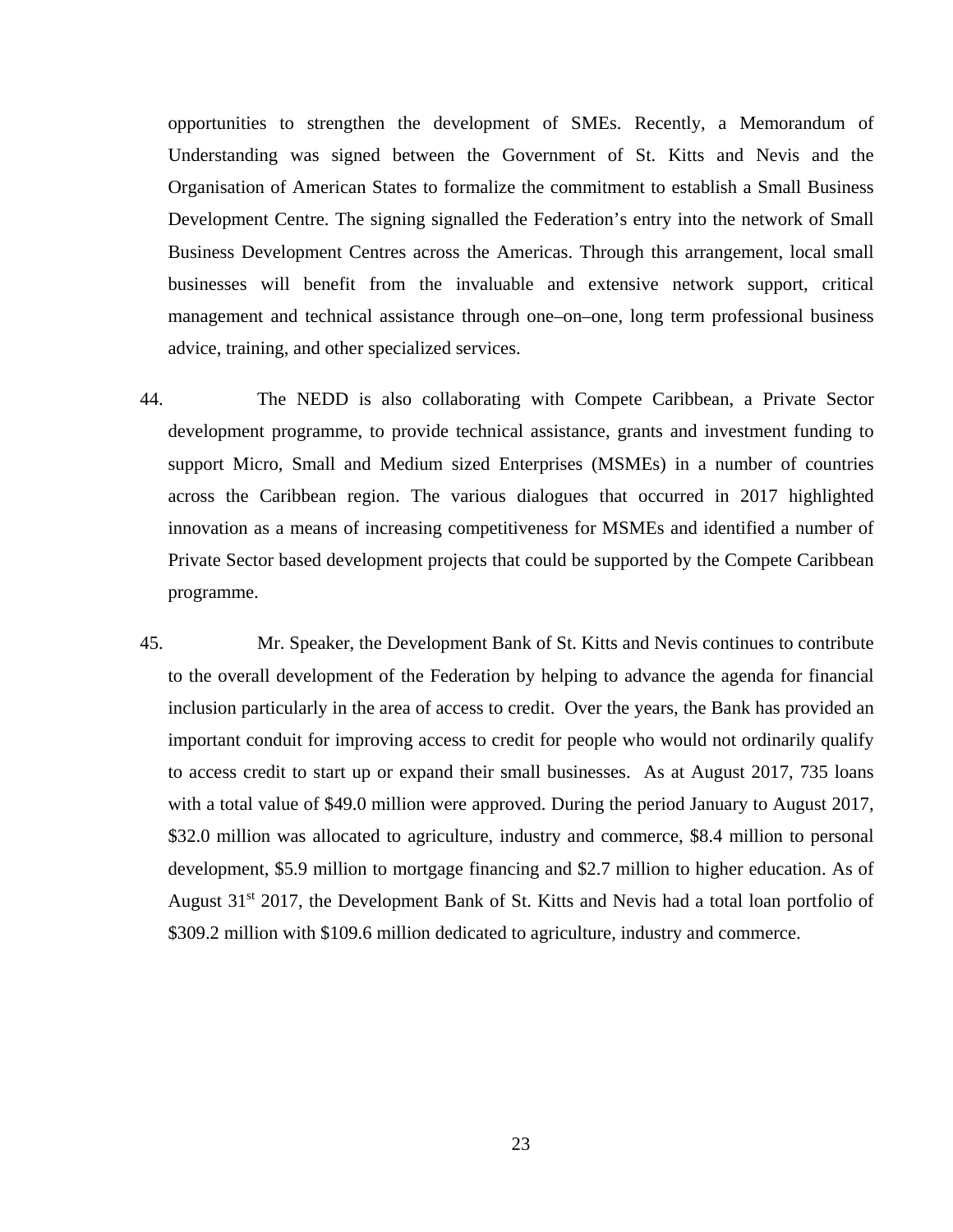### **BUILDING SUSTAINABILITY**

### **Challenges and Opportunities**

46. Mr. Speaker, building sustainability of our small open economy presents numerous challenges but it also comes with endless opportunities and possibilities. Certainly, it will require us to work together to create an environment where innovation and creativity can flourish, where productivity and competitiveness are promoted and where Public Sector policies are designed to support private enterprise development, the efficient provision of public goods and services and guaranteed social protection of the most vulnerable citizens. This is a formidable task but we posit that our people have chosen a Government that is up to the task. In this regard, careful attention is being paid to the formulation of a number of policies that would help to mitigate some of the challenges that come with the small size of our economy and country and the geographic location of our two islands. Over the past year, we have been busy engaging with our regional and international partners to enhance public policy with a view to building resilience in the Public Sector and of the country as a whole. To advance these objectives, my Team Unity Government requested assistance from the European Union to conduct a Vulnerability Assessment for the Health, Education and Public Infrastructure Sectors and development of a National Housing Policy and a Land Use Policy for St. Kitts. The Vulnerability Assessment commenced in July 2017 and will facilitate the conduct of field investigations and a disaster vulnerability assessment which will inform planning, mitigation, response and recovery activities in the sectors in the event of natural or man-made disasters. The deliverables of the assignment will include hazard-zoning and hazard intensity maps and a Report on the Disaster Vulnerability Assessment and a Comprehensive Hazard Profile. The documentation of hazards and hazard prone areas will also serve to inform the development of the National Housing Policy and the Land Use Policy as the identification of hazard prone areas will influence the design and location of housing settlements and the designation of land for other purposes.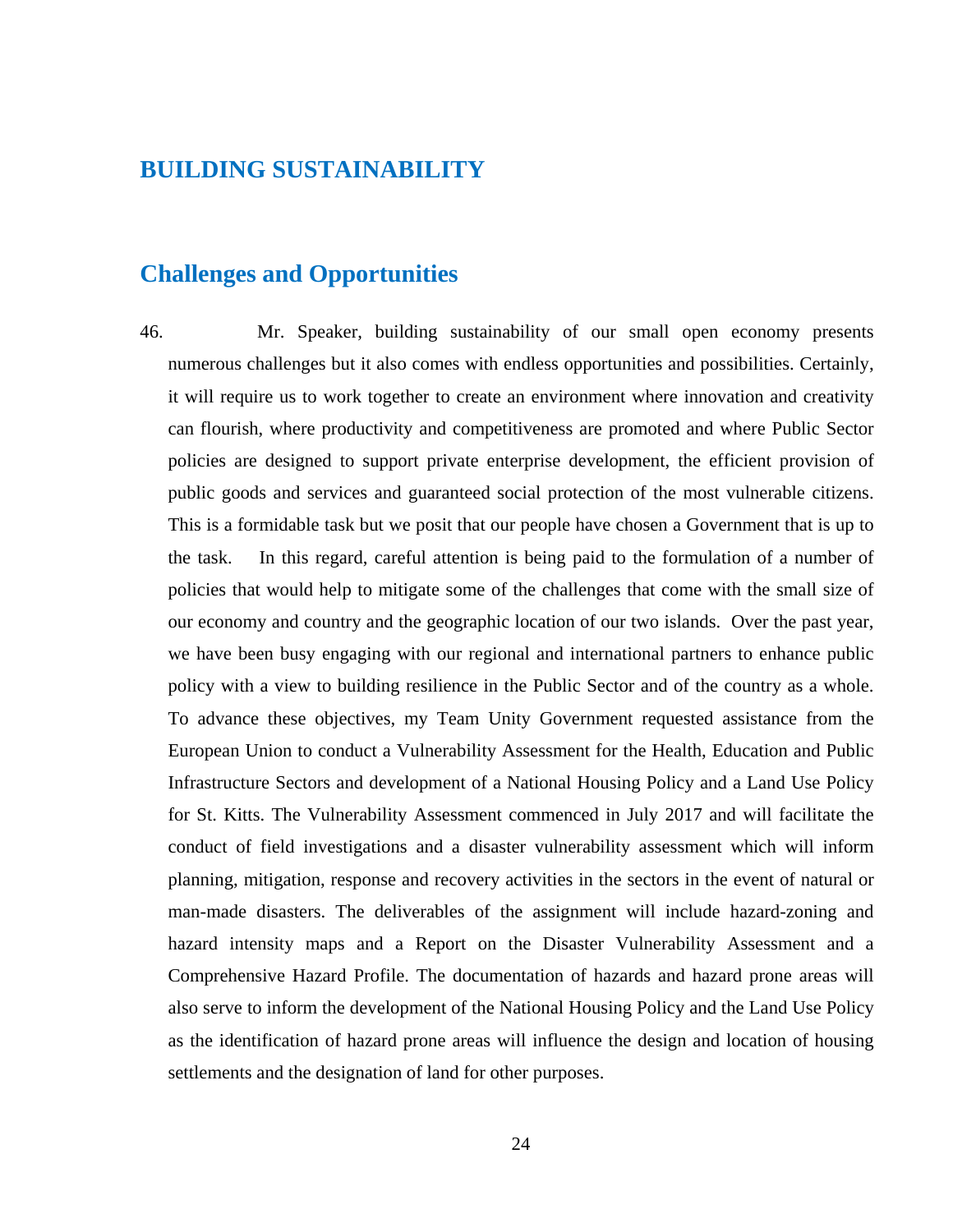47. Mr. Speaker, the Government is cognizant that, as a Small Island Developing State, St. Kitts and Nevis contributes less than 1% of greenhouse gas emissions which isminor in comparison to larger industrialized nations. However, the accumulated effects leave us vulnerable to the impacts of climate change. In this regard, my Government, through the Department of Environment, utilized resources provided by the Global Environment Facility (GEF) to develop a Climate Change Policy. This document outlined vulnerabilities in sectors such as forestry and terrestrial eco-systems, coastal ecosystems, water resources, human settlement, agriculture, tourism, and human health. The overarching approach regarding how climate change mitigation and adaptation measures can be undertaken to address the risk in these critical sectors was outlined in the Draft Policy. Emphasis was placed on a sustainable, consultative, multi-sectoral, evidence-based approach and the importance of addressing the needs of the most vulnerable groups in society. To facilitate the implementation of the Climate Change Policy, a National Climate Change Adaptation Strategy is also being drafted. It is anticipated that the first draft of the Strategy would be presented in the first quarter of 2018.

48. The work that we have completed to date is a good example of the depth of the partnerships and collaboration that are required between the Public and Private Sectors and with our regional and international partners. Whether we are dealing with the effects of climate change, the issues related to de-risking, anti-money laundering (AML), countering the financing of terrorism (CFT) or international tax cooperation, it is absolutely necessary to build and maintain very strong partnerships with all stakeholders. In this regard, we have been working to build a stronger partnership with the Private Sector and the general public. It is important for all of us to understand that the Government has been working to keep the Federation up to date with a number of international obligations which have so far enabled St. Kitts and Nevis to be considered as a cooperative and compliant jurisdiction. For example, we cannot overemphasize the importance of complying with the international standards as they relate to AML/CFT. Our efforts to maintain a robust legal and regulatory framework have helped tremendously in protecting our businesses and people from the far reaching negative fallout suffered in some jurisdictions that are not considered compliant with international standards. The truth is that the standards are forever changing and at times seem pretty onerous for a small independent country. We must, however, rise to the challenge

25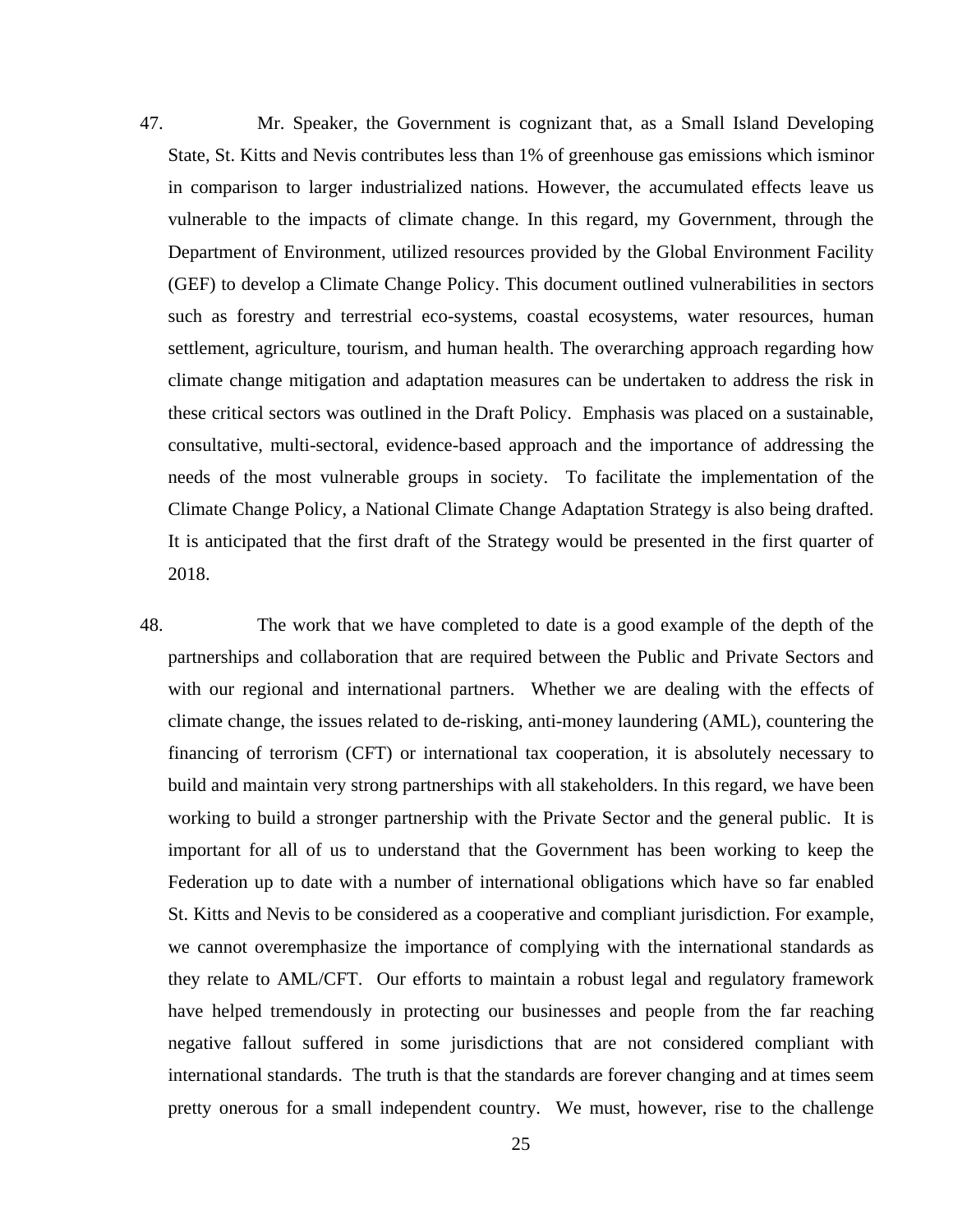every time because in the international arena there are no considerations for size and we dare not revert to the days of blacklisting.

#### **Tax Transparency and Exchange of Information for Tax Purposes**

- 49. Mr. Speaker, you would recall that since taking office in 2015, my Government has brought various pieces of legislation to this Honourable House as we took steps to uphold our commitments to the international community, specifically with respect to transparency and exchange of information for tax purposes. The last piece of legislation that would have been passed by this House in this regard was the Common Reporting Standard (Automatic Exchange of Financial Account Information) Act which provides the legal framework for the automatic exchange of information with selected jurisdictions from around the world. As of October 2017, 102 jurisdictions had made a commitment to implement the Common Reporting Standard (CRS). The first exchanges of information under the Standard would have taken place around the end of September this year by those jurisdictions, commonly referred to as the Early Adopters, that committed to a 2017 timeline. St. Kitts and Nevis' commitment, along with 52 other jurisdictions, was for the first exchanges to take place by September 2018. The information that will be exchanged will be for persons who are residents of countries other than St. Kitts and Nevis and will be sent in accordance with established rules that preserve confidentiality.
- 50. In addition to the implementation of the CRS, the Federation is preparing for the next round of Peer Reviews by the Organization for Economic Co-operation and Development (OECD) Global Forum Peer Review Group. The Peer Review is expected to be officially launched later this month and will once again examine the Federation's legal and regulatory framework for exchange of information that is requested for tax purposes and the effectiveness of exchanging such information in practice. The matter of availability and accessibility of beneficial ownership information, which was not assessed in previous reviews, will be a feature in this round of reviews.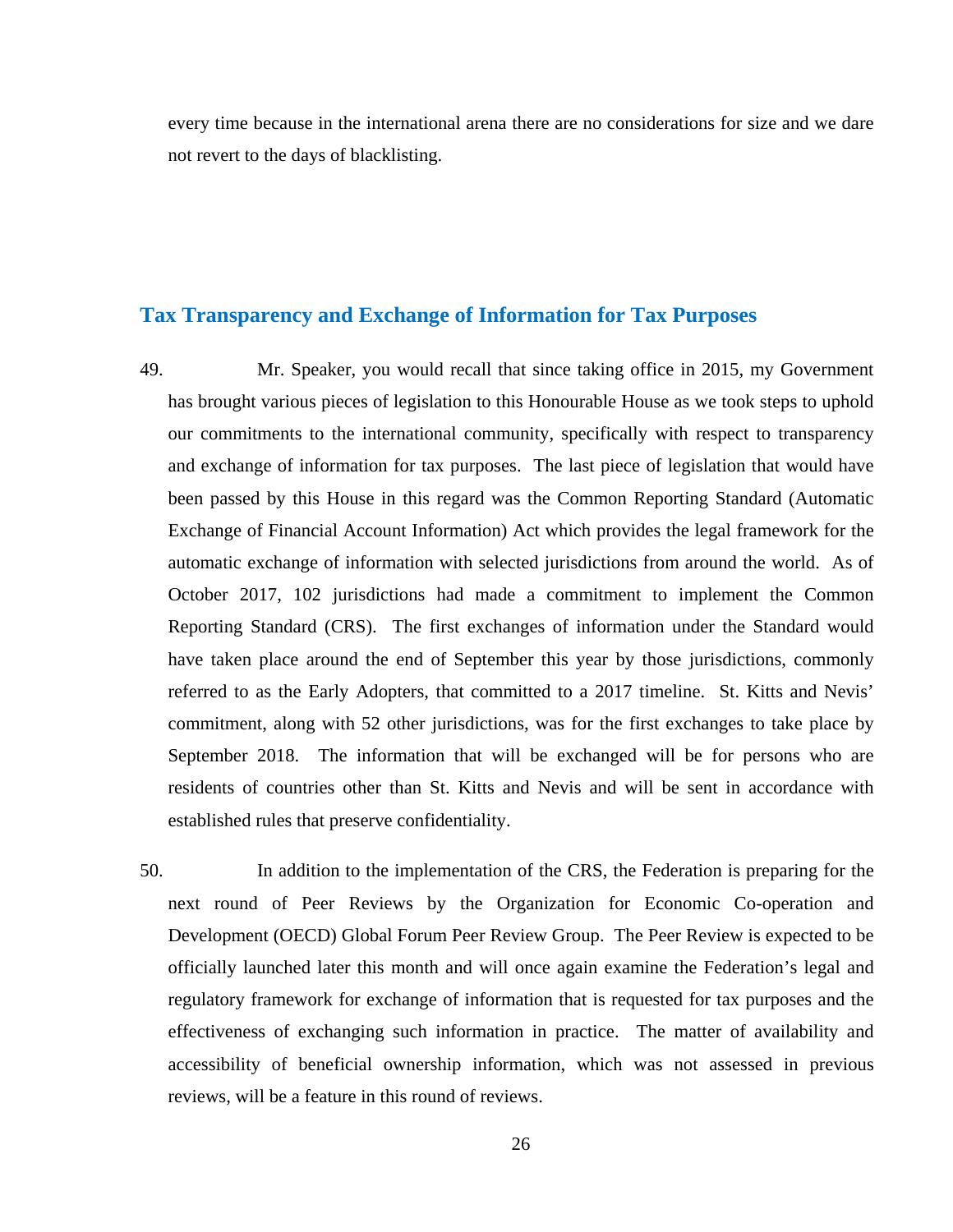- 51. One other topic that has the attention of the OECD is Base Erosion and Profit Shifting (BEPS) practices – that is, the use of tax planning strategies, mostly by multinational companies, to artificially shift profits from the location where the main activity is undertaken to jurisdictions where little or no value is created. This is a practice that is discouraged as it is believed that companies that function in various jurisdictions and engage in such activities would have a competitive advantage over those entities that operate solely in the local arena. The concern is that the tax liability for those companies that use such tax planning strategies would be reduced as a direct result of their BEPS practices or there may be situations where the entities pay no taxes at all.
- 52. In its efforts at ensuring that the global tax architecture is equitable and fair, the OECD spearheaded a BEPS Project which has been endorsed by the G20 Leaders. It is intended that the Project would facilitate a coordinated approach at the international level that would reinforce actions to protect tax bases.
- 53. Mr. Speaker, the Federation of St. Kitts and Nevis was invited to join the BEPS Inclusive Framework, a project that is expected to last until 2020. This is a matter that was seriously considered by my Government given that the EU has listed the implementation of anti-BEPS measures as one of the criteria that it will consider when establishing its list of non-cooperative jurisdictions for tax purposes. It is most unfortunate that some bodies continue to cite the names of jurisdictions as being non-cooperative based on an ever changing set of criteria. We are nonetheless cognizant of the impact that such listings may have on our Financial Services Sector and indeed the people that depend on that Sector for their livelihoods. It is not our intention to take any actions or lack thereof that would destabilize a well-established industry. My Team Unity Government therefore joined the Inclusive Framework on BEPS last month having the interests of our people first and foremost in mind as we gave consideration to this matter. Our joining the BEPS Inclusive Framework brought the total membership to 106.
- 54. Mr. Speaker, as I indicated earlier the challenges of pursuing sustainable development in the context of a Small Island Developing State are many but we have chosen to focus on a number of areas that hold promise to help us achieve our goals while at the same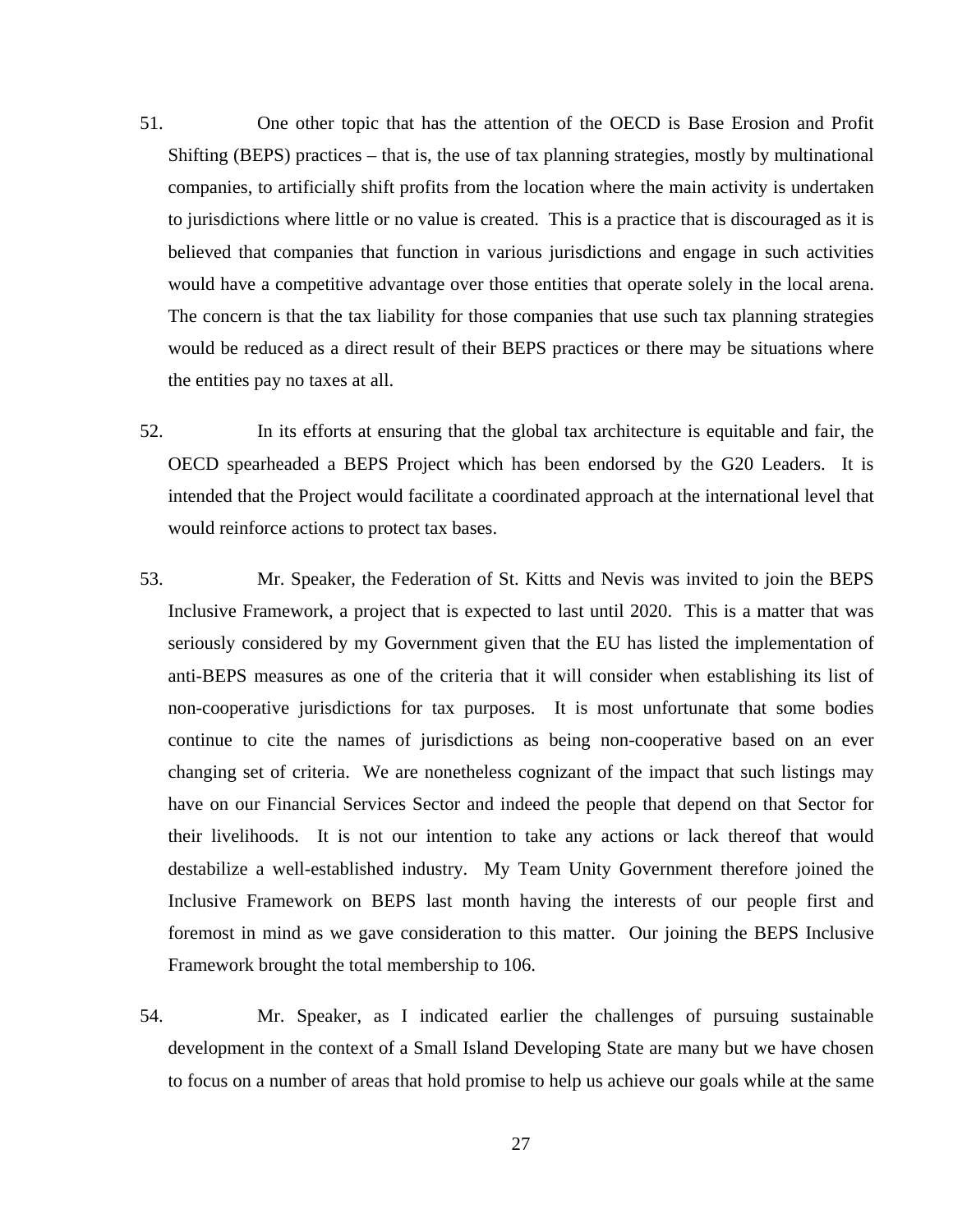time seizing the opportunities to bring meaningful changes to people's lives. Members of this Honourable House, permit me then to highlight some developments in the areas of energy and water, education and skills development, healthcare, housing, and public safety and security. All of these are seen as critical pillars for building a sustainable St. Kitts and Nevis.

#### **Energy and Water**

- 55. Mr. Speaker, our objective in the Energy Sector is to make St. Kitts and Nevis a frontrunner in the integration of renewable and energy efficient technology. So far, we have done a good job in terms of the development of the relevant policy and legislative frameworks to support this transition. Now we must get on with the business of ensuring that we make a successful transition in the shortest time possible. In this regard, geothermal remains the number one option that can guarantee the Federation's access to a clean, sustainable, renewable source of energy. I am pleased to report that the technical team completed the final series of exploratory drilling on St. Kitts in July of this year. Assistance has been sought through the Renewable Energy and Energy Efficiency Unit at the CDB to collaborate with our local experts at the St. Kitts Electricity Company (SKELEC) and the Energy Unit within the Ministry of Public Infrastructure et al to review the business plan that would govern the development of this important resource. A Memorandum of Understanding has been drafted and is now being revised. It is anticipated that in the near future we will begin to see tangible results. In addition, geothermal exploration on the island of Nevis has recommenced with Nevis Renewable Energy International having conducted the drilling of a new test well in October.
- 56. I use this opportunity to encourage our people across all age groups to see these ventures as opportunities to expand their knowledge and skills and become engaged in these emerging sectors. The exploration of renewables opens the door for persons not only to be employees but to establish viable businesses in the installation, maintenance and supply of solar panels and wind turbines and the supply and maintenance of drilling equipment for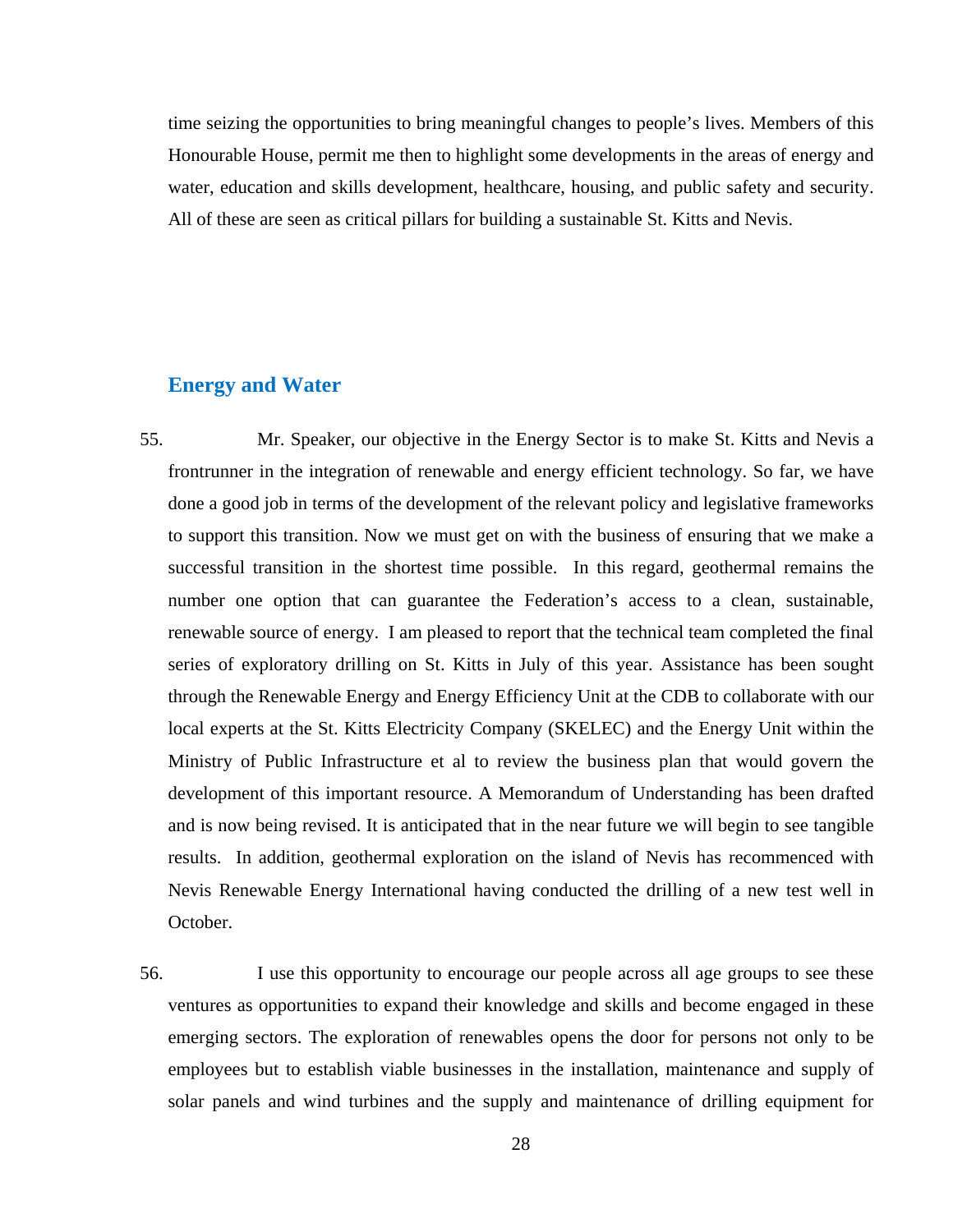geothermal exploration. In order to advance this objective, my Government is providing support to the Education Sector evidenced by the enhancement of the engineering programme at the Clarence Fitzroy Bryant College (CFBC) which now includes extensive training in renewable energy. In order to build additional capacity, a request was recently made through the Energy Unit to the Energy and Climate Partnership of the Americas to facilitate capacity building in geothermal energy in the Federation. Again, I encourage our citizens to avail themselves of these opportunities in order to be ready to access the employment opportunities that will emerge from the expanding field of renewable energy and energy efficiency.

57. Mr. Speaker, even as we forge ahead with our plans to become energy efficient and safeguard our country's Energy Sector, we continue to make improvements to the existing electrical grid to ensure that customers continue to receive a high quality service. Cognizant of the fact that routine maintenance is required to ensure longevity in the use of the present plant, SKELEC has procured two (2) 2 megawatt generators to improve reliability of the supply to residents particularly during the periods when segments of the plant are taken offline for maintenance. With the passage of Hurricanes Irma and Maria, we recognize the need for a more robust system. In this regard, SKELEC would be focusing on expanding the fuel storage facility from ten (10) days to twenty (20) days. This investment will improve our energy security and ensure that we are better equipped for possible events that may cause a temporary disruption in the supply of fuel to the island. In order to make the electrical grid more resilient my Government took the decision to create a link between the Canada and Frigate Bay feeders. Work will commence shortly and will be completed over a one (1) month period providing SKELEC with the flexibility to switch between feeders if there is an outage or if maintenance is required. The distribution lines in these areas will also be upgraded to further build resilience in that connection. Work is also scheduled to be undertaken on the substation between St. Paul's and Newton Ground to facilitate the ease of delivery of electricity to both the Cayon and Sandy Point feeders. This upgrade will allow for a timely restoration of power to either side of the island when outages occur.

58. Mr. Speaker, the initiatives undertaken by my Government to combat the effects of climate change in the Water Sector have helped to build resilience in the Sector allowing for the discontinuation of island wide water rationing. I use this opportunity to commend the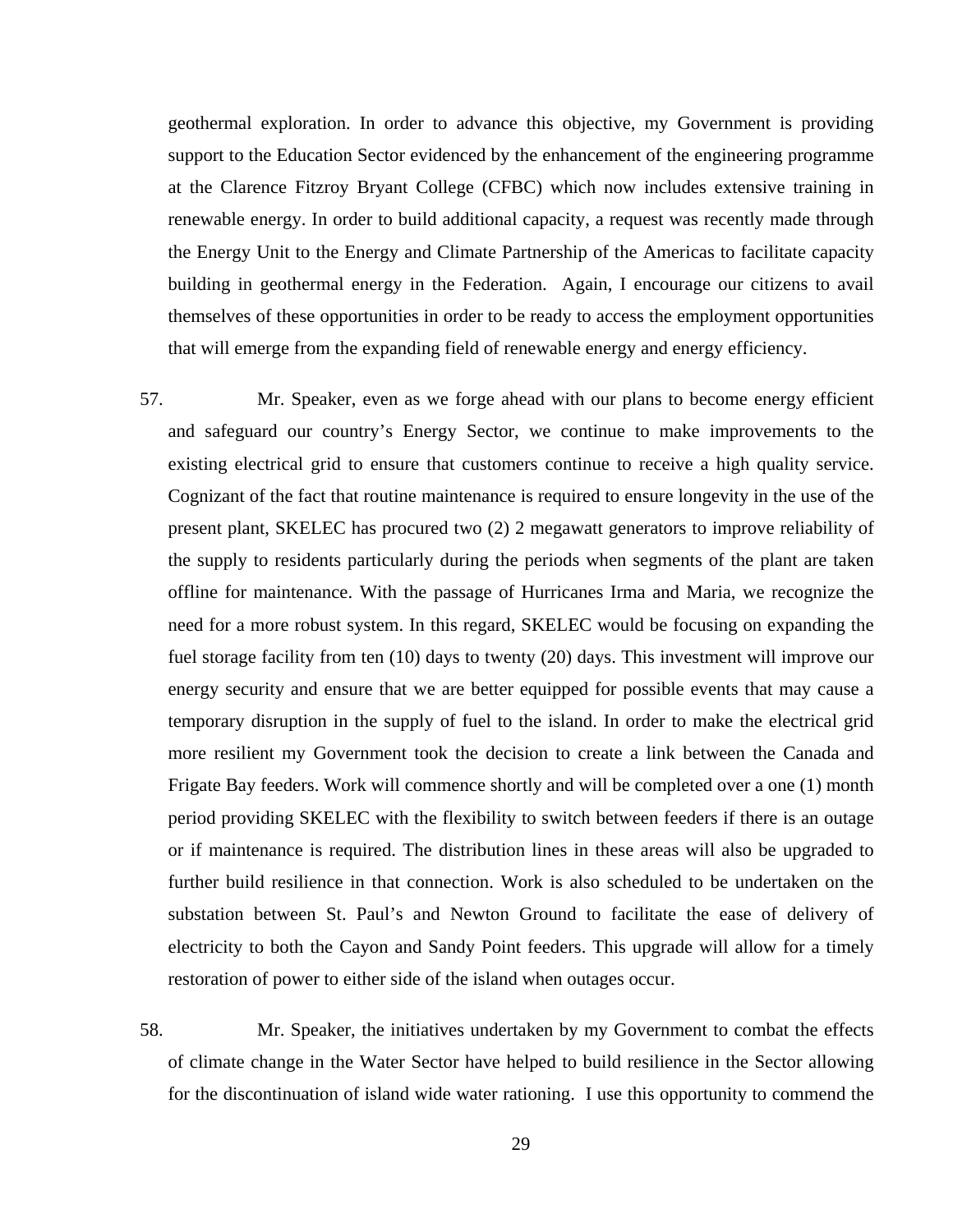management and the staff of the Water Services Department for the excellent response to restore water to all consumers in quick time after the passage of Hurricanes Irma and Maria. The efficient management of our water resources is one area where my Team Unity Government is committed to work assiduously to ensure a sustainable supply of potable water. We are cognizant of the fact that several challenges remain. Therefore, over the past year, the Water Services Department has been working with Bedrock Exploration and Development Technologies (BEAD) to identify additional sources of water. This initiative has been successful with two (2) wells having been completed in the Shadwell area with a combined supply of 1.5 million gallons of water per day. This success is another indicator of how far we have gone to provide the people with better access to a critical resource.In the rural west, drilling activities have begun in the Stonefort and Old Road areas and are expected to be completed by the end of the year. Ocean Earth Technologies also remains a viable partner with my Government in the provision of additional water. To this end, it is anticipated that drilling under this initiative will commence in 2018. To ensure that this precious commodity is managed efficiently, my Government has procured and installed water monitoring devices for our wells and aquifer. These devices will help the Water Services Department make better assessments of water levels as well as improve the identification of any potential risks to the water resources including overflow, drought and salt intrusion.

59. Restorative work has already been undertaken to renovate the generator buildings, the water treatment plant and the pipeline connecting Wingfield and Basseterre. My Team Unity Government will continue to build resilience in the water distribution system through the purchase of standby generators under the Water Resource Management Project to facilitate the timely resumption of water supply during a power outage.

#### **Social Development**

60. Mr. Speaker, without a doubt many of our most vulnerable households are today reaping the invaluable benefits of significant socio-economic development milestones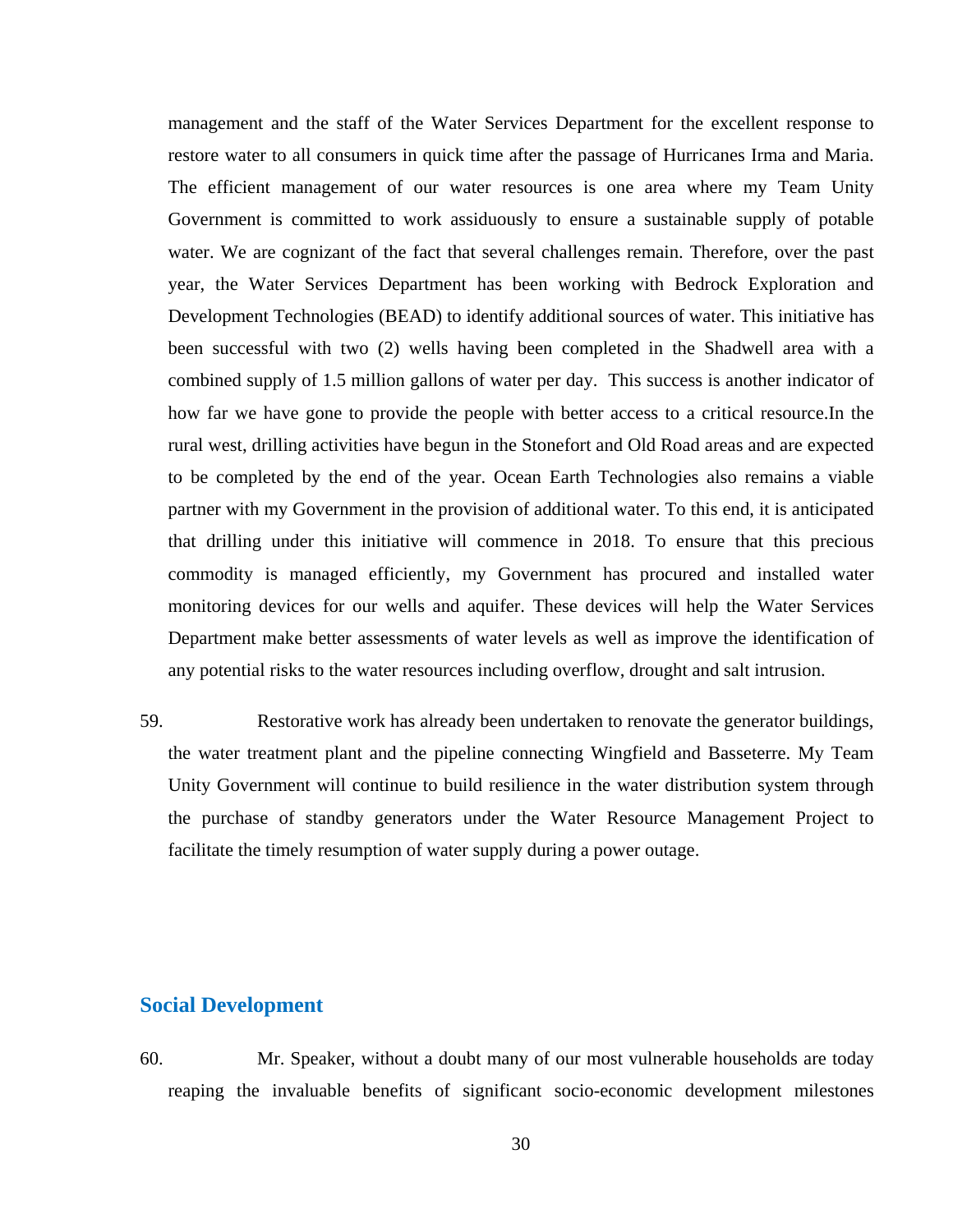achieved since our independence over three decades ago. Notwithstanding the progress we have made in alleviating poverty and advancements in living standards, there is much work to be done to lift more of our people out of a state of poverty and indigence. My Team Unity Government remains steadfast in our commitment to improve the design, implementation, monitoring and evaluation of its social and economic policies and programmes. This must be done to enhance living conditions and harness the full potential of our most vulnerable citizens. This is in keeping with the Sustainable Development Goals under the Post 2015 Development Agenda's theme: "Transforming our world: the 2030 Agenda for Sustainable Development" to inter alia, promote and support the achievement of poverty alleviation, good health and wellbeing, quality education, decent work and economic growth.

- 61. In an effort to create an equitable pathway for our most vulnerable population to become self-sufficient and productive citizens and residents, a number of critical interventions were pursued during the course of this year. Some of the initiatives undertaken include: the planning and launch of the Country Poverty Assessment, the update of the National Household Registry for social protection which now includes a "Linkages and Referral" component, and the internal review of the social assistance programmes. Also included are the re-introduction of satellite offices in community centres, the renovation of the Saddlers Home for the Elderly, and the development of a National Special Needs Policy.
- 62. Given the multidimensional nature of poverty, the Enhanced Country Poverty Assessment is being implemented using the CDB model which is comprised of four (4) components namely: the Survey of Living Conditions/Household Budget Survey, the Participatory Poverty Assessment, the Institutional Assessment and the Macro Social and Economic Assessment. I am highlighting this important initiative for two main reasons. For one thing, it helps to drive home the point that this Government cares about helping people especially the less fortunate citizens. The true sustainability of our country can only be safeguarded if all our people can enjoy a decent standard of living. Equally important is that it helps to demonstrate the fact that this Government is committed to developing policies based on facts derived from scientific data. We are determined to do what is possible to lift our people higher. The collection of data is scheduled to begin in January 2018 and I use this opportunity to solicit the cooperation and support of individuals, households, communities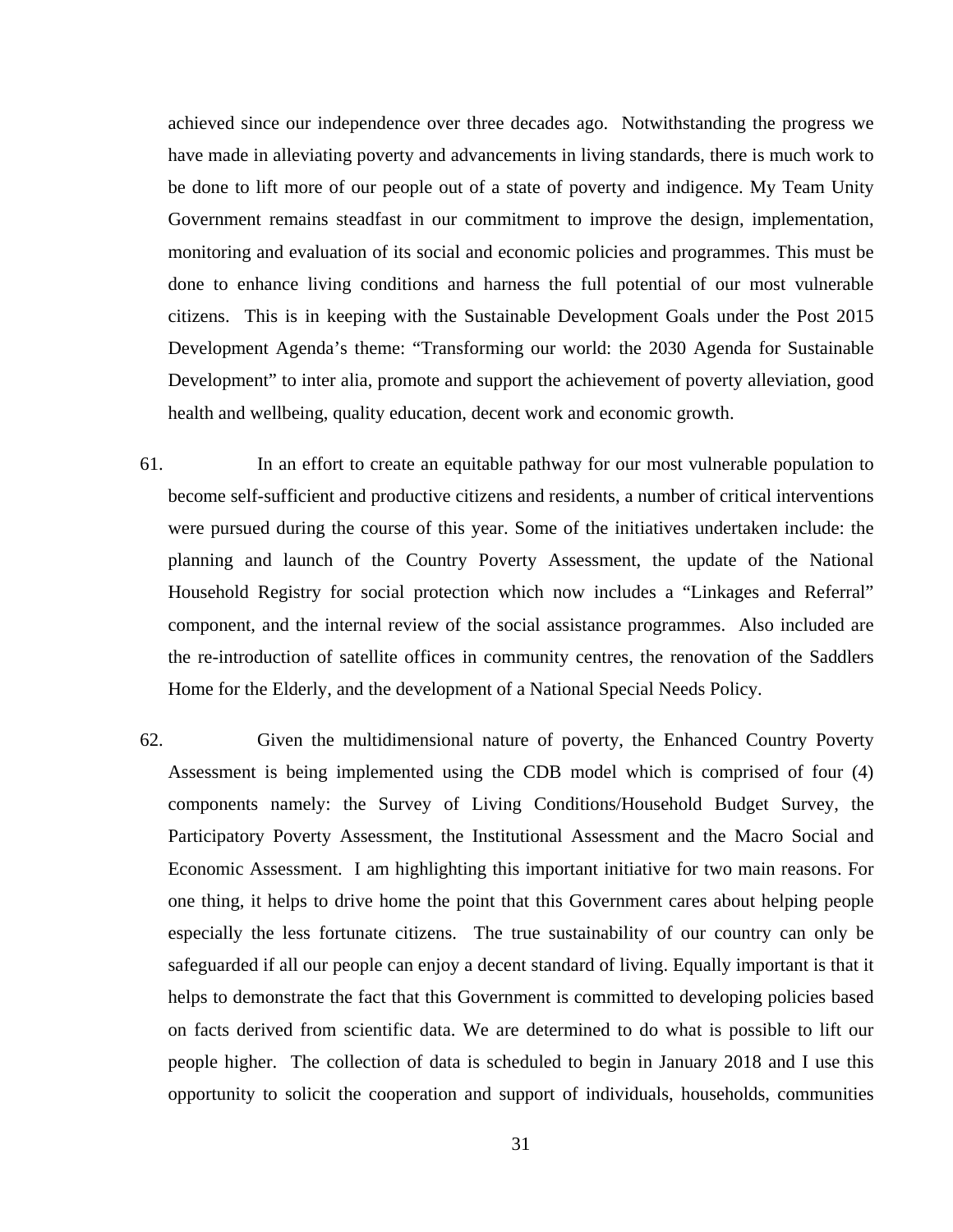and agencies in providing the required information to ensure that the data generated upon conclusion of the exercise is accurate and reliable to effect change for the betterment of us all. I also use this opportunity to thank the CDB, the OECS Commission, the World Bank, the UNDP, the National Assessment Team and all other partners for the invaluable support that has been and will continue to be provided to ensure the successful implementation of the Enhanced Country Poverty Assessment.

- 63. Mr. Speaker, consistent with my Government's agenda to promote prosperity for all, efforts continue to be directed towards revamping the design of social protection programmes. During 2017, the Ministry of Community Development, Gender Affairs and Social Services reviewed the social assistance programmes under its responsibility. The primary objective is to improve service delivery to the disabled, the elderly, needy children and indigent families. The results of the assessment will be used to guide reforms to the system. The changes to be introduced in 2018 include guidelines supporting increased visits to clients' homes, preparation of case management plans, and increasing the frequency of food voucher distribution up from once every two months to once per month. Emphasis will also be placed on improving access to adult education as part of the holistic intervention to equip vulnerable households with the tools necessary to become more self-reliant and productive. Additionally, the Ministry will commence the implementation of a decentralized client-oriented approach to social development with the re-introduction of service satellite offices in community centres throughout the island. This initiative is being executed based on a rights-based approach towards providing the most vulnerable residents with a more direct access to the offices and services offered by the Government.
- 64. For the first time in the known history of our country, we witnessed a record of fifteen (15) centenarians in a given year. This is undoubtedly a noteworthy achievement that is demonstrative of the strides we have made as a Nation with respect to increasing longevity through improved access to healthcare and wellness services. As we celebrate this accomplishment, we are mindful of the growing number of elderly persons whose rights and dignity need protection and enhancement. My Government will always be vigilant on issues affecting our senior citizens. In this regard, the Ministry of Community Development et. al. commenced renovation works at the Saddlers Home for the Elderly. This will help to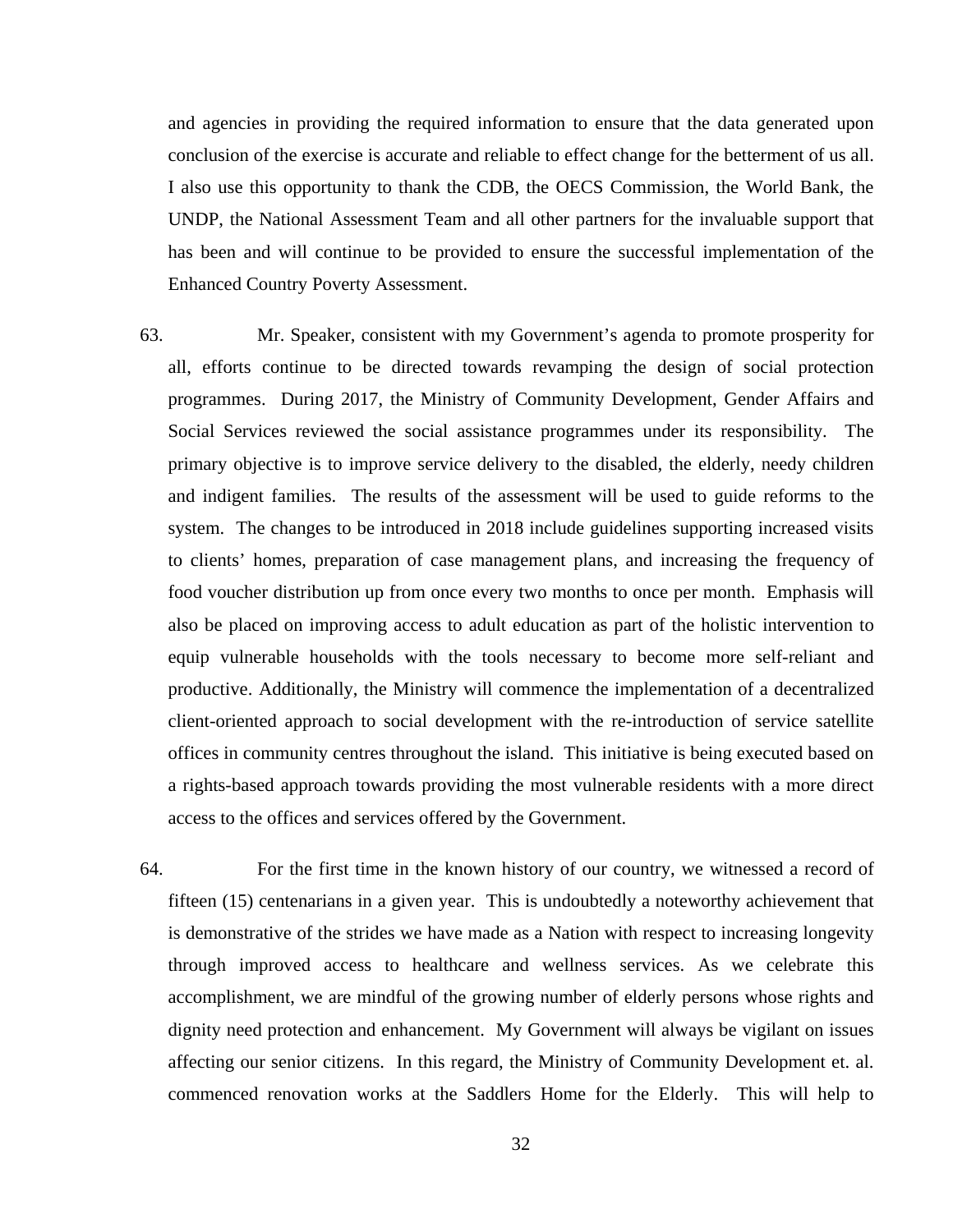improve the environment at the facility and the delivery of care given to the seniors living there.

- 65. Mr. Speaker, the Cardin Home facility has historically served as the bedrock of public led elderly care. Many decades after opening its doors to the public in 1927, it has become a national institution that provides care for our most vulnerable and incapacitated elderly and mentally challenged citizens. However, over the past decade, there has been a shortage of physical space to adequately meet the demand for the care required by our aging population. In response to this need, I am pleased to report that my Government has allocated resources in 2018 to facilitate the refurbishment of an existing building in Sandy Point which will provide for the expansion of service by the Cardin Home to accommodate up to ten (10) persons. The anticipated extension of the Cardin Home service and the renovation of the Saddlers Elderly Home undertaken this year are sound testament of my Administration's vision to eliminate barriers to achieving the "longevity dividend", which is the invaluable social and economic contributions that healthy seniors make to a country's development. We congratulate the management and staff of the Cardin Home on the achievement of its 90th anniversary milestone in May of this year.
- 66. Mr. Speaker, notable advances continue to be made in enhancing the integration and coordination of support for our citizens and residents living with disabilities. In August of this year, technical assistance was sought and obtained from the European Union to develop and implement a Special Needs Policy with a view to eliminating discriminatory practices and enhancing the living standards of the disabled. In congruence with the goals and objectives of the National Social Protection Strategy and Action Plan 2012-2017, the Policy will be completed during the first quarter in 2018 on the basis of a highly independent, participatory and consultative process that allows for the empowerment of persons with disabilities, their families and care-providers. We expect that the Policy would help to advance the movement towards the full integration of persons living with disability into mainstream society. This initiative includes the development of a National Registry of disabled persons that would enable the Ministry of Community Development, Gender Affairs and Social Services to improve its targeting and outreach mechanisms to engender greater inclusion and enhancement in the quality of life for persons with special needs. All these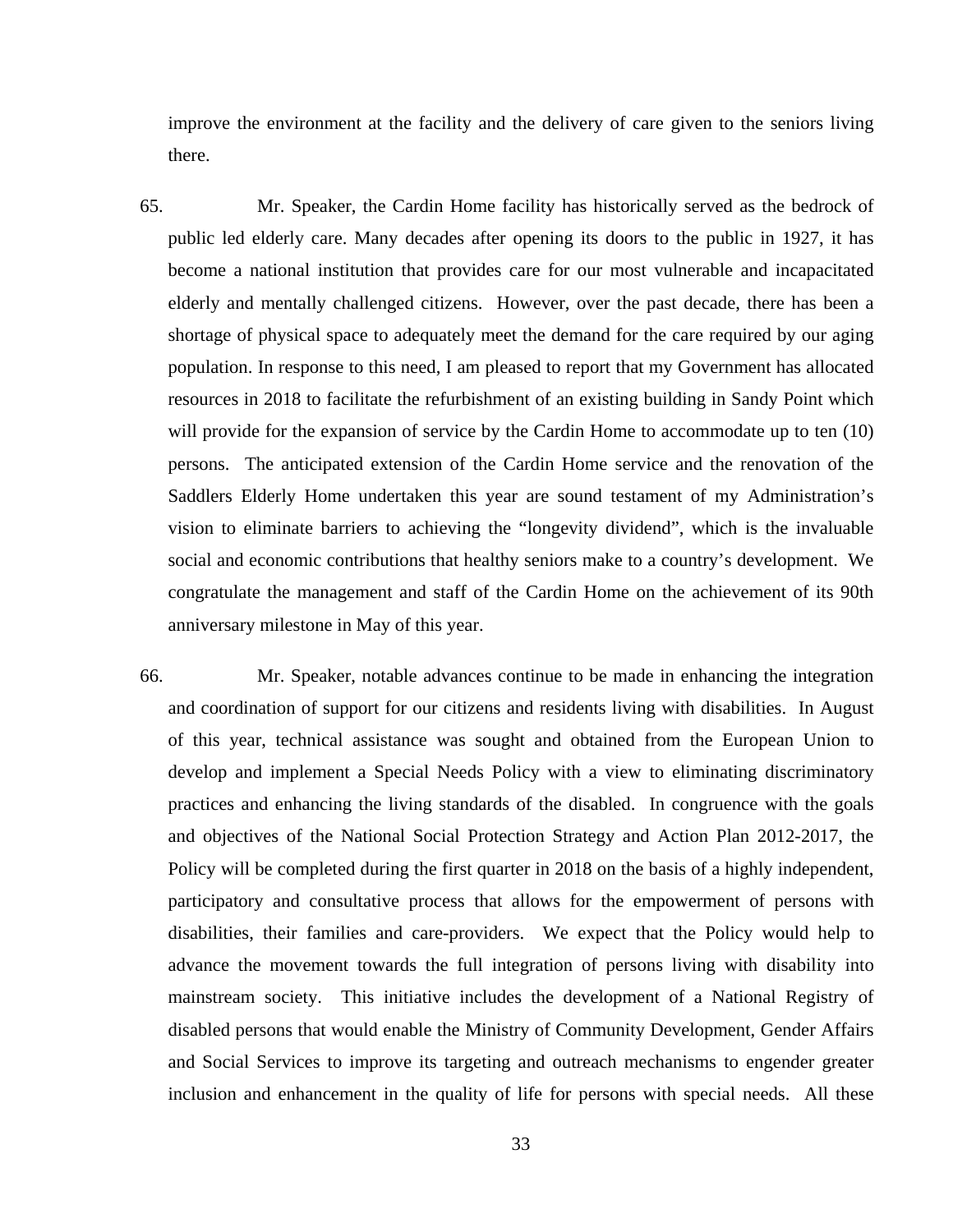initiatives reflect our inclusive approach to development and our compassion and strong support for our vulnerable groups in particular the elderly and disabled.

#### **Skills Development and Human Capital Expansion**

67. Mr. Speaker, our society is faced with complex challenges that require a mix of innovative solutions to achieve social and economic sustainability. We believe that a focus on education, skills development and human capital expansion in particular, is one of the single most powerful tools that our country can use to overcome many of the challenges we face. A highly successful education system can help to eliminate intergenerational poverty and increase equitable opportunities for citizens, foster social inclusion, economic competitiveness, economic growth, peace and prosperity. Therefore, my Government will continue to invest in the provision of quality and affordable education for all. To advance my Government's vision to provide access to lifelong learning for all citizens and residents, the Ministry of Education launched the implementation of the newly-formulated 2017-2021 Education Sector Plan in November 2017 under the theme '**Education for All: Embracing Change, Securing the Future**'. With the technical support provided by the United Nations Educational, Scientific and Cultural Organization (UNESCO), the Education Sector Plan builds on the work previously pursued under the White Paper on Education Development and Policy and presents a strategic road-map to improve the provision and administration of quality education over the next five (5) years. It represents a paradigm shift in the approach used in the management and delivery of education services and is guided by three (3) overarching policy goals, namely: i) improving equitable access to and participation in education at all levels; ii) strengthening the quality and relevance of education at all levels to improve learning outcomes; and iii) enhancing governance planning and management to improve efficiency and effectiveness throughout the Sector. An Annual Performance Plan is being prepared and this document will outline the targets to be achieved on a yearly basis.

68. The Government remains committed to the modernization of the existing TVET system including achieving greater alignment with the Caribbean Vocational Qualification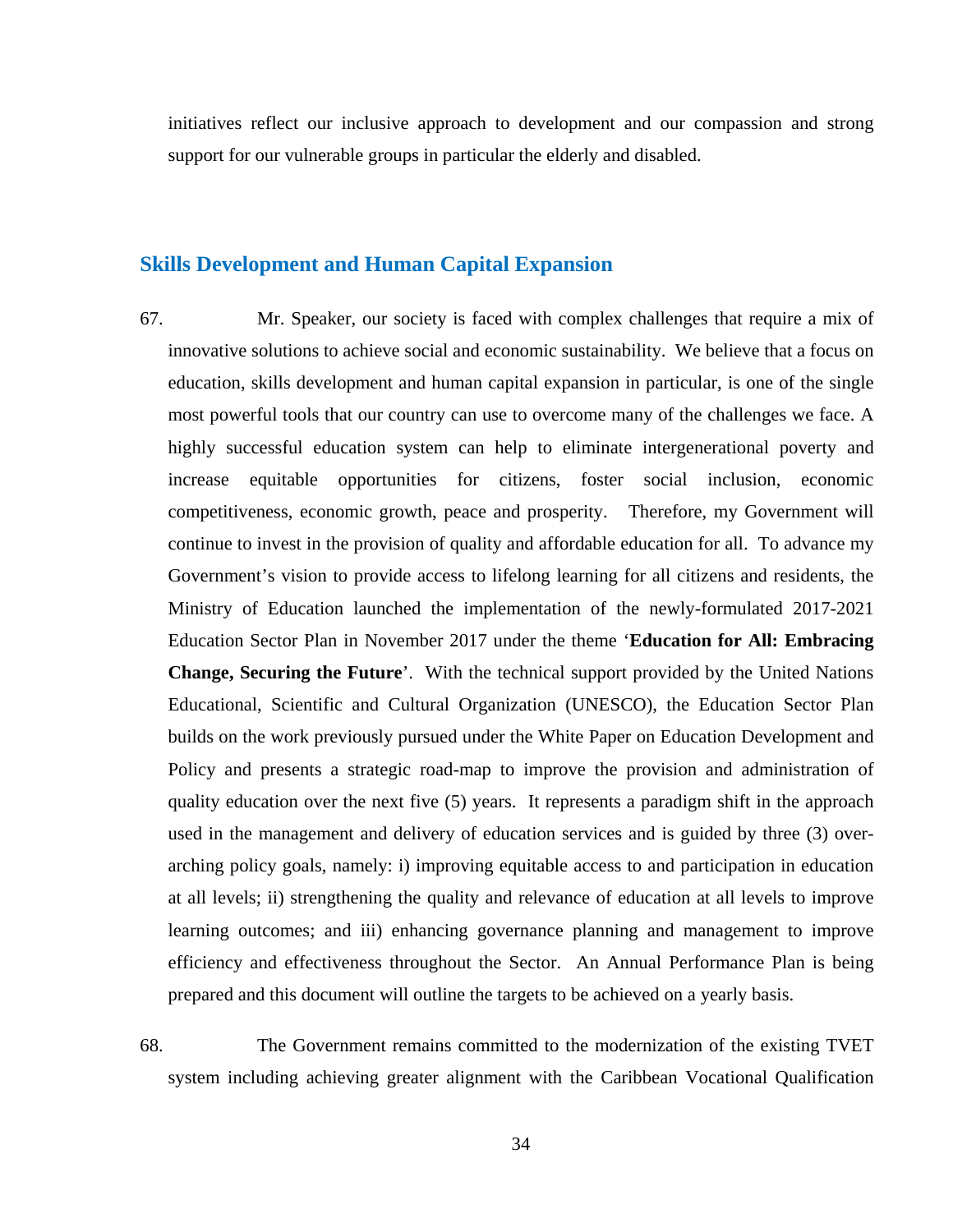system of certification. This will underpin our goal to place Kittitians and Nevisians in a more advantageous position to become self-sufficient and contribute meaningfully to the growth and development of the Federation. Therefore, as part of the five-year TVET Enhancement Project, a number of initiatives will be pursued in 2018 to address structural deficiencies that limit access to quality, relevant and gender-responsive TVET programmes. They include the development of a strategic plan for TVET, the conduct of Competency-Based Education and Training for TVET providers, civil works at the Advanced Vocational and Education Centre (AVEC), and the construction of technical wings at the Charlestown and Gingerland Secondary Schools. We envision that the deliverables achieved under the TVET Enhancement Project would help to improve capacity within the education system to produce increasing numbers of skilled and well-rounded persons to satisfy the requirements of the labour market.

69. Mr. Speaker, the Ministry of Education is taking a rational approach to the structuring of existing and new education and training qualifications. Technical support was received from the EU starting in August 2017 to develop a National Qualifications Register. Following its completion in 2018, the Register will be a centralized database used to provide critical information to employers, trainers and trainees within the Federation, regarding training opportunities, assessment and certification services in technical and vocational education and training. The Register is intended to facilitate access to and retrieval of information on learning resources, achievement in assessment of vocational competencies, and the recognition of vocational qualification within the recently-developed National Qualifications Framework.

#### **Healthcare**

70. Mr. Speaker, the maintenance of good health is considered the world over as the foundation of life and productivity. As Winston Churchill said, "Healthy citizens are the greatest asset any country can have". The importance of healthcare becomes even more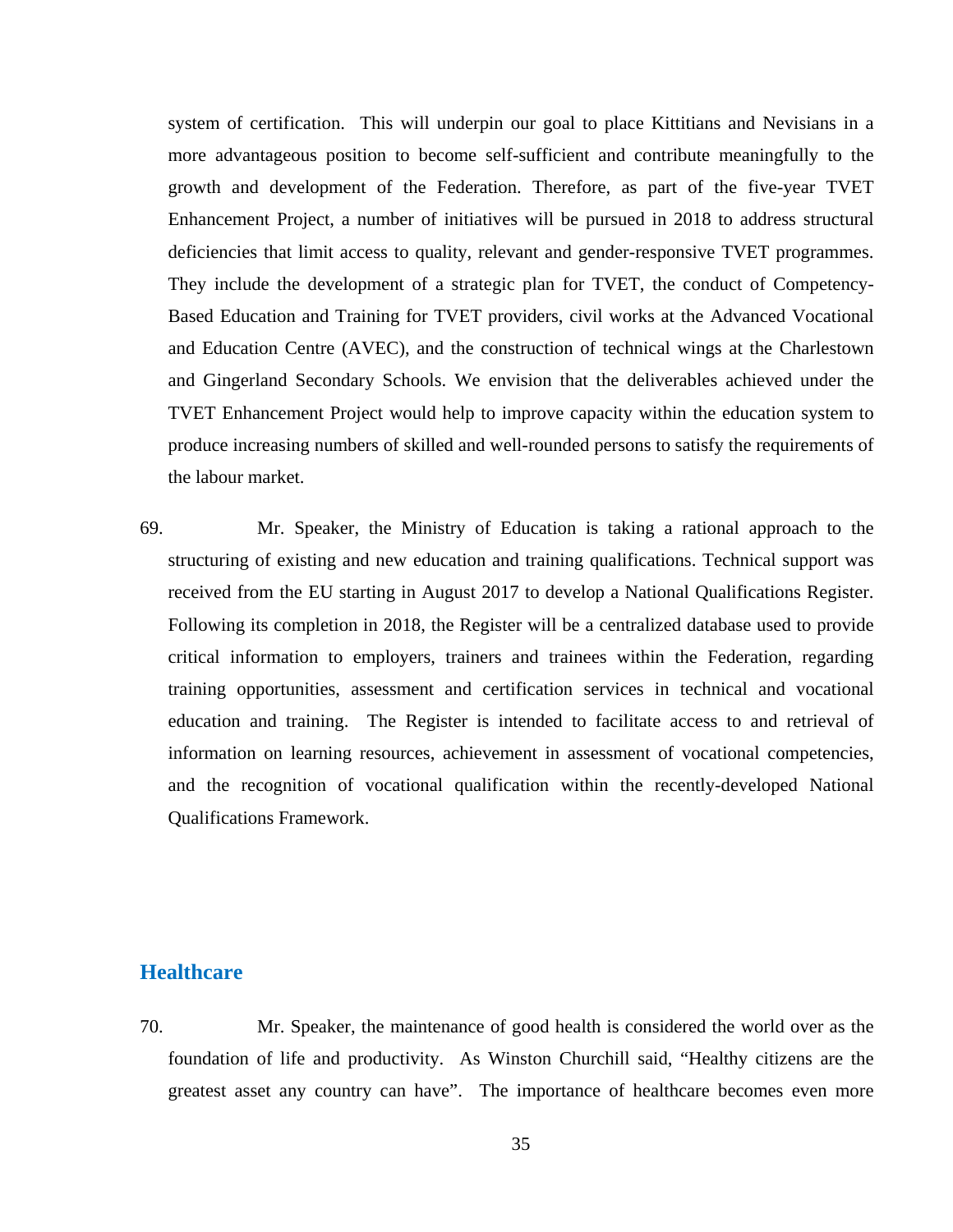profound when one considers the fact that health is not just the absence of an illness but rather a state of physical, mental, emotional and spiritual wellbeing. Without good health, we would not be able to make meaningful contributions to nation building and live fulfilling lives. Cognizant of these sobering facts, my Team Unity Government is committed to accelerating our efforts to safeguard the health of all citizens and residents which would yield dividends in our pursuit of sustainable development.

71. One of the greatest health challenges which accounts for approximately eightthree (83) percent of all deaths in the Federation and has the potential to undermine productivity is the high rate of non-communicable diseases (NCDs). In an effort to reduce the incidence of these diseases and their resultant effects, the Ministry of Health has been working assiduously towards finalizing the development of a new multi-sectoral Plan of Action for the prevention and control of non-communicable diseases. The document will focus on four (4) NCDs, namely: cardiovascular diseases, cancer, chronic respiratory diseases and diabetes which are the largest contributors to the morbidity and mortality rates in the Federation. In addition, attention will be given to four (4) shared behavioural risk factors which are tobacco use, unhealthy diet, physical inactivity and harmful use of alcohol. It will represent a comprehensive approach to encouraging healthier lifestyles, including community-based programmes, investment in healthcare systems, and developing monitoring, reporting and accountability mechanisms. A participatory approach has been employed in the development of the Plan of Action for NCDs and it is anticipated that the document will be completed in 2018. These efforts to address the NCDs and their effects will be buttressed by the five year National Strategic Plan for Health which will be launched in 2018. This provides the overarching approach that will be used by the Ministry of Health to bolster promotion and provision of healthcare services in eleven (11) priority areas including: chronic NCDs, Mental Health and Substance Abuse, Health policy/legislation, Human Resource Development, and Health Financing.

72. It is the belief of my Team Unity Government that our health facilities remain a key component in ensuring the delivery and equitable access to primary healthcare services across the Federation. Therefore, resources will continue to be channelled towards upgrading public healthcare facilities and give credence to the Ministry of Health's motto "People First,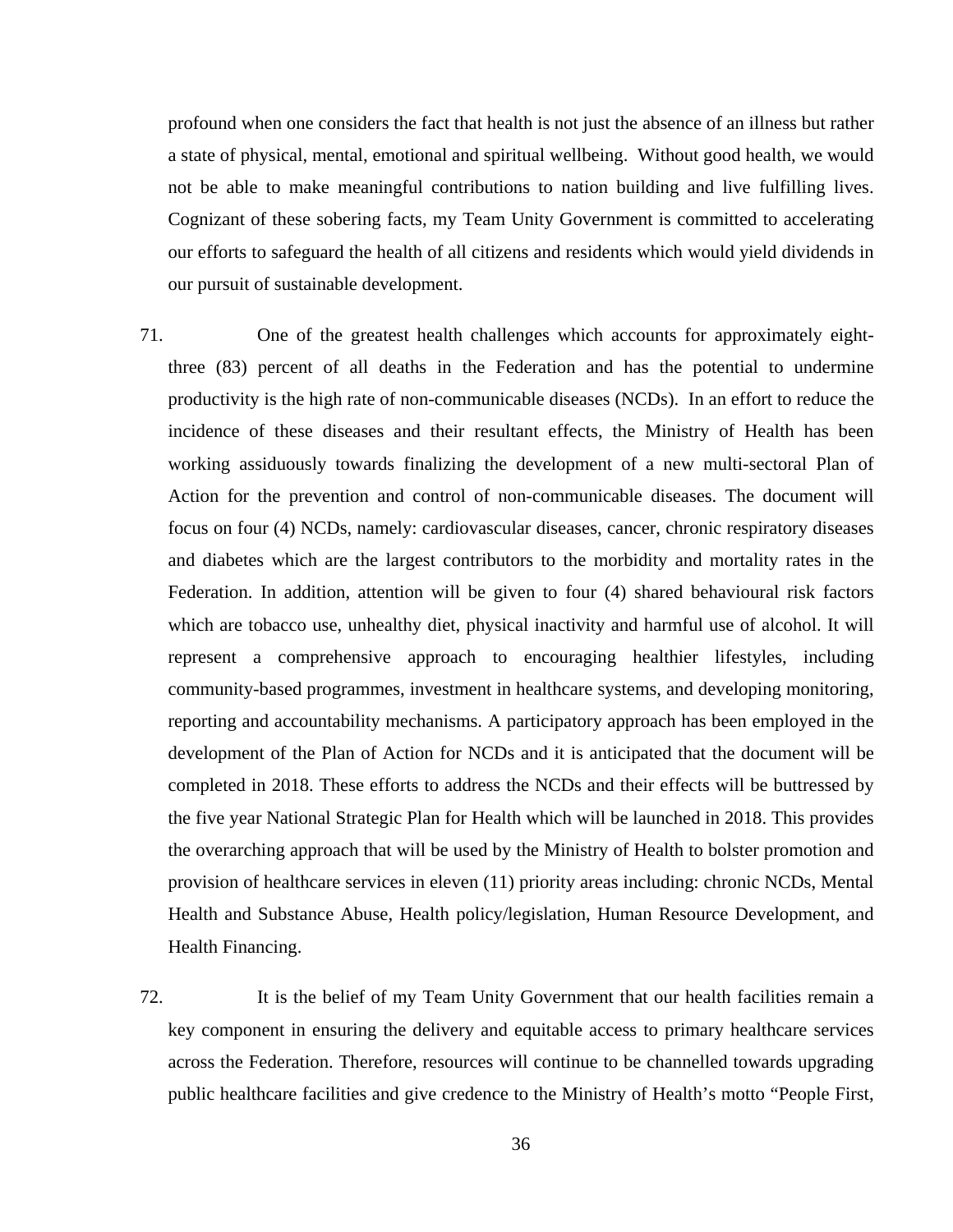Quality Always". In 2018, my Team Unity Government will commence the reconstruction of the Tabernacle Health Center which, due to the dilapidated condition of the existing structure, was relocated in January 2014 to the basement of the Tabernacle Day Care Centre. The current arrangement has proven to be untenable in the provision of effective and efficient primary healthcare services to clients in the Tabernacle and neighbouring communities. Consistent with our focus on putting people first and ensuring sustainability, my caring Team Unity Government has decided to put the people of Tabernacle and the surrounding communities first in the delivery of primary healthcare services. The Ministry of Health has embarked on the construction of a modern spacious facility that would be more suitable for efficient and effective delivery of healthcare. In the coming year, a number of improvements will be made to other health facilities to address matters that impact upon service delivery at the community level.

#### **Housing and Human Settlements**

73. Mr. Speaker, we are putting people first in the Housing Sector as well and building a foundation for sustainable human settlement here in St. Kitts. My Team Unity Government has risen to the challenge of meeting its goal for the NHC to provide 300 homes. During 2016 and in 2017, the NHC invested approximately \$11 million to construct 127 homes for low and middle income families under Phase One of the Unity Housing Solution Programme. Phase Two of the Programme commenced in September of this year and will facilitate the construction of an additional 114 homes island wide for a total of 241 homes either completed or at various stages of completion. In 2018, we expect more persons to benefit from the housing solutions being provided by my Government. I am pleased to report that NHC has spearheaded the design of the first home in the Federation that will provide access for alternatively able-bodied persons. In the past, people living with a disability would have borne the cost to retrofit their homes in addition to paying the original mortgage. In keeping with our focus on people, we recognised the added burden on these persons and my Government made the compassionate decision to provide the needed assistance to this special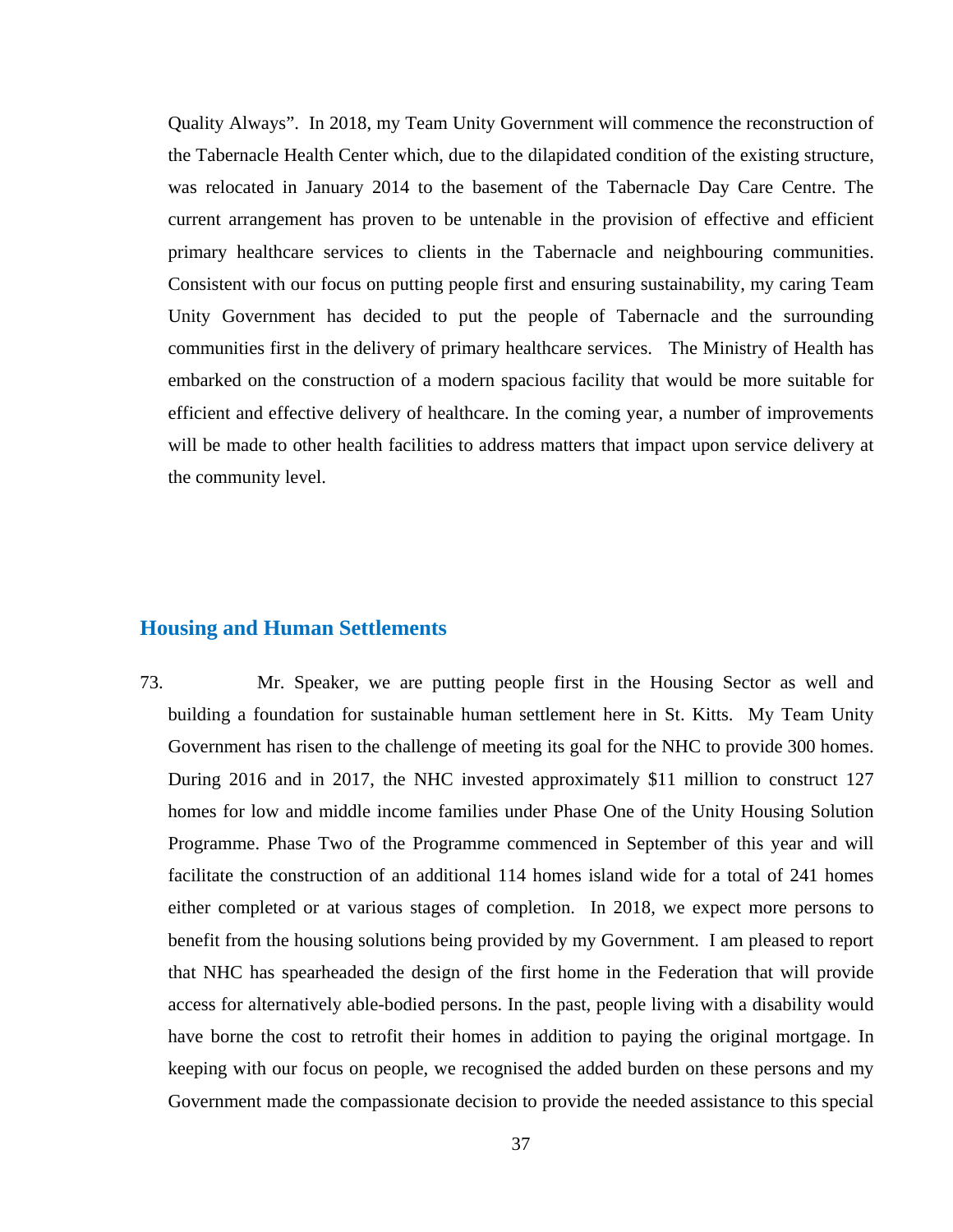group of citizens who apply for housing through the respective NHC programmes. We are putting policy into action. Construction has begun on the first of this type of home which will be built on a needs basis. The bathrooms, bedrooms and doorways have been designed to provide the space required for ease of movement thereby providing better physical access and comfort.

74. Progress has also been made under the Home Improvement Loan Programme (HELP) and the Funding for the Realization of Economic Empowerment through Subsidized Housing (FREESH) Programme. The FREESH Programme facilitated the construction of forty-three (43) homes through the concessionary interest rate Programme provided through the St. Kitts-Nevis-Anguilla National Bank. The HELP Programme has been largely successful in providing housing related assistance to over 200 persons. To keep this Programme going, my Government intervened and requested the assistance of the SIDF to replenish the facility which the Foundation graciously approved in an amount of \$2 million. As the lack of basic amenities in the home is one indicator of poverty, these resources will be used to construct modern kitchen and bathroom facilities as part of this Administration's efforts to reduce poverty and upgrade living standards. Citizens who have needs in these areas can contact the NHC for further information and apply for the assistance where applicable. Moreover, since taking office, my Government has supported the construction of new houses under the First Time Home Owners Initiative. This programme has provided support to approximately 300 property owners. Across all Government supported home ownership initiatives, a record of 784 persons have benefitted. A proud record of service to our people.

#### **Public Safety and Security**

75. Mr. Speaker, my Team Unity Government has taken bold decisions that will enhance the capacity of our law enforcement agencies to address with better precision the challenges faced with administering law and order and citizen security. The landmark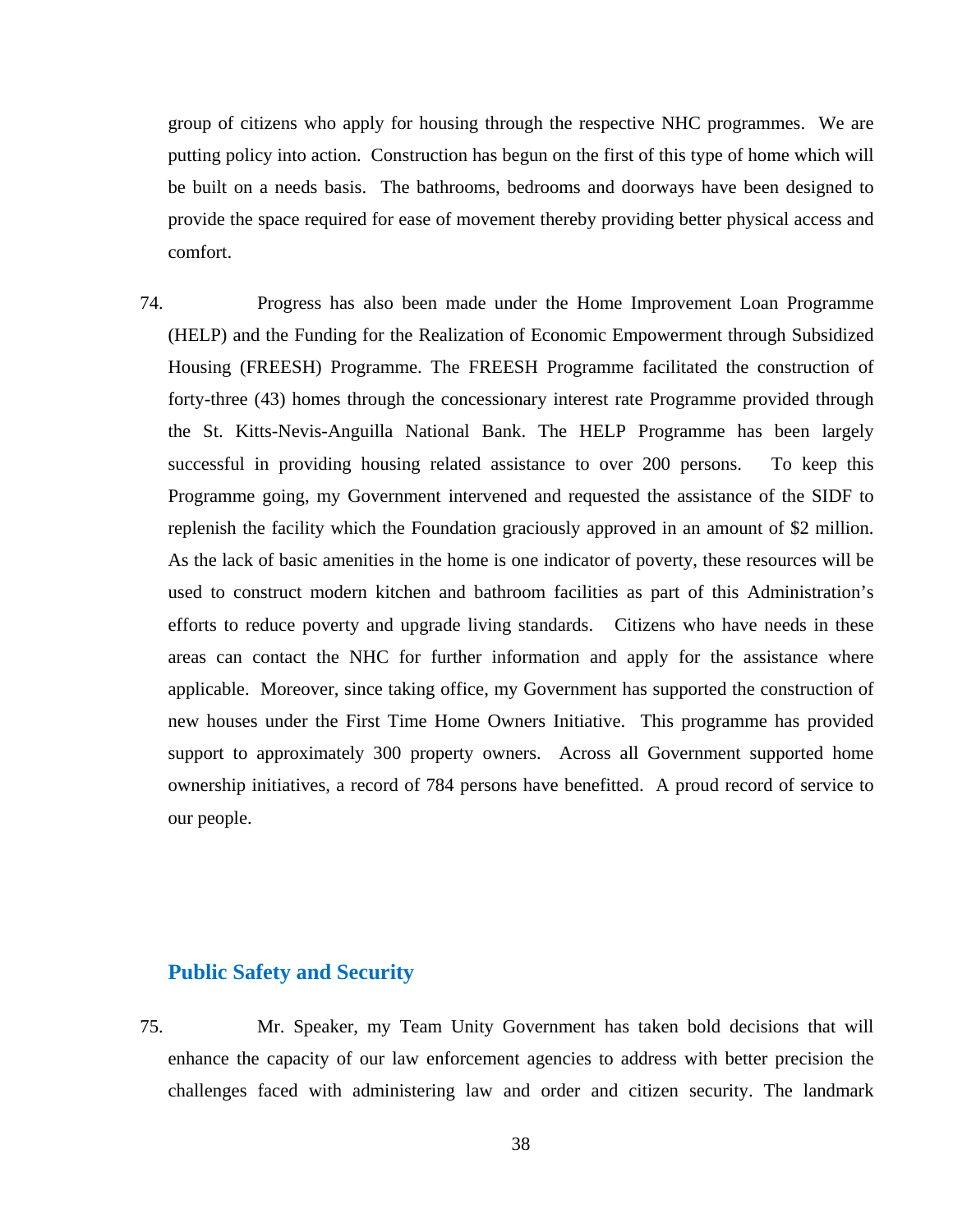investment in the Security Sector has begun to pay significant dividends evidenced by several positive indicators related to crime prevention and detection, the higher level of morale of the Security Forces, and rebuilding of the confidence of our communities, youth, civil society and our Private Sector partners. This major investment was appropriated to facilitate the development and implementation of a comprehensive strategy that is multidimensional in its outlook and action oriented in its approach to implementation. The Strategic Plan 2016-2019 and the Service Improvement Plan for the Royal St. Christopher and Nevis Police Force have provided the necessary direction and guidelines that include increased security operations and visibility of the Security Forces which have curtailed major criminal activity over the past nine (9) months. These strategies have made our primary law enforcement agency a more structured, responsive and results oriented organization with new skill sets and resources mobilized to reduce crime. As we continue to expand our security apparatus, which now includes the Criminal Justice Strategic Board, the National Defence Council, the Anti-Gang Task Force and the appointment of a National Security Advisor, the Team Unity Government is confident that the Federation will continue to reap the benefits of this holistic approach.

76. The strides made during the course of 2017 have resulted in an increased interest shown by young persons in building rewarding careers in service with the security agencies. During 2017, approximately 100 young recruits were welcomed into the Security Forces, including over thirty (30) from a neighbouring Caribbean country. These law enforcement personnel are currently providing support in citizen safety operations which include increased vehicular checkpoints around both islands. These agencies, along with the Customs and Excise Department, have collaborated in the execution of special security operations including searches of abandoned properties in known crime hotspots, the seizure of illicit drugs and firearms, and the interdiction of illegal activity in our coastal waters. The increased use of intelligence has resulted in targeted operations that are more precise and effective, as evidenced by the record thirty-nine (39) illegal firearms taken off the Federation's streets as at September 2017 in comparison to twenty-four (24) for the same period in 2016. Under the newly established Anti-Gang Task Force, the Police Force will continue to work with the Defence Force and Customs and Excise Department to formulate a strategy for the engagement, disruption and displacement of gangs, supported by the expertise of the National Security Advisor who has already engaged stakeholders both on St. Kitts and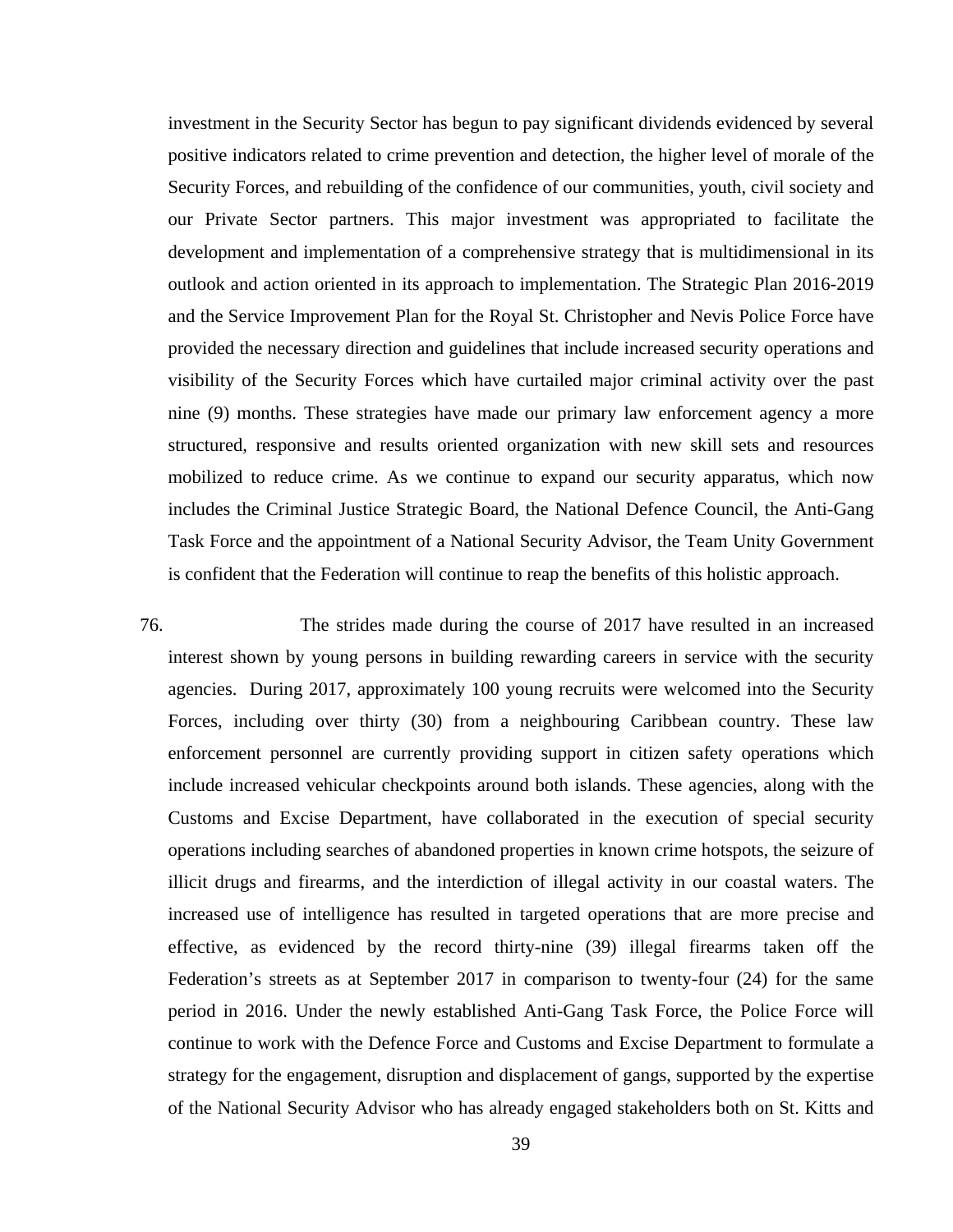on Nevis and presented a Draft Strategic Framework for Addressing the Security Challenges to the country. In 2018, this Framework will be used to develop and implement a functional National Security Architecture for St. Kitts and Nevis with six (6) key objectives: (i) removing the profit from crime, (ii) reforming the justice system, (iii) ensuring policing by consent, (iv) dismantling gangs, (v) protecting the vulnerable by focusing on the at-risk population, and (vi) strengthening the governance and oversight structures.

77. Mr. Speaker, the infusion of new knowledge and skills into our security agencies has never been more critical to sustain the advances made in maintaining law and order. In February of this year, we recruited a competent forensic expert to lead and transform our Forensics Unit into a world class operation. To ensure basic levels of competence and to improve forensic awareness among personnel, officers assigned to the Unit were exposed to training by a team from Trinidad and Tobago and Cellmark Forensic Services of the United Kingdom. These initiatives, combined with the Government's investment in appropriate technology such as the Comparison Microscope procured in 2015, have yielded positive results as we have seen the homicide detection rate improve to 44.4% as at September 2017 compared to 20.8% during the same period in 2016. To further improve the detection rate, Police Officers and civilian technicians assigned to the Closed Circuit Television (CCTV) programme have received training both locally and in Taiwan exposing them to some of the best practices in CCTV management anywhere in the world. The challenge remains the translation of the detection rate into successful prosecutions, therefore, our Police Prosecutors continue to be exposed to training opportunities in the United States and elsewhere. Border security continues to be a pillar of our law enforcement strategy. As such, training was conducted for Immigration and Customs Officers in passenger interview techniques in light of the implications of the Advance Passenger Information Act passed this year. In 2018, the Federation will host the 34<sup>th</sup> Annual Trade Winds Exercise which will expose our Security Forces to contemporary training in areas such as disaster relief, emergency response, responding to land and marine threats including the illicit trafficking of drugs and firearms, marksmanship and weapons handling skills, and military support to law enforcement. Discussions have also been initiated with the Guyana Defence Force with the aim of establishing a formal relationship for greater collaboration in training and similar exercises with the St. Kitts and Nevis Defence Force.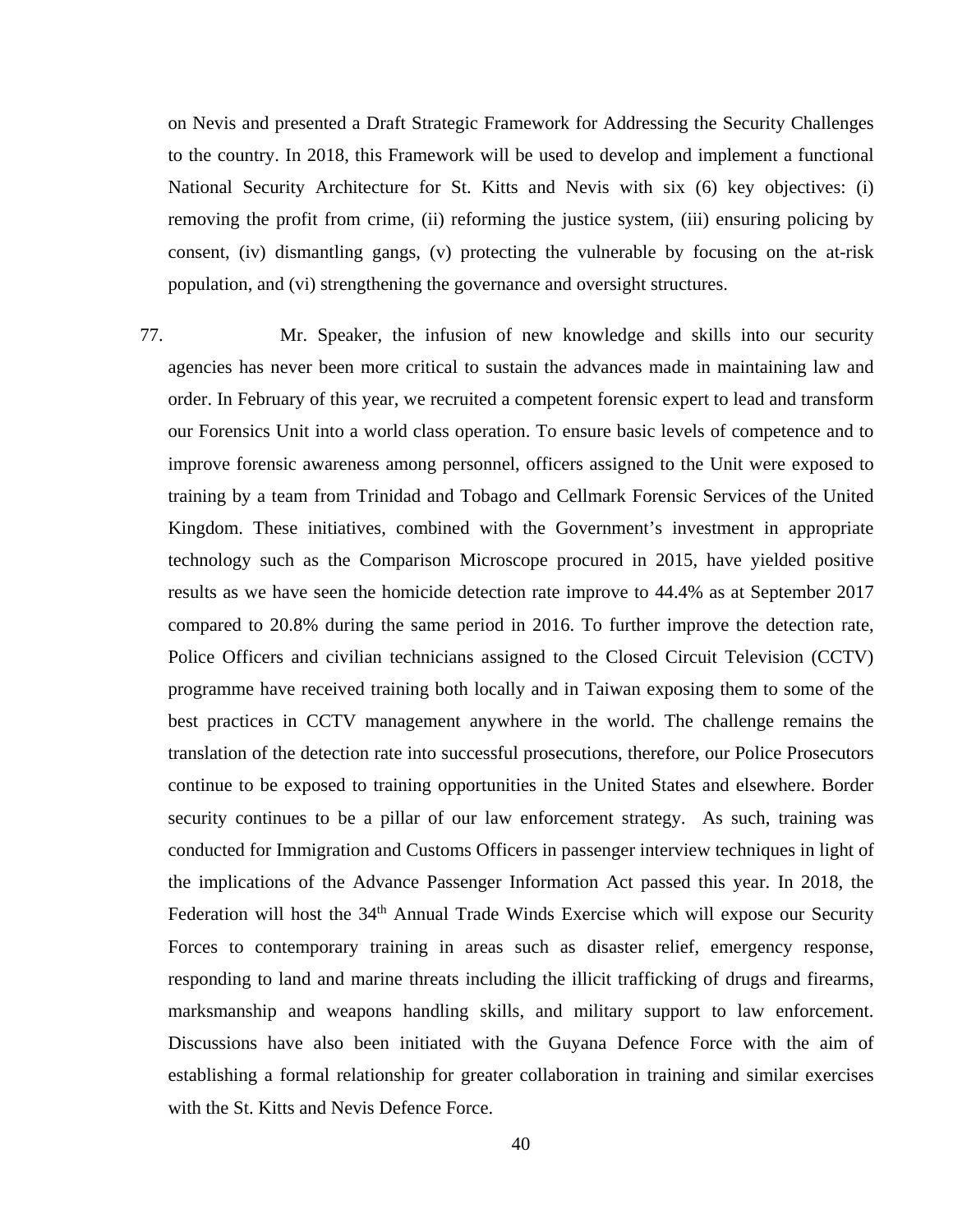78. Mr. Speaker, this Team Unity Government is also making substantial investments in the upgrade of technological capabilities of the Security Forces which is vital to ensuring that the Security Forces achieve their mandate. The Motorola Digital Radio Project has been a success with radios procured for use by the Police and Defence Forces, Fire and Rescue Services, Her Majesty's Prison and the Customs and Excise Department, which has dramatically improved coordination, response times and detection capabilities. The system will be further enhanced through the addition of a Global Position System (GPS) and Automatic Vehicle Location (AVL) system which introduce technology with the capability to track all security vehicles and thereby enabling a more effective deployment and monitoring of the vehicle resource. The importance of CCTV in crime detection cannot be overemphasized. In this regard, we would like to extend our appreciation to the Republic of China (Taiwan) for the commitment of over EC\$5 million to Phase One of the nation-wide CCTV Programme. In 2018, Phases Two and Three will be implemented in the rural communities on St. Kitts and on the island of Nevis. This initiative will be further supported by investment in Drone Surveillance Technology and will advance the objective of this Team Unity Government to deter and detect criminal activity wherever it rears its ugly head.

- 79. The Team Unity Administration continues to support the Security Forces with vehicles to facilitate mobility which is key to improving the performance of the Security Officers. Over the last two years, the security agencies have been outfitted with significant upgrades in vehicles. During 2017, my Government made further investments in vehicle assets through the acquisition of a new Fire Tender which will be used at the Robert L Bradshaw International Airport to meet International Civil Aviation Organization standards. In addition, through the use of Government resources, a second Police Mobile Command Unit has been procured which will add further support to the current mobile unit. This will further enhance surveillance in areas identified as crime hotspots and during major national events. These investments underscore this Administration's commitment to providing the necessary resources to strengthen the Security Sector and protect our people.
- 80. Mr. Speaker, the Team Unity Administration remains committed to ensuring that the appropriate infrastructure is in place to support the systemic reforms being undertaken in the Safety and Security Sector. Phase One of the refurbishment of the Coast Guard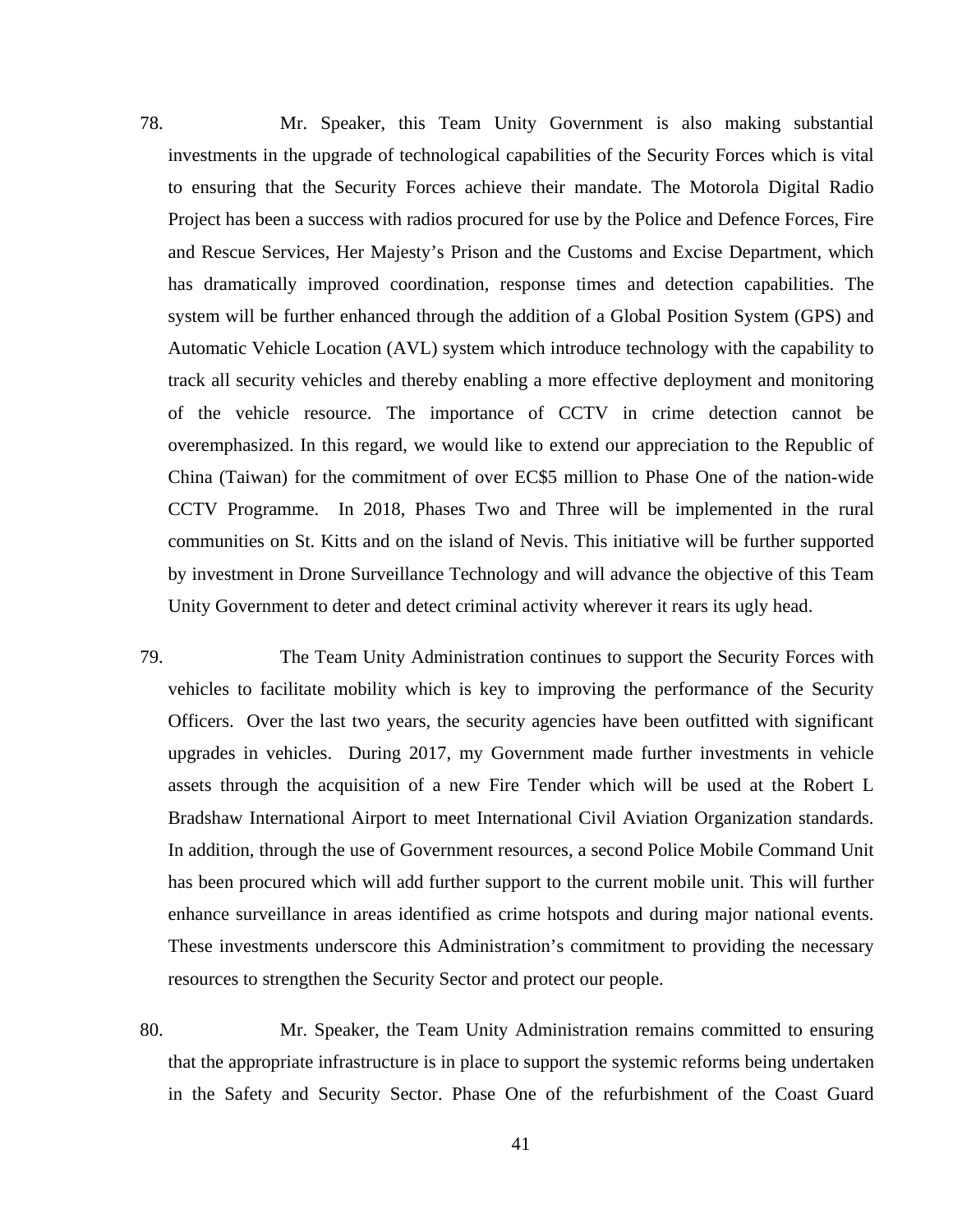Barracks is advanced and includes the construction of barracks for ordinary ranked male Officers, general office space, kitchen, and canteen and dining/mess hall facilities. Provision is also being made for stores for weapons and general items, and a workshop to facilitate vessel and vehicle maintenance. Phase Two of this initiative will be pursued during the course of 2018 to provide barracks for senior commissioned and non-commissioned Officers and ordinary ranked female Officers and Reserves as well as additional office space and a lounge. Vital to the establishment of coordination of policing at the community level is the establishment of modern police stations. Unfortunately, for many years, there has been the deterioration of these critical infrastructure and several recommendations were made for the closure of the facilities in St. Paul's, Sandy Point, Old Road and New Castle. The Team Unity Government has taken the proactive steps to increase patrols in the communities served by those stations. The modernization of stations will continue in 2018 as work is well advanced in the drafting of working drawings to facilitate the construction of a new facility in Sandy Point.

- 81. Serious efforts are being undertaken to progressively move forward with the plans for the construction of a new correctional facility to be located at Estridge Estate. I am pleased to update this Honourable House and the Nation that the design phase commenced earlier this year and is nearing completion. The relevant Environmental Impact Assessment has been completed and it is anticipated that during the first quarter of 2018 the final documents including the Bill of Quantities would be submitted for consideration by the relevant authorities within the Government structure. An important consideration would be the identification of financially viable options for the actual construction of the facility. In the interim, the Government has facilitated the renovation of Her Majesty's Prison in order to accommodate new administrative offices, barracks, a computer lab, library and laundry. We have the interests of law enforcement Officers at heart and have catered to their comfort and well being.
- 82. There is a preponderance of research that confirms that social intervention programmes are equally as effective as enforcement actions in curbing gang development and gang-related violence in communities. With this in mind, the Team Unity Administration in 2017 embarked on a campaign targeted at more direct engagement of communities.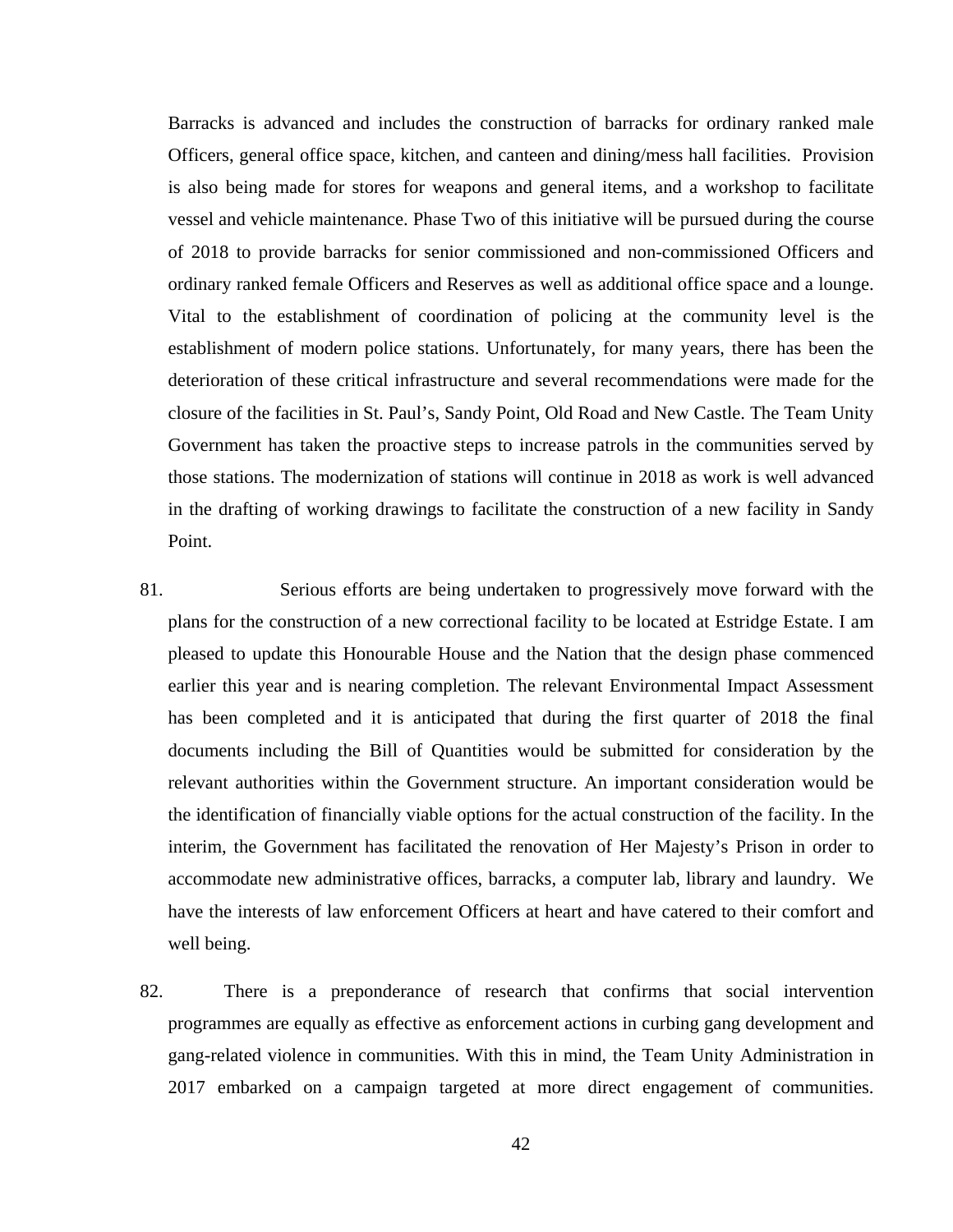Throughout 2017, there was extensive interactions with students, teachers, parents, residents of Her Majesty's Prison and the New Horizon's Rehabilitation Centre, and numerous community groups, with presentations based on the slogan '**Stop 'n' Think Before you Proceed'**. These activities culminated in two (2) school rallies on both St. Kitts and Nevis, involving nearly 3000 young persons. Our social intervention programme is already showing positive results. We are encouraged by the establishment of the 'MolPhill Explorers' community group which comprises over100 young persons ages 5-19 from the Molineaux and Phillip's Village areas. These young persons will be engaged in community development and social and educational activities. The Strategy has also facilitated the establishment of several other groups including a 'Men of Integrity' movement which has mobilized men across several communities to be mentors in order to guide young persons away from gangs and drugs. We welcome the renewed efforts at community policing. This initiative seeks to interrupt the formation of gangs, identify and reduce risks in highly vulnerable groups, and change community norms. These activities are generating positive feedback from within the communities. We commend the introduction of the Teens and Police Service (TAPS) Academy, TAPS Clubs and the re-introduction of the Cadet Corp in all secondary schools.

83. Mr. Speaker, I cannot overemphasise the continued commitment of my Administration to strengthen the Security Sector and to build lasting relationships with our partners in the Private Sector, civil society and at the community level. It is only through recognizing our collective responsibility to our community that we will be successful in making sustainable strides in stemming criminal activity. There is much more that can be said about the achievements and plans related to safety and security but I must move on to highlight some issues relevant to the Medium Term Economic Management Strategy as this budget presentation would not be complete without such a discourse.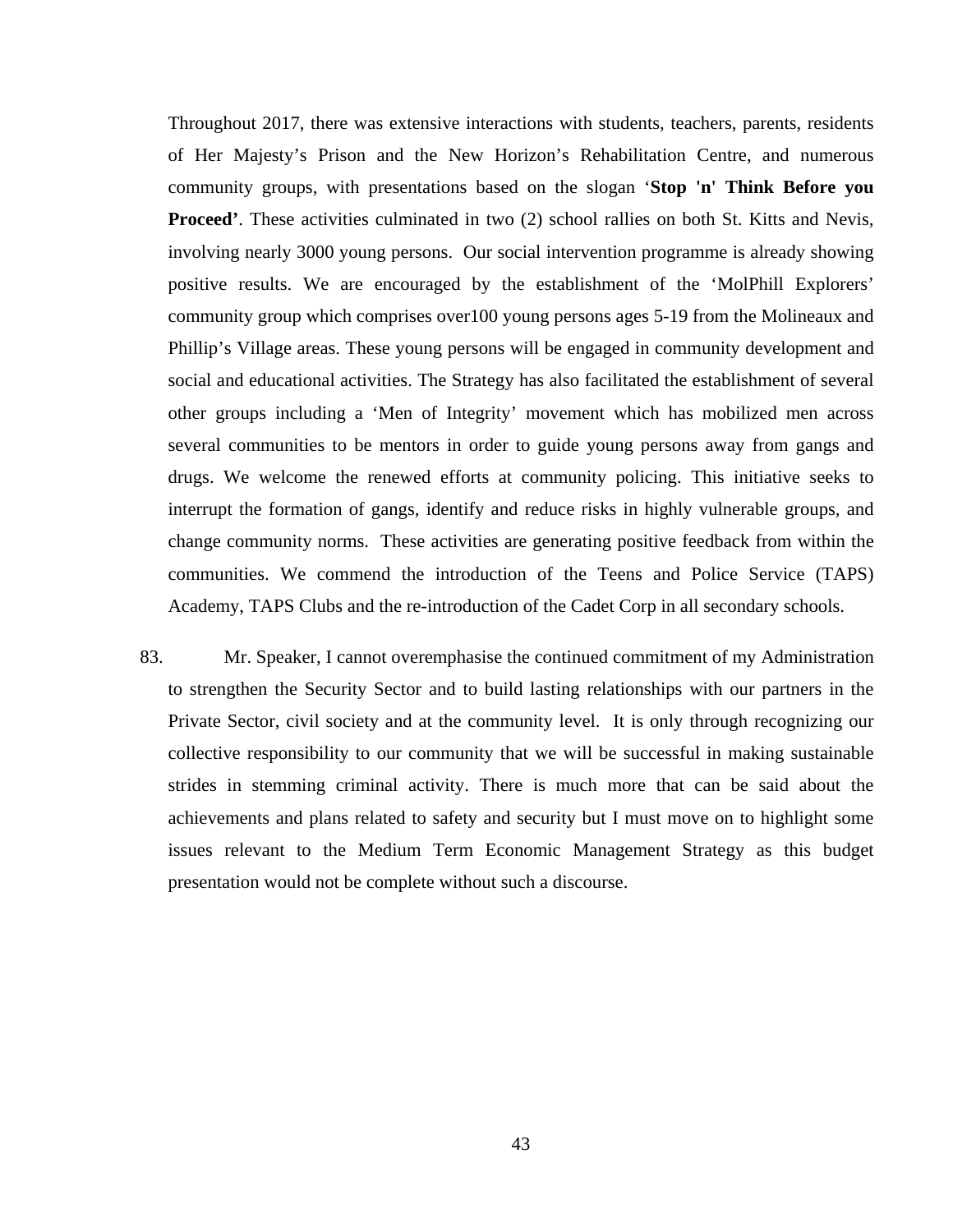# **MEDIUM TERM ECONOMIC MANAGEMENT STRATEGY**

#### **Medium Term Fiscal Outlook and Growth Targets**

- 84. Mr. Speaker, with respect to the anticipated fiscal outturn for 2017, based on information that was available at the end of October 2017, we are projecting that Recurrent Revenue will be about \$600.4 million of which Tax Revenue is expected to be \$391.4 million while Non-Tax Revenue is forecasted to be in the region of \$209.0 million. The outturn of Non-Tax Revenue will reflect, in part, inflows from the CBI Programme, proceeds from the Caribbean Catastrophe Risk Insurance Facility (CCRIF) following the passage of Hurricane Irma and Dividends from the St. Kitts-Nevis-Anguilla National Bank Limited.Recurrent Expenditure for 2017 is projected to reach \$520.5 million.
- 85. We anticipate that Capital Expenditure for this fiscal year will be about \$50.6 million of which \$16.4 million will be financed by Capital Grants. Infrastructural works continue apace in the following areas: upgrading our roads, facilitating housing developments and improving our water system. Projects associated with conserving our environment, enhancing the South Frigate Bay Beach area and renovating buildings to house Government offices were also undertaken.
- 86. Based on the data that we had at the end of October 2017, we are anticipating that, for the 2017 fiscal year, we would realize a Recurrent Account Surplus of about \$79.9 million, an Overall Surplus of \$46.4 million and a Primary Surplus of \$71.4 million. The projected Overall Surplus would be 38.8% above what was budgeted while the projected Primary Surplus would be 22.5% in excess of the approved budget. Mr. Speaker, the fiscal performance that we anticipate would be realized for 2017 is consistent with the objectives of our Medium Term Fiscal Framework which promotes prudent fiscal management of the Government's resources by enhancing the administration of our tax regime, controlling Recurrent Expenditure and further reducing the Public Sector Debt while accelerating Public Sector Investments that would support sustainable development and inclusive growth.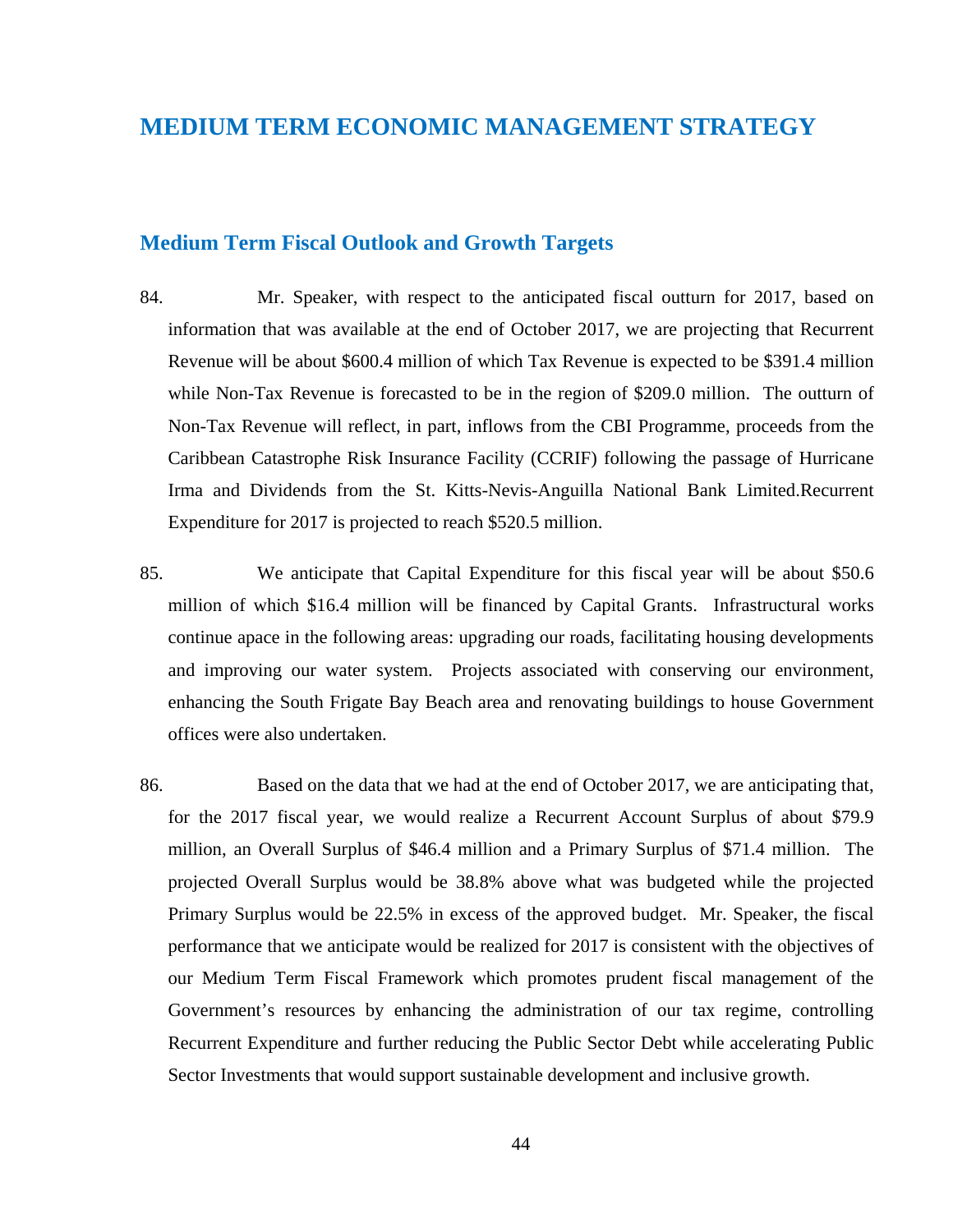- 87. Mr. Speaker, my Government remains resolute in its efforts to reduce the Public Sector debt stock to a level that is sustainable for a small economy such as ours. We are on the right path in this regard as evidenced by the \$52.6 million (3.3%) decline in the Total Public Sector debt at the end of December 2016 relative to the end of the previous year. At the end of the 2016 fiscal year, the Total Public Sector Debt stood at \$1.55 billion or 64.5% of GDP. Of this amount, \$0.9 billion was contracted by the Federal Government, \$0.4 billion by the NIA and \$0.3 billion by Public Corporations on both St. Kitts and Nevis. Domestic creditors remained the primary holders of the Public Sector debt with \$1.0 billion of the total debt while external creditors held \$0.5 billion of the debt. The contraction in the debt stock was mainly the result of scheduled repayments to the IMF, CDB and bondholders.
- 88. We, of course, have to balance competing priorities as they relate to maintaining appropriate debt levels while attending to the needs of our people as we pursue the sustainable development of our country. During 2017, the Team Unity Administration continued to empower our nationals through the provision of housing solutions for those who were desirous of owning their own homes and were in need of assistance to achieve their dreams. Loans were contracted by the NHC and the Nevis Housing and Land Development Corporation (NHLDC) from the Social Security Board for this purpose. We have also secured financing from the CDB to enhance the TVET Programme and to improve street lighting on both islands. These are two critical projects that we believe will redound to the benefit of the people of our Nation. Mr. Speaker, we cannot emphasize enough the importance of providing a solid education for our youth; not only in academics but technical and vocational skills as well. The loan that we have contracted for the TVET Enhancement Project is testament to this fact. Likewise, the execution of the Street Lighting Project would benefit the people of the Federation, improving visibility and augmenting the security measures that are in place. These loans, coupled with the reclassification of fuel arrears from budgetary arrears to debt, will lead to minimal change in the Debt to GDP ratio which is likely to be 64.6% at the end of 2017.
- 89. Next year, the St. Christopher Air and Sea Ports Authority (SCASPA) will commence the construction of a second cruise pier which will be financed through a syndicated loan arrangement with 4 of our local institutions. This is a major project that will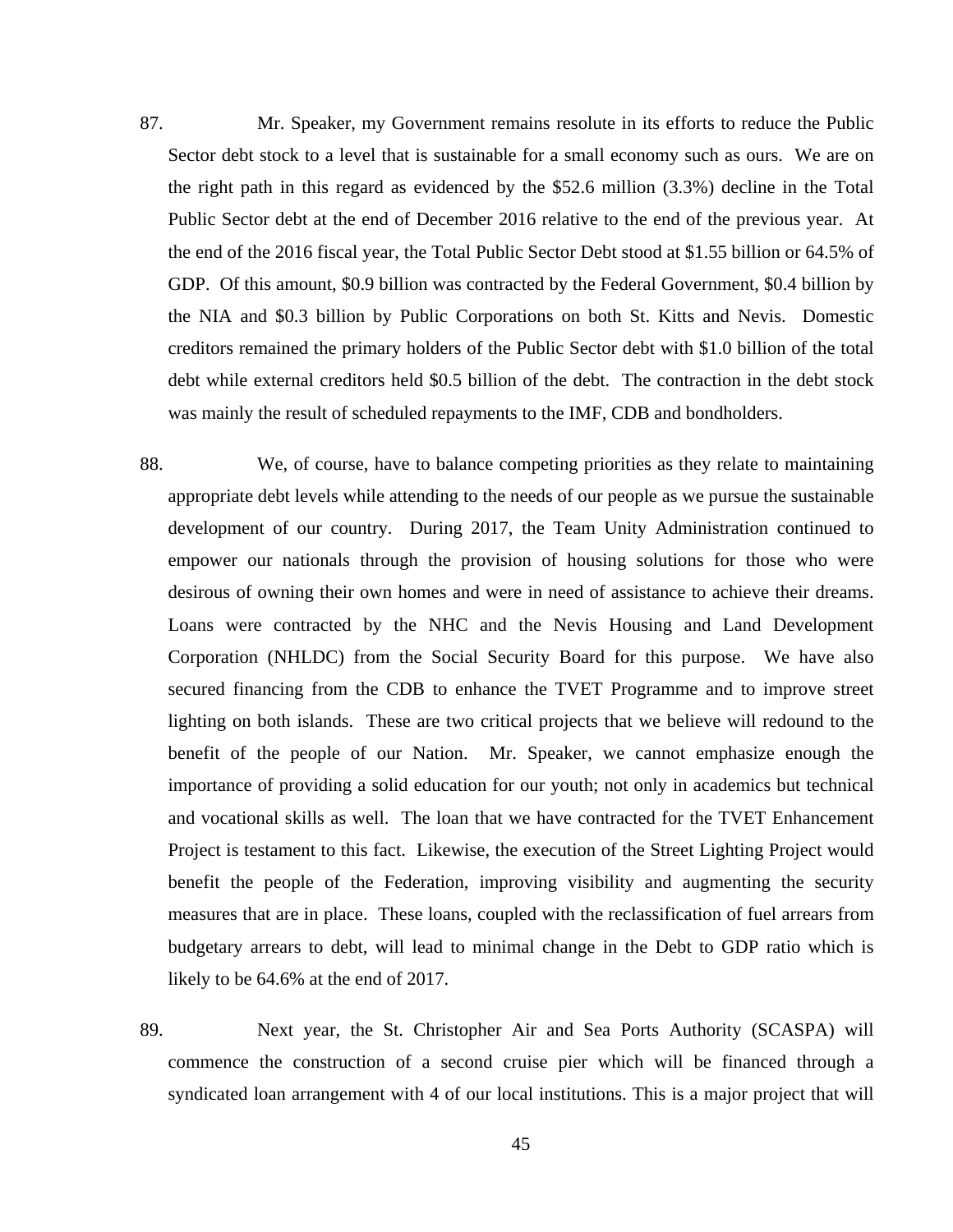have a positive impact on our people and will contribute, in a significant way, to economic growth and the continued development of our beloved Federation. Despite the contraction of new loans, we project that the downward trajectory of the Public Sector debt will continue. The debt ratio is expected to decline over the medium term to 62.4% in 2018, 59.0% in 2019 and 53.6% in 2020. By 2019 we would therefore be 1.0 percentage point below the ECCB's 2030 target of 60%. These projections are evidence of my Government's steadfast efforts to efficiently manage the Federation's finances and minimize the risks associated with unsustainable debt levels. Moreover, they are consistent with the overall objective of our 2018 - 2020 Medium Term Debt Management Strategy which aims to ensure that the financing needs of the Government are met at the lowest possible cost with an acceptable level of risk. The Strategy covers a new 3-year cycle and builds on the 2015-2017 Strategy that was previously laid before this Honourable House. The 2018-2020 Medium Term Debt Management Strategy will be brought to this House shortly.

90. The promotion and facilitation of sustainable and inclusive growth continues to be one of this Administration's priorities. Our latest estimates indicate that Real GDP growth will be about 2% for 2017. Over the medium term, the economy is forecasted to expand on average by 3.5%. This positive projection will be driven by continued developments in the Construction and Tourism Sectors as well as the Transportation, Storage and Communication, and Financial Services Sectors. We anticipate that the Construction Sector will remain robust with an increase in residential construction as a result of private investment, initiatives undertaken by the NHC, and a new Civil Servants Home Mortgage Scheme to be unveiled next year. In addition, a number of investments in public infrastructure and work on on-going and new hotel and condominium developments such as T-Loft/Radisson, Koi Resort, Kings Pavilion Hotel and Royal Ltd will further bolster the performance of the Sector. The Tourism Sector is expected to show positive returns with the opening of Park Hyatt St. Kitts and increased airlift. The Tourism Sector will also benefit from expansions in cruise ship calls and increased passenger arrivals as the Federation continues to attract ships with larger carrying capacity. These developments will have spill-over effects in other sectors such as Transportation, Storage and Communication, and Wholesale and Retail. The Financial Services Sector, on the other hand, is anticipated to expand in congruence with the upward trend in business activity and increased employment opportunities in our expanding economy.

46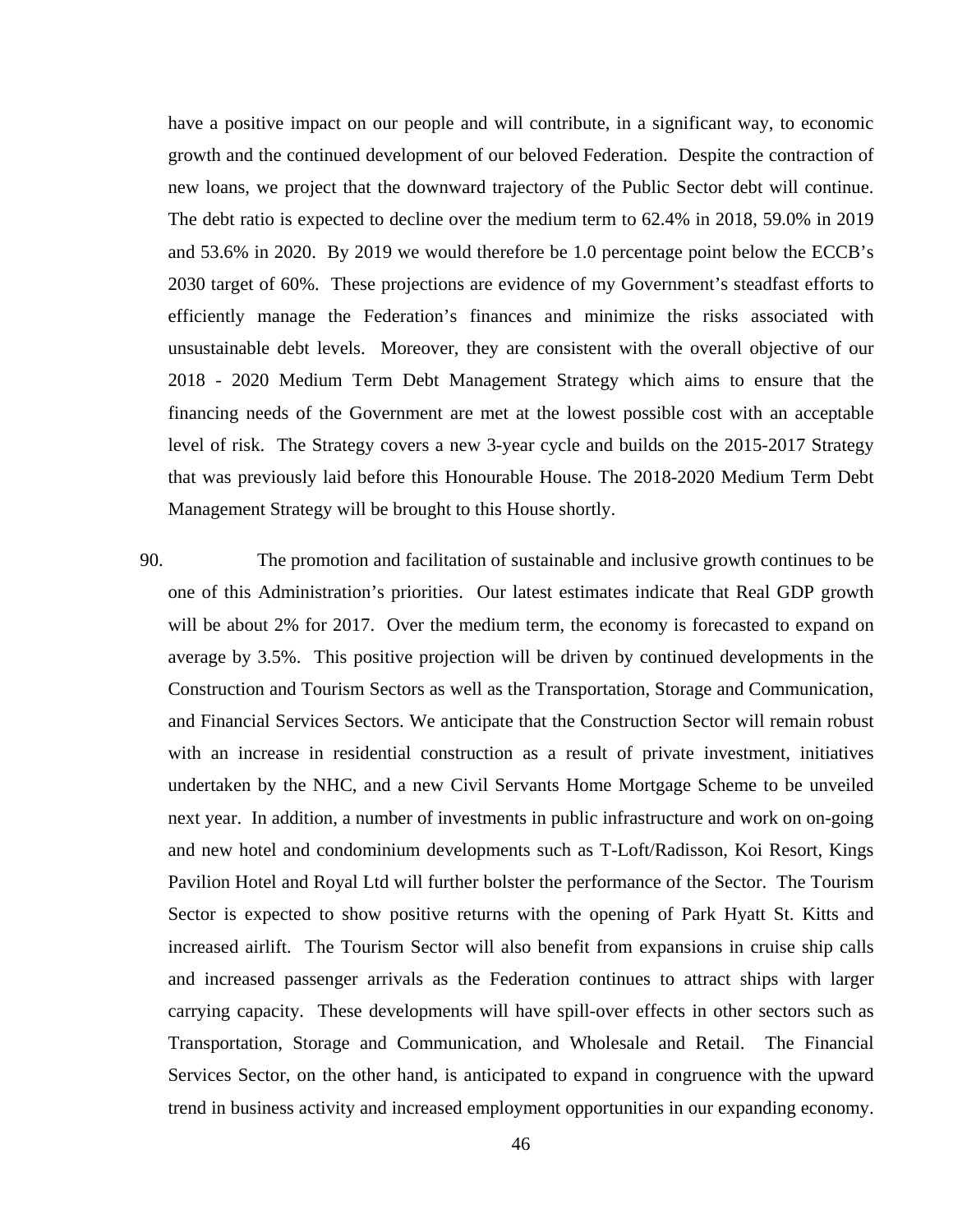The prolonged level of growth that our Federation is experiencing is evidence of the strength of the macroeconomic framework and the resilience that my Team Unity Government has fostered in our economy.

#### **Fiscal Prospects**

- 91. Mr. Speaker, Recurrent Revenue for the 2018 fiscal year is projected to be \$655.4 million. Taxes on Income are expected to generate \$130.7 million which would be in excess of the 2017 Estimates by \$11.6 million or 9.7%. Taxes on Property are expected to reach\$13.4 million. Also, we anticipate that Taxes on Domestic Goods and Consumption would be\$98.7 million while Taxes on International Trade and Transactions, the largest subcategory of Tax Revenue, would generate \$189.5 million. Non-Tax Revenue, which is expected to be driven by CBI fees, is projected to be \$223.2 million for 2018. Additionally, a total of \$45.8 million is estimated for Capital Grants and \$5.8 million for Budgetary Grants. All of these categories are expected to yield Total Revenue and Grants of \$707.0 million. On the expenditure side, an amount of \$516.8 million is proposed for Recurrent Expenditure for 2018, a moderate increase of 1.5% over the 2017 Estimates. This would result in a Recurrent Account Surplus of \$138.7 million for 2018. A total of \$147.5 million is also being proposed for Capital Expenditure and Net Lending for 2018. An Overall Surplus of \$42.7 million and a Primary Surplus of \$66.9 million is therefore anticipated for 2018. The 2018 Draft Estimates provides comprehensive details of all the programmes and activities that would be carried out by each Ministry and the details on what we expect to achieve in 2018 given the respective budget allocations. I will now highlight some of the major programmes and activities for the various Ministries.
- 92. My Team Unity Government places great emphasis on good governance and transparency. An important element of achieving this is a well-functioning National Audit Office. We have given strong support to the audit function including the establishment of and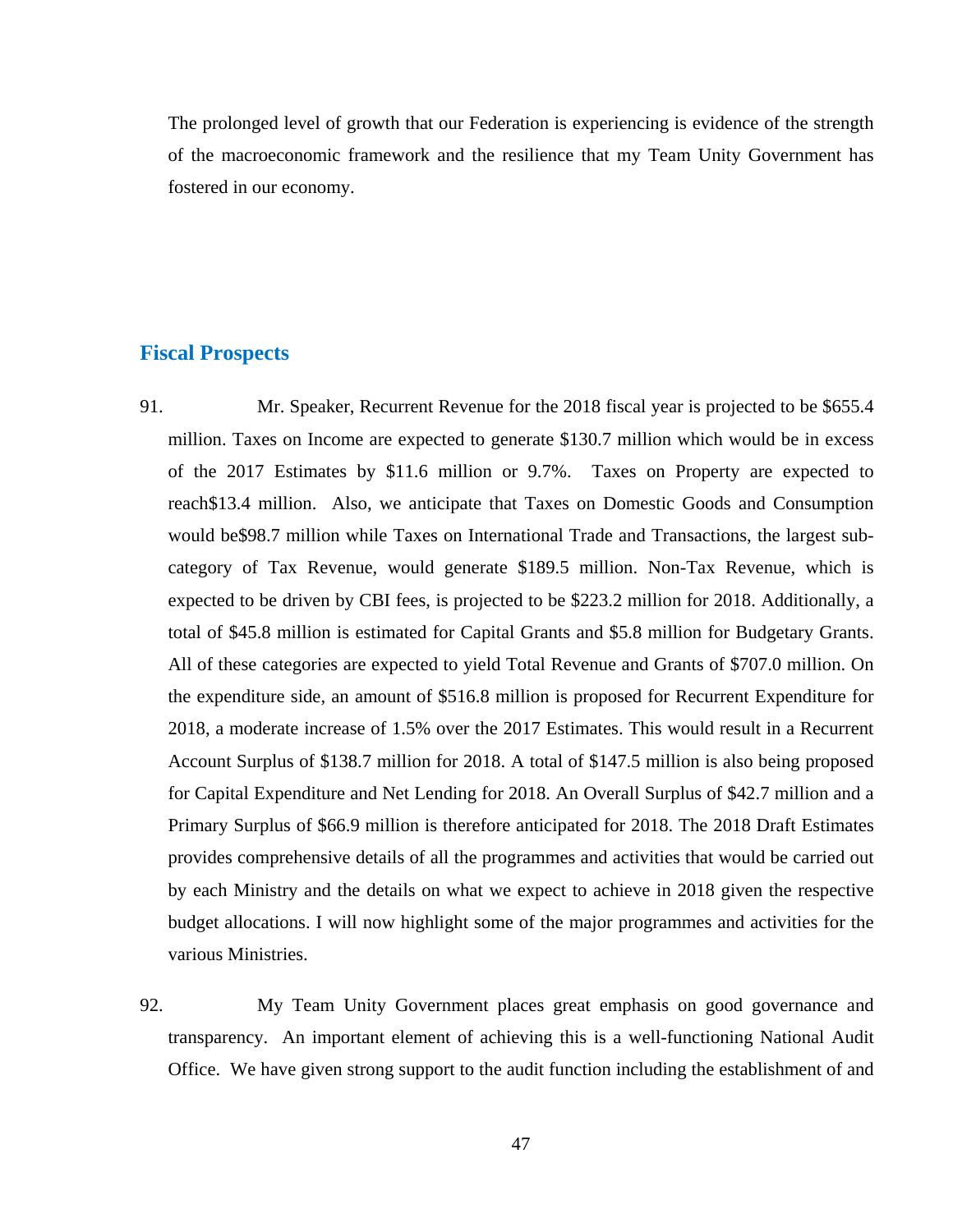provision for the Public Accounts Committee. Our people deserve the assurance that monies spent are in accordance with law and provide value for money.

- 93. In our efforts to promote greater accountability in the Public Sector, we are seeking to strengthen the National Audit Office by increasing the allocation of resources. This will in turn help to raise the profile of the Audit Office so that it can successfully fulfil the important mandates established under the Constitution and the Audit Act. In this regard, an increase in the resource envelope is being proposed for the upgrading of the National Audit Office. The 2018 Estimates contemplates a total allocation of \$1.3 million to the National Audit Office which represents a significant 19.3% increase over its 2017 allocation. A major portion of the additional resources would be used to support training and capacity building, as well as upgrades to the staff complement to improve the quality of the services delivered by the Office. In respect of training, the Office intends to strengthen collaborations with other Public Sector based audit institutions such as the Caribbean Organization of Supreme Audit Institutions (CAROSAI)and the International Organization of Supreme Audit Institutions (INTOSAI).
- 94. Mr. Speaker, the Ministry of Justice, Legal Affairs and Communications would be allocated \$11.8 million in the 2018 Estimates to support the implementation of its recurrent activities. This represents an increase of 3.4% over the 2017 allocation. The establishment of a second Court is already having a notable impact in terms of improving the efficiency with which the Court can schedule cases and reduce the backlog of cases. It is said that justice delayed is justice denied. We are therefore pleased that our policies and programmes are yielding results on behalf of our people who deserve a proper functioning justice system. The resources programmed for 2018 would enable the Ministry to continue the reform process and make additional enhancements to our legal system to further improve its efficiency and effectiveness.
- 95. The Ministry of Justice, Legal Affairs and Communications would also be provided with \$4.0 million for the implementation of Capital Projects including the Government of St. Kitts and Nevis Enterprise Cyber Security Project, the Judicial Residence Acquisition Project and the Judicial Services Expansion Project. Additionally, in 2018, the Ministry plans to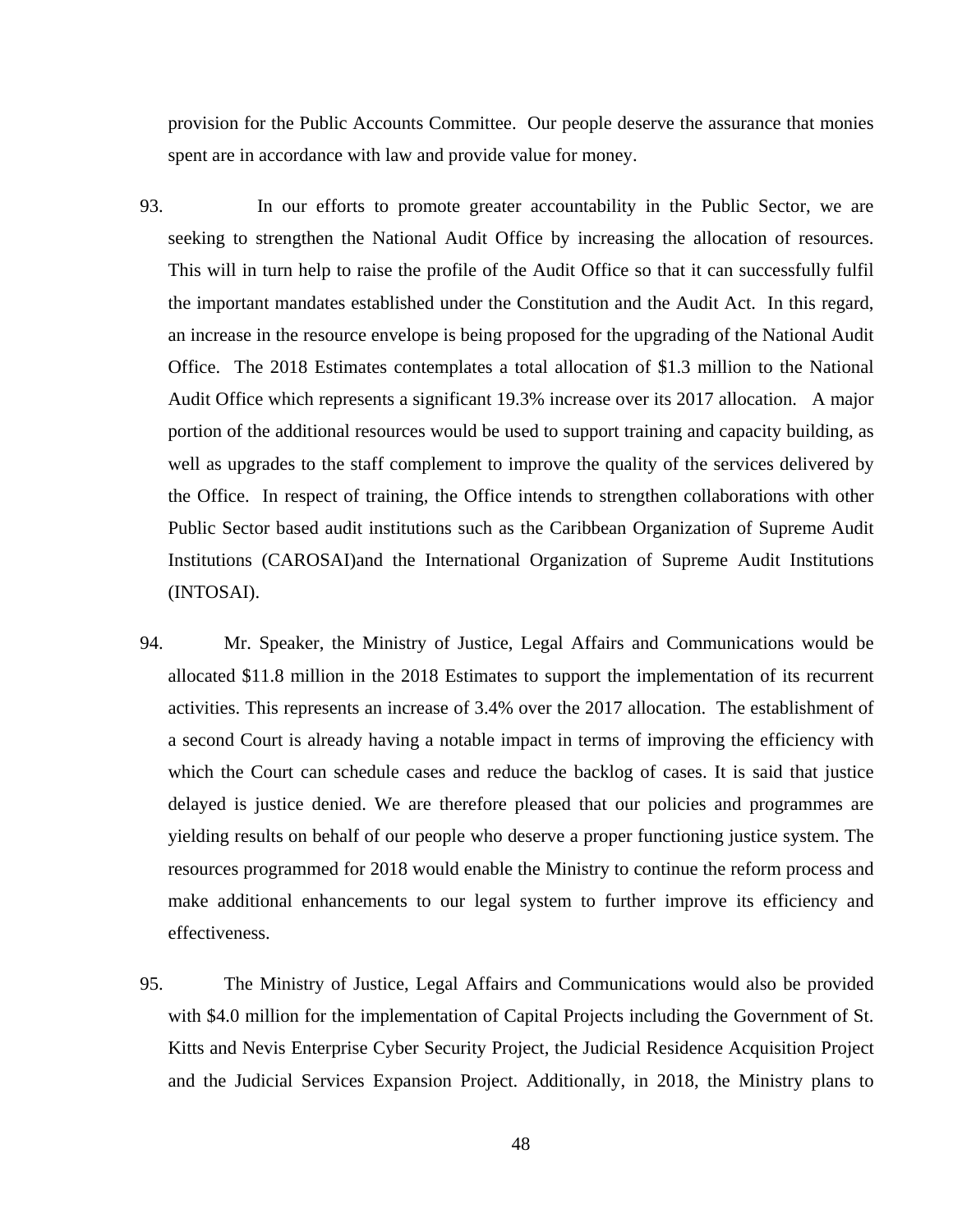commence the construction of a building to accommodate the Land Registry and a Mediation Centre. This new facility would provide appropriate space to undertake court mandated mediation which is usually a precondition in most court matters prior to the scheduling of a legal proceeding. An Intellectual Property Administration System (IPAS) would also be introduced to enhance the management of the Intellectual Property Office particularly as it relates to the processing of patents and trademarks applications. This system would also enable the public to access patent and trademark information online.

- 96. Mr. Speaker, the Office of the Prime Minister would be allocated \$33.8 million for Recurrent Expenditure and \$2.5 million for Capital Expenditure for 2018. The Ministry will continue its efforts to modernize the Public Service to make it more efficient and responsive. In 2017, the Human Resource Management Department (HRMD) trained 400 persons in various areas including proposal writing, conflict management, effective communication, professionalism and work ethics. During the upcoming year, the Department will continue to focus on training of Public Servants with a view to increase their capacity, productivity and performance. Additionally, the People's Empowerment Unit will be collaborating with a number of Public and Private Sector stakeholders including the Ministry of Community Development, Social Services and Gender Affairs and the Chamber of Industry and Commerce to implement programmes and projects that would positively impact the lives of persons in various communities, especially our youth.
- 97. One of the main functions of the St. Kitts Investment Promotion Agency (SKIPA) is to attract Foreign Direct Investment to the Federation. In 2017, SKIPA facilitated investments valued at approximately US\$550 million for large scale projects both on St. Kitts and Nevis. The implementation of these projects are expected to create about 1,800 jobs over the next two (2) years. This is evidence of investor confidence in the Federation and in my Team Unity Government's ability to create jobs which would enable more of our people to earn a living and enjoy a better quality of life.
- 98. The Capital Projects that would be implemented by the Office of the Prime Minister in 2018 include the completion of works at the National Heroes Park, Renovations of Government Headquarters and the acquisition of a Document Management System.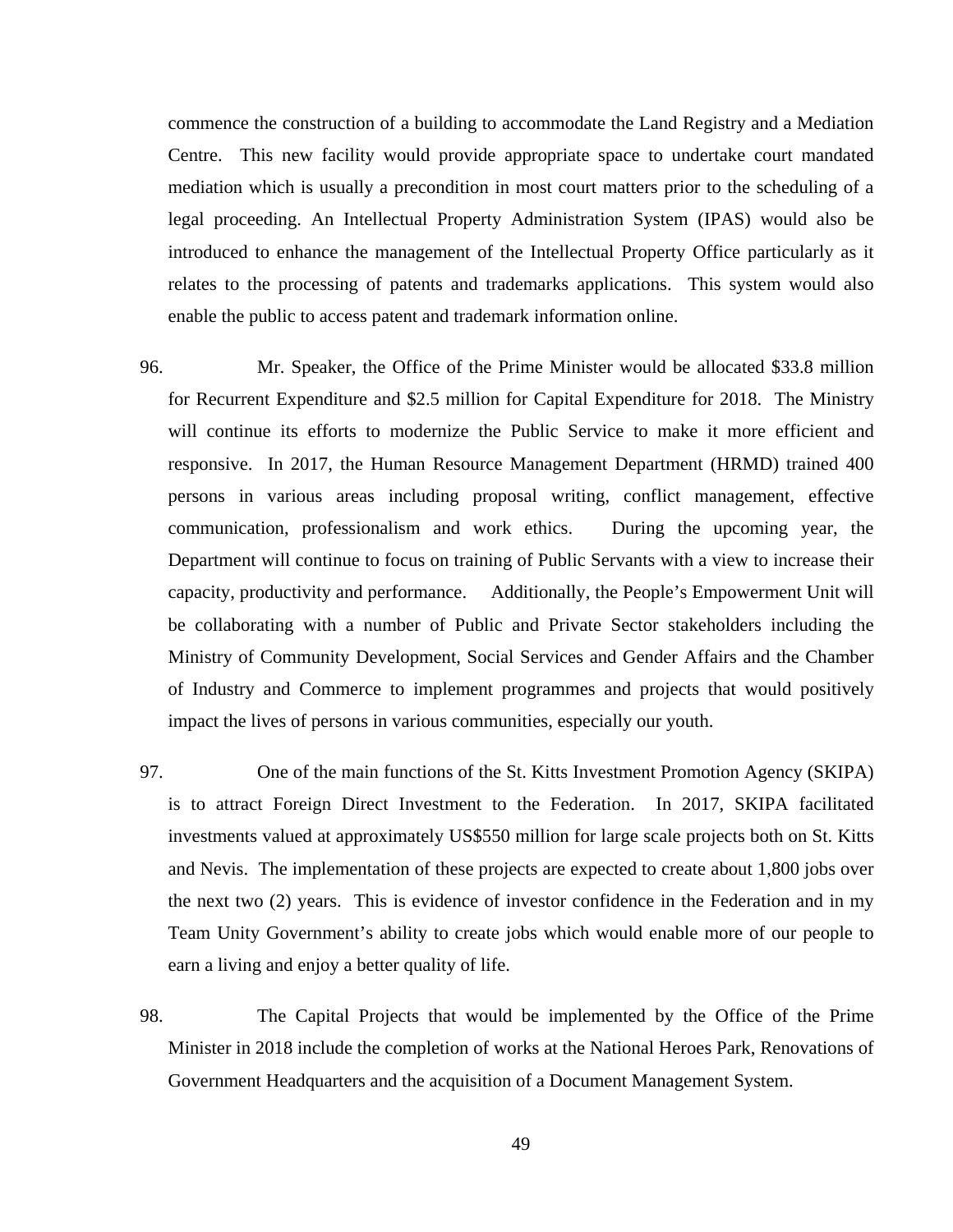- 99. Mr. Speaker, criminal activity is a major threat to the economic and social sustainability of our twin island Federation. This is an untenable situation that we are determined to reverse. My Government will therefore continue to prioritise the allocation of resources necessary to aggressively address crime, particularly violent crimes. The Recurrent Budget allocation for the Ministry of National Security for 2018 is \$56.9 million, which reflects an increase of 8.0% over the 2017 allocation. A substantial portion of these resources would be used to support the hiring of additional manpower for the Police Force and the Defence Force. Additionally, a total of \$18.7 million is proposed for Capital Projects resulting in an overall expenditure of \$75.5 million or a5.3% increase over the allocation for 2017.We have been taking a multi-pronged approach towards crime fighting including increased police patrols and presence in communities. In addition, a National Security Advisor has been recruited to work with the now re-activated National Defence Council. The initiatives implemented in 2017 are already yielding positive results and during 2018, we expect that the security apparatus would exceed the performance in 2017. It is hoped that the implementation of the following initiatives would help to make this possible:
	- Social intervention programmes under the Enforcement, Diagnosis, Education and Rehabilitation Framework.
	- Utilize the Anti-Gang Crime Reduction Training and Employment Programme to engage police in renewed and re-directed community policing initiatives to reduce the risk of gang violence.
	- Increase visibility of police patrols.
	- Expand the deployment of Technology such as drones and surveillance network Closed Circuit Television (CCTV) in various parts of St. Kitts and Nevis. I am happy to report that the CCTV Unit has been successful in delivering the expected outputs.
	- Install and make the Containerized Forensic Unit operational in the first half of 2018. Officers have already been trained in Crime Scene processing and to operationalize the Forensic Unit. This is expected to improve detection rates and lead to more successful prosecutions.
	- Foster more private partnership and increase collaboration with CARICOM countries and international institutions for training in areas such as cyber security.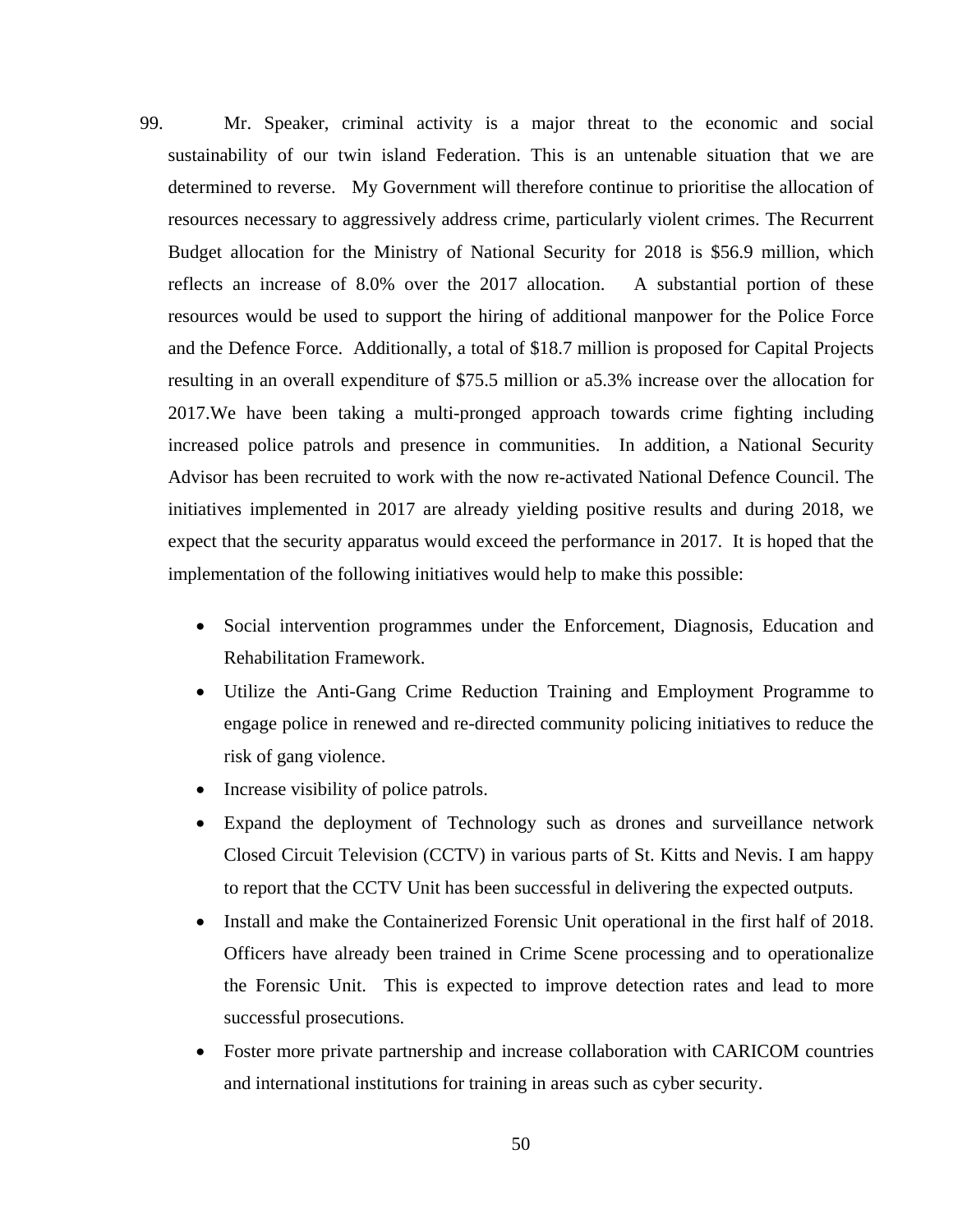- Increase the complement of Police Officers.
- Procurement of more vehicles to facilitate community patrols.
- 100. The Capital Projects to be undertaken by the Ministry of National Security in 2018 include the purchase of an additional Border Management System to be installed at New Guinea, Refurbishment of the Fire Services Building, Construction and Refurbishment of Police Stations and Camp Springfield Barracks and the Upgrade of the K-9 Unit. Funds are also being provided to procure the Containerised Forensic Unit that I mentioned earlier. We invest in security because the security of our people matters. A safe and secure environment is a sine qua non for our people to fulfil their dreams, realize their expectations, and contribute to peace and prosperity of our Federation.
- 101. Mr. Speaker, the Ministry of International Trade, Industry and Commerce would be provided with \$3.8 million to carry out its recurrent programmes and activities in 2018. This represents a 4.4% increase over the allocation approved in 2017. The Ministry will focus its attention on major trade agreements that have the potential to open new markets for products and services produced in St. Kitts and Nevis. Special emphasis would be placed on facilitating trade emanating from the Manufacturing and Agriculture Sectors.
- 102. The Ministry of Finance would be provided \$166.2 million for Recurrent Expenditure. This represents a 3.8% decrease when compared to 2017. The reduction is primarily the result of a lower allocation for Grants and Contributions as the funds that were provided in the 2017 Estimates for the Government's one time contribution to the Eastern Caribbean Partial Credit Guarantee Scheme have been removed from the Ministry's resource envelope. A portion of the resources allocated to the Ministry of Finance would be used to meet the Government's obligations with respect to retirements benefits estimated at \$40.0 million and debt interest payments of \$24.2 million. The Ministry would also be expected to pay \$15.0 million for the provision of electricity services and \$14.7 million in respect of the Government's Group Health Insurance Scheme and property insurance policy. A total of \$12.3 million is being proposed to facilitate Capital Expenditure and Net Lending in 2018. The major Capital Projects proposed for implementation in 2018 include the Construction of a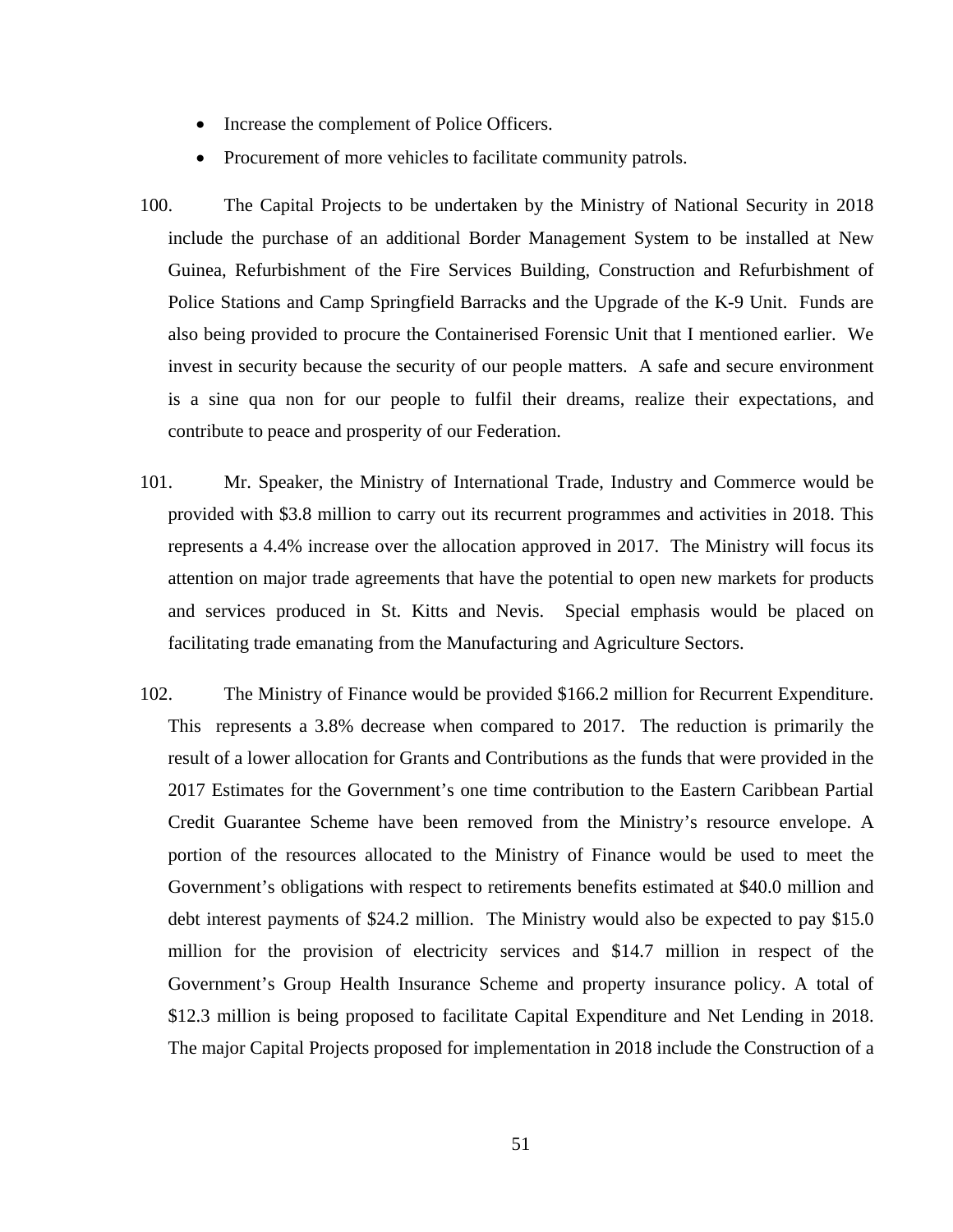Printery Building, the Upgrade/Rehabilitation of Government Buildings, the Purchase of Pallet Scanners and the completion of the Customs and Excise Department Building.

- 103. The Ministry of Social Services, Community Development and Gender Affairs would be provided with \$18.2 million in Recurrent Expenditure. This represents a dramatic increase of 123.7% over the allocation for 2017. I will expand on this further a little later in my presentation.
- 104. Mr. Speaker, I now direct my attention to the Ministry of Agriculture, Human Settlement, Cooperatives and Environment. Agriculture is an important pillar of our strategy for economic development and we continue to seek new ways to promote development of the Sector. In this regard, the Ministry would be provided with resources in the amount of \$9.2 million to carry out its recurrent programmes and activities in 2018. This amount represents a 5.8% increase in Recurrent Expenditure over its 2017 allocation. Capital Expenditure has been provided in an amount of \$2.4 million. The main Capital Projects would include the Rehabilitation of the Old Road Fisheries Complex, the Renovation and Upgrade of the Agro Processing Unit, and the Construction of a Veterinary Laboratory.
- 105. Mr. Speaker, Tourism continues to make a significant contribution to employment in our economy. Given the Tourism Sector's key role in contributing to the achievement of our sustainable economic development goal, we are proposing that the necessary resources are provided to further develop the Sector. It is therefore proposed that the Ministry of Tourism be provided with an amount of \$24.4 million to support recurrent programmes and activities in 2018. This represents an increase of 4.4% over 2017. Additionally, an amount of \$3.2 million would be allocated for Capital Projects. Some of the projects to be implemented include the further development of Black Rocks with the construction of five (5) additional chattel-house style vendors' booths, the conduct of studies to facilitate the replenishment of beaches at Frigate Bay and Friars Bay and the Refurbishment of the Pelican Mall to allow for office space for the Ministry.

106. Mr. Speaker, I now turn to the Ministry of Public Infrastructure, Post, Urban Development and Transport. The 2018 Recurrent Budget for this Ministry would be \$21.1 million while the Capital Budget is proposed at \$51.8 million. The major Capital Projects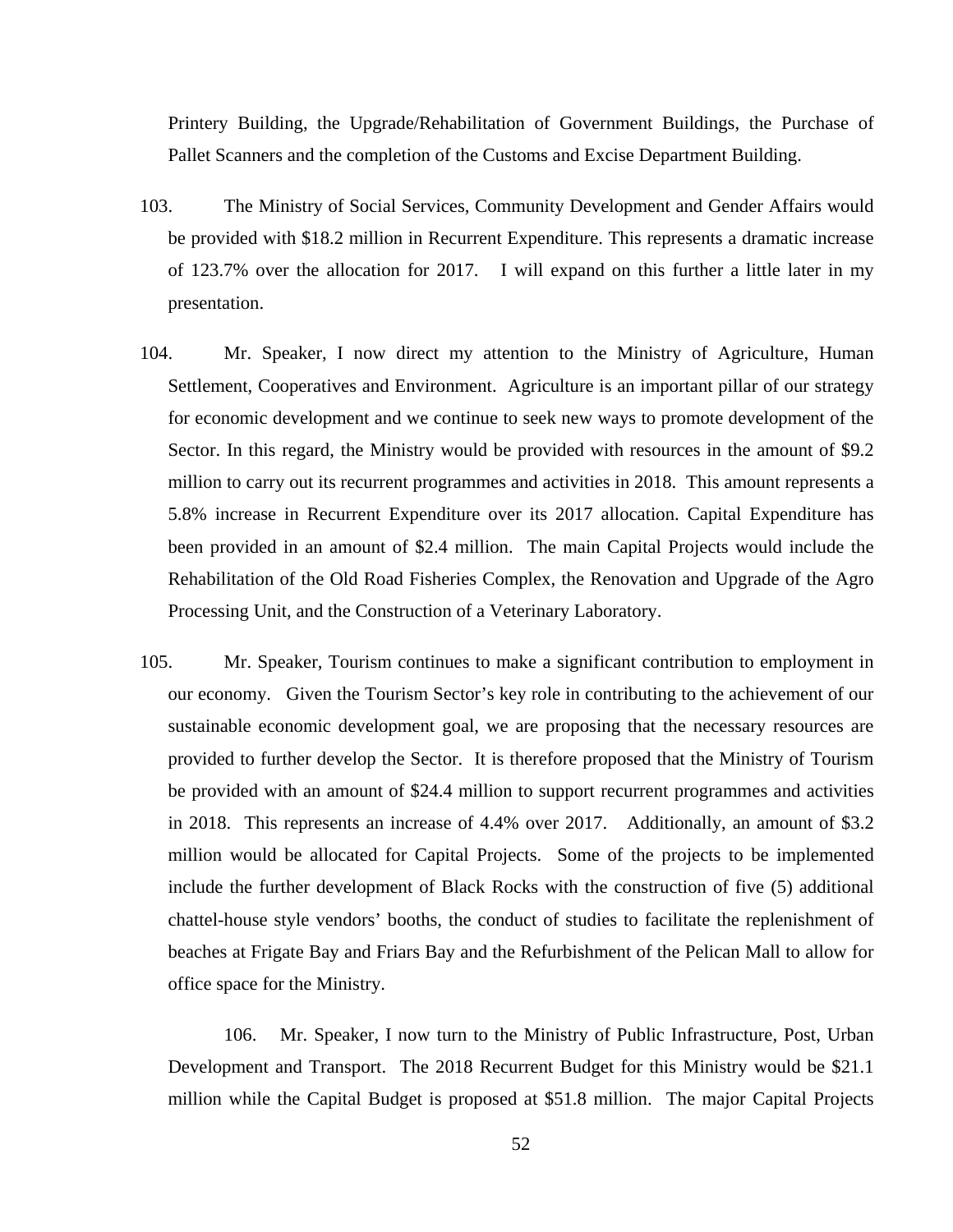include the Rehabilitation of Old Road Bay, the Upgrade of the Island Main Road and the Construction of the East Bus Terminal. These are significant Capital Expenditure items that would bring a better quality experience to commuters and road users and enhance the visitor experience and the modernity of our country not just in the Peninsula but in the rural areas.

- 107. Mr. Speaker, Education continues to be a top priority of my Government due to its potential to empower people and transform lives. The Ministry of Education would be allocated \$71.7 million for its Recurrent Expenditure and \$20.1 million for its Capital Expenditure. In 2018, the Ministry of Education will implement the 2017-2021 Education Sector Plan. The implementation of the Technical and Vocational Education and Training (TVET) Enhancement Project, funded jointly by the Caribbean Development Bank (CDB) and the Government of St. Kitts and Nevis, will continue in full force to achieve its desired objective of developing a high quality TVET system that is demand driven and gender responsive. This project seeks to respond to the demand of our labour market for skilled workers. In 2018, under the TVET Project, the services and programs of Project Strong, the National Skills Training Program and the Advanced Vocational Education Centre (AVEC) would be consolidated into the National Training Institute to bring about greater efficiency and improved delivery of skill training.
- 108. In addition, resources have been allocated for the construction of the new Basseterre High School. By building the new school we are putting the students and teachers first by ensuring that the students can access quality education and teachers can work in a modern facility that is conducive to teaching. We are offering a more student and teacher friendly environment in which students can learn and excel. We believe in the empowering nature of education in creating a responsible and productive citizen. Those who oppose this investment on the grounds of cost must appreciate that it costs more if we keep our children ignorant.
- 109. The Ministry of Health would be allocated \$49.9 million in 2018 to support its recurrent programmes. This amount is 3.5% more than the allocation in 2017. The Ministry would also be provided with \$7.2 million for Capital Expenditure which includes the continued construction of the new Tabernacle Health Centre and the commencement of the JNF General Hospital Phase III Project. In 2018, the oral health program would be expanded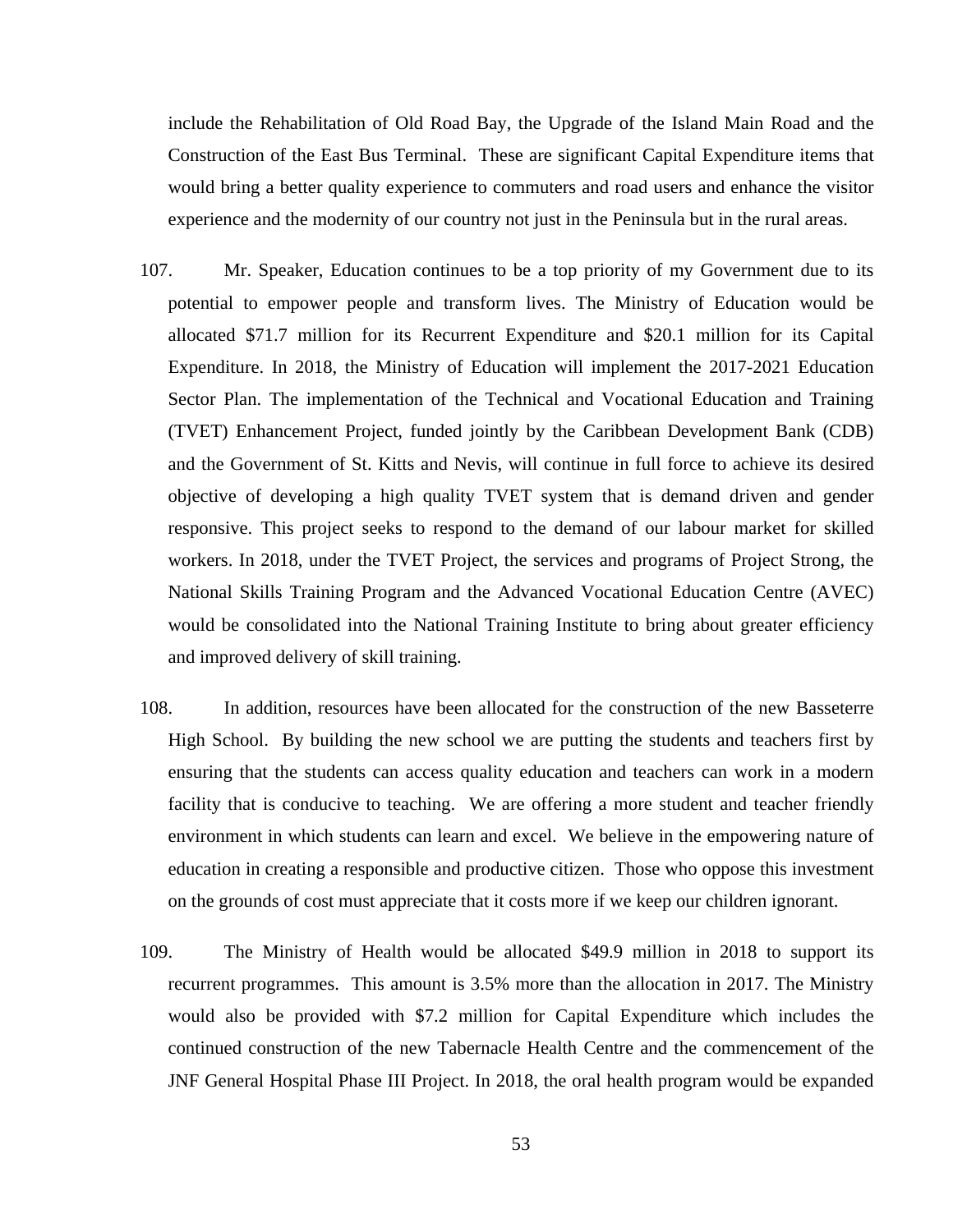to include a Dental Clinic at the Mary Charles Hospital and the Mental Health Day Treatment Centre would be made fully operational. The Ministry of Health would also continue its efforts to expand diagnostic and other critical services such as MRI, CAT-Scan and Haemodialysis. We will also advance our National Health Insurance Scheme in 2018 with a view to offer protection to vulnerable citizens in our Federation who are unable to afford the cost of healthcare and/or insurance.

- 110. Mr. Speaker, the 2018 Estimates propose an allocation of \$7.0 million to the Ministry of Youth, Sports and Culture for Recurrent Expenditure, an increase of approximately 9.0% over the previous year. An additional \$7.7 million is also proposed to execute the Capital Projects for that Ministry. The Youth Strategic Policy identified four (4) areas of concern expressed by our Nation's youth namely: violence, gang recruitment and involvement, unemployment and social engagement. In an effort to address these issues, the Ministry, through the Department of Youth, plans to complete and launch the National Youth Strategic Plan in 2018. In the upcoming fiscal year, the Department of Sports will also launch a community sports project that embraces the younger age groups and create "golden leagues" to include the elderly. Another initiative that would be implemented by the Ministry is preparation of a National Sports Policy.
- 111. Mr. Speaker, the Ministry of Sustainable Development would be allocated \$6.1 million for its Recurrent Expenditure in 2018, an increase of 10.4% over the 2017 Budget. Additionally, a further \$10.2 million would be provided to support ongoing and new Capital Projects. As mentioned earlier, one of the important projects to be undertaken in 2018 is the Enhanced Country Poverty Assessment which is critical for our economic planning processes as it provides the statistical basis for making policy decisions.
- 112. The Ministry of Foreign Affairs and Aviation would be provided with resources in the amount of \$18.7 million to execute its recurrent activities for 2018. The Ministry will continue its work in the regional and international for a in promoting, protecting and advancing the strategic interests of St. Kitts and Nevis with emphasis on development. In 2018, the Ministry intends to continue to expand its diplomatic reach by engaging in nontraditional geographical regions such as Sub-Saharan Africa. It is the view of the Ministry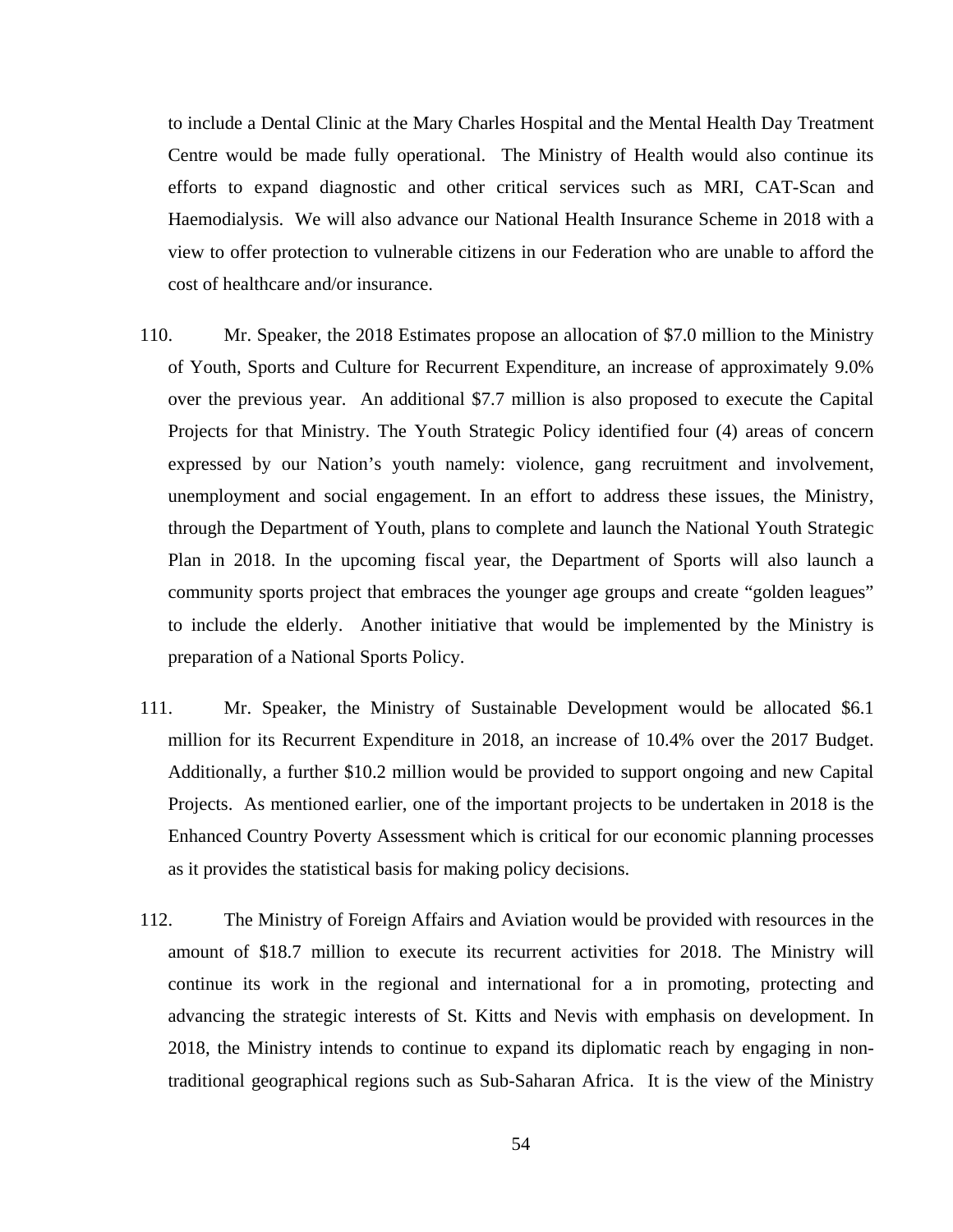that forging stronger ties with such nations would increase opportunities for trade and investments.

- 113. Mr. Speaker, the Office of the Attorney General would be provided with \$11.8 million for its recurrent activities in 2018. There is also a provision of \$500,000 for the Electoral Reform Project. The Attorney General's Chambers plans to continue to build capacity of its staff to enable them to function more efficiently in applying the tenets of transparency, accountability and rational application of the law.
- 114. The Ministry of Nevis Affairs, Labour, Social Security and Ecclesiastical Affairs would be provided with \$1.8 million for Recurrent Expenditure, a significant increase of 37.6% over its 2017 allocation. A further \$5.1 million would also be provided for Capital Projects, of which \$5.0 million would be used to reduce the severe shortfall in the Fund for Severance Payments and Long Service Gratuities. The allocated resources would be applied to capacity building through recruitment and training. Particular attention would be placed on the establishment of a modernized and automated Labour Market Information System that would produce real-time labour statistics and information. The completion and passing into law of the new Labour Code for the Federation of Saint Christopher and Nevis and the establishment of an Occupational Health and Safety Policy would be given special attention in 2018.

#### **Fiscal Measures and Other Strategic Interventions**

115. Mr. Speaker, there are many things to be considered in determining the size and composition of the Estimates of a small country that is striving to do what is best for its people. It is important that this process is managed in such a way that balance is achieved between the demands for expenditure and our ability to collect revenue. My Government does not take this responsibility lightly. That is why my Cabinet relies on a technically sound Medium Term Fiscal Framework that is designed by the hard working team of professionals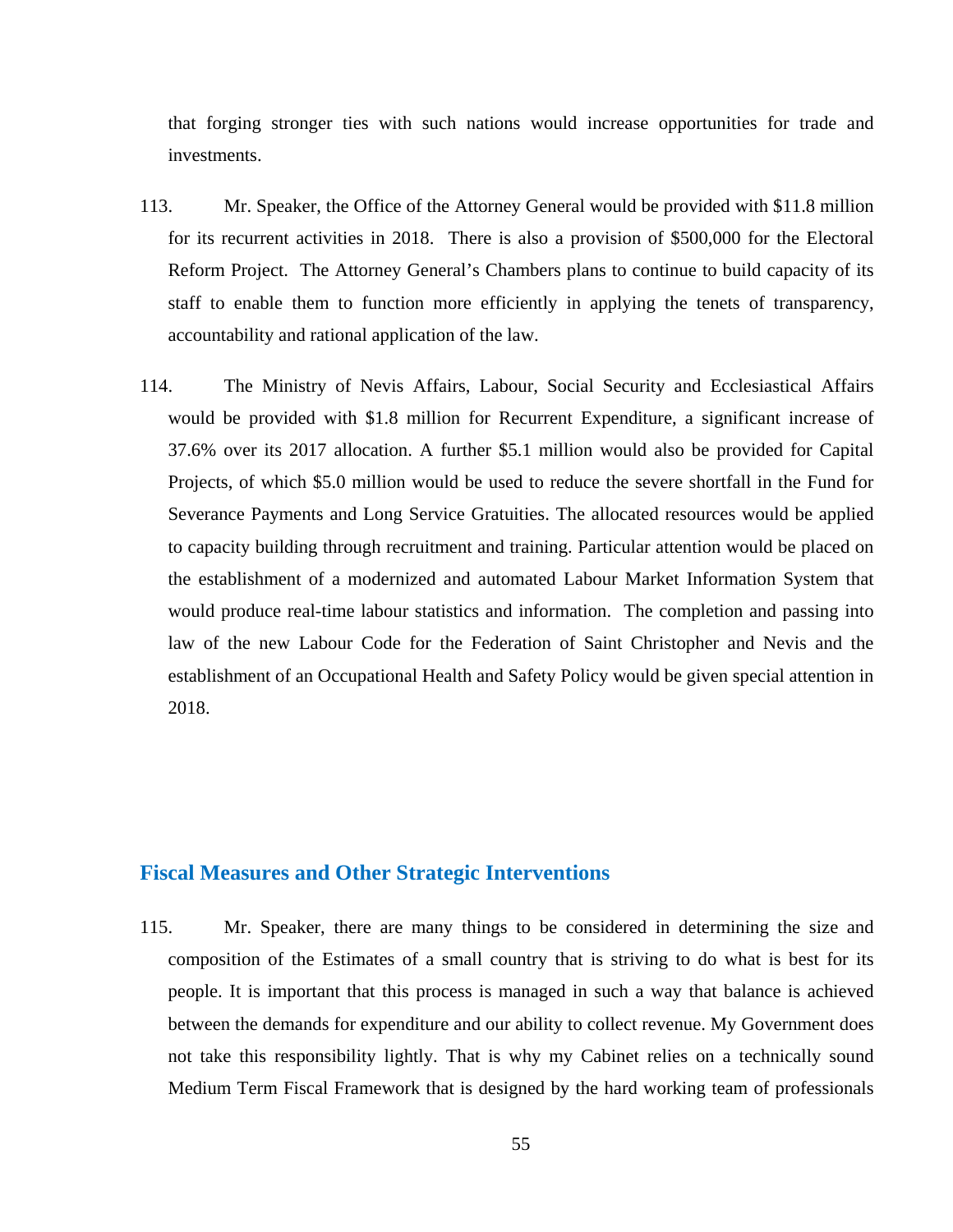at the Ministry of Finance. The current Fiscal Framework spans the period 2018 -2020and identifies the parameters within which key policy decisions can be made. By adopting the Framework, we have been able to create a viable Budget for 2018 while at the same time ensuring the sustainability of the Government's fiscal house.

- 116. Mr. Speaker, in the context of the Fiscal Framework established to guide the 2018 Budget, we expect to conduct the affairs of the Government in a manner that would ensure that we record at least a balanced fiscal position by the end of the year 2018. I also bring tidings of good news in that we do not contemplate the imposition of any new taxes. The current regime is deemed sustainable once the planned reforms are implemented and we are able to increase compliance among the different taxpayer groups and put more Government services on an improved cost recovery basis while delivering enhanced quality of service to the people. Moreover, my Government is giving serious thought to St. Kitts and Nevis becoming a more competitive tax jurisdiction. In this regard, we will evaluate the possibilities for further reducing Corporate Income Tax from 33% to around 30%. We expect to be in a position to make a further statement during the course of 2018.
- 117. As part of our dialogue and partnership with the IMF, we have discussed a number of areas that my Government is interested in exploring and/or implementing as part of our drive to strengthen the fiscal framework and safeguard macroeconomic sustainability over the medium to long term. We have requested technical assistance from the IMF in a number of important areas including the establishment of fiscal rules, the establishment of a framework for determining public wages, a comprehensive review of the tax incentives regime and the establishment of the Growth and Resilience Fund which my Government is still very committed to implementing. We have decided to work with the IMF in these four areas because they involve very deep and complex matters that would require careful study and indepth analysis in order to develop robust yet realistic policies. At this time, we were hoping to be much further along with these initiatives, however, some delays in procuring technical personnel to perform the assignments were experienced. We therefore expect to commence work in all four areas early in the new year.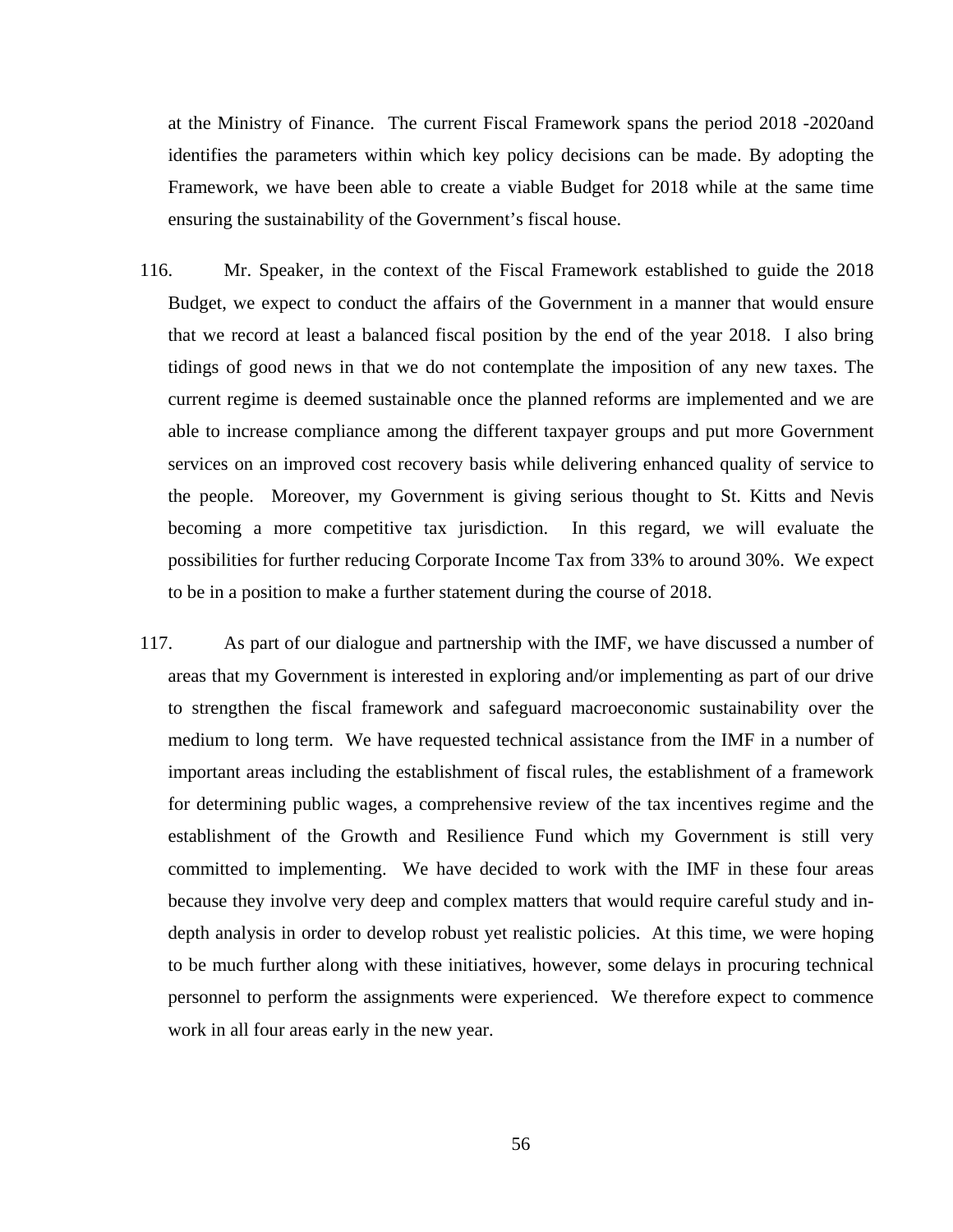- 118. Mr. Speaker, I wish to say a little more on at least two of the areas earmarked for technical assistance because we would like to encourage wider public discussion on matters of national interest. Depending on the outcomes of the studies, members of this Honourable House may also eventually get the opportunity to engage in extensive debate on the specific proposals. According to an IMF publication, a fiscal rule can be defined as a binding criterion that "imposes a long-lasting constraint on fiscal policy". Such a rule can be enshrined in national legislation to assist with its enforcement and general effectiveness. The idea of a country adopting fiscal rules is not new. In fact, various countries around the world have been using fiscal rules as part of their toolkit to define the boundaries of fiscal policy development. A little closer home in the Caribbean, countries like Anguilla and Grenada in the ECCU and Jamaica in the wider CARICOM group have adopted fiscal rules that are enshrined in legislation. These rules are established and implemented for a variety of reasons, chief among which is to instil a high level of discipline in the fiscal management of the State. In recent times, issues related to fiscal rules have been discussed at the level of the ECCB and during our 2017 Article IV consultation with the IMF. These initial discussions have paved the way for further in-depth study and consultation, hence the proposed technical assistance being sought from the IMF. The technical assistance with respect to developing a fiscal rule and the one looking at establishing the Growth and Resilience Fund are closely interlinked, therefore we anticipate that these linkages would be explored when the actual studies are undertaken in 2018.
- 119. Mr. Speaker, all members of this Honourable House are aware that in Small Island Developing States like St. Kitts and Nevis, the Public Sector wage bill absorbs a large share of budgetary resources and can place significant pressure on the fiscal situation through demands for increased spending on wages. We recognise that the issues related to Public Sector employment and wage policies constitute areas of importance to all of us. These policies have implications for the efficient delivery of public services, the competitiveness of our economy and the prosperity we are seeking to build into our society. We therefore, need to establish a more transparent and predictable Public Sector wage determination system that is compatible with the Medium Term Fiscal Framework and upholds the objective of delivering public services that are efficient and sustainable. Plans are already in motion to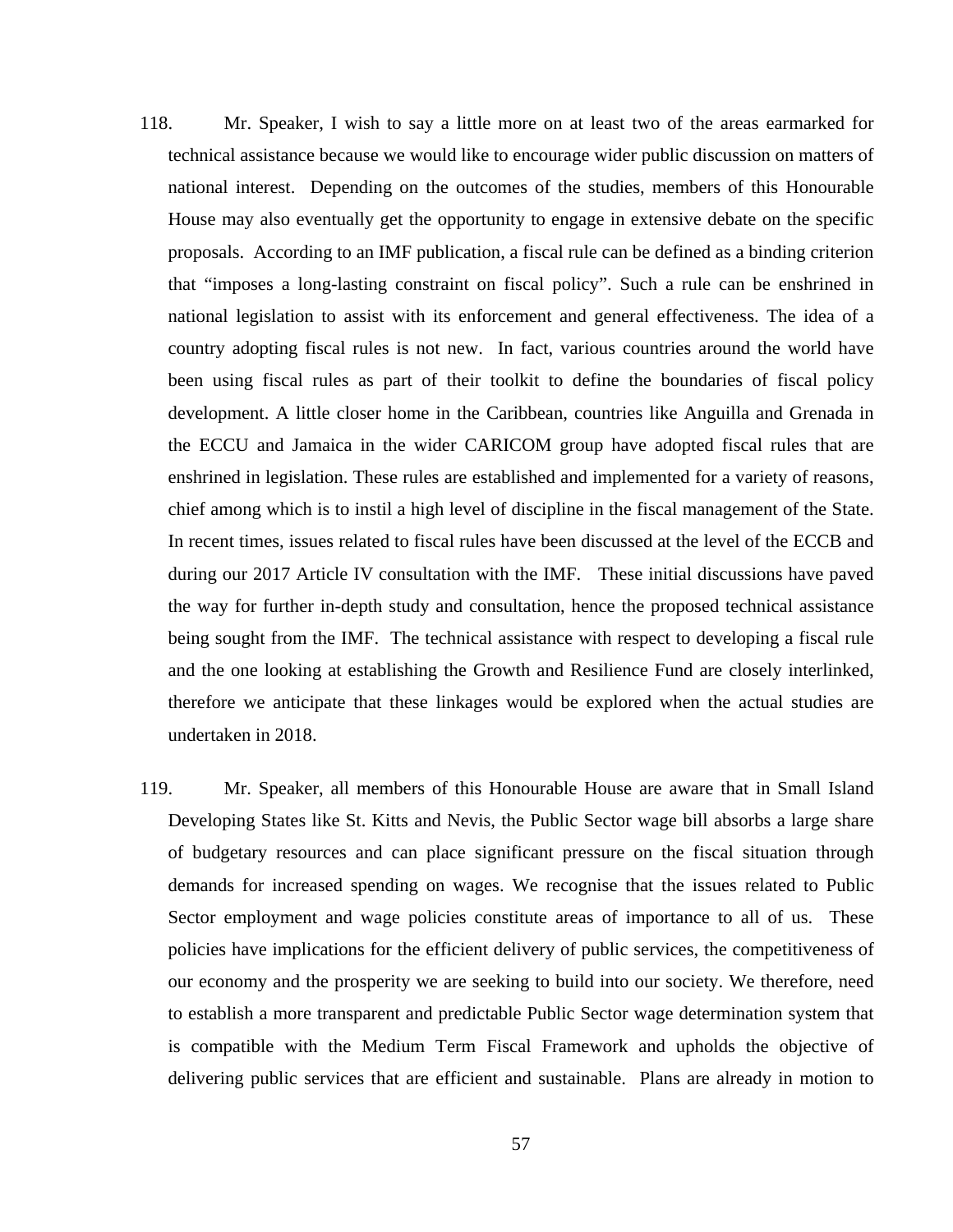access technical assistance from the IMF to establish the framework for determining public wages and this would be completed in time for the Government to give due consideration in the 2019Budget.

- 120. In the interim, my Government has determined that there are a number of areas where we can update a few policies to improve the level of benefits accruing to Public Servants. We have listened and heard the cries coming from the Government Auxiliary Employees (GAEs) who lost the benefit of an honorarium being paid to them at the end of each year. The practice of making this payment was discontinued with the reform of the Government's pension provisions which introduced the idea of establishing a Contributory Pension Scheme. Mr. Speaker, all that has taken place to date was the passing into law of the Pensions (Amendment) Act of 2012. The GAEs have not been able to benefit from the new Scheme but the honorarium was stopped. My Administration does not support the termination of the honorarium before the new Contributory Pension Scheme becomes operational. We believe in treating people with fairness. Therefore, in a spirit of fairness and in recognition of the services provided by the men and women who serve in various Departments of the Government service, my Government will reinstate the payment of the honorarium in 2018 provided that the Pension Scheme is not implemented. Further, during the course of 2018, efforts will be made to establish the Pension Scheme by 2019. This would enable the affected persons to start reaping the intended benefits and they would be able to enjoy the peace of mind that comes with the security of a retirement plan.
- 121. Mr. Speaker, any plans and discussions related to wage packages must also include issues related to productivity which is critical to our pursuit of sustainable development. This is a matter that can hamper our progress. We cannot afford to miss out on the opportunity to become a more productive people as our level of productivity would determine the output and outcomes for our Nation. Therefore, we must find ways to ensure that workers in both the Public and Private Sectors make positive shifts in attitude, adopt better standards of work ethics and make a commitment to become more productive. The harder we work the more the businesses and the Government can achieve. This will create a win, win situation for workers, for employers and the country as a whole. My Administration believes in the principle of rewarding people for excellent service. Therefore, in 2018 we will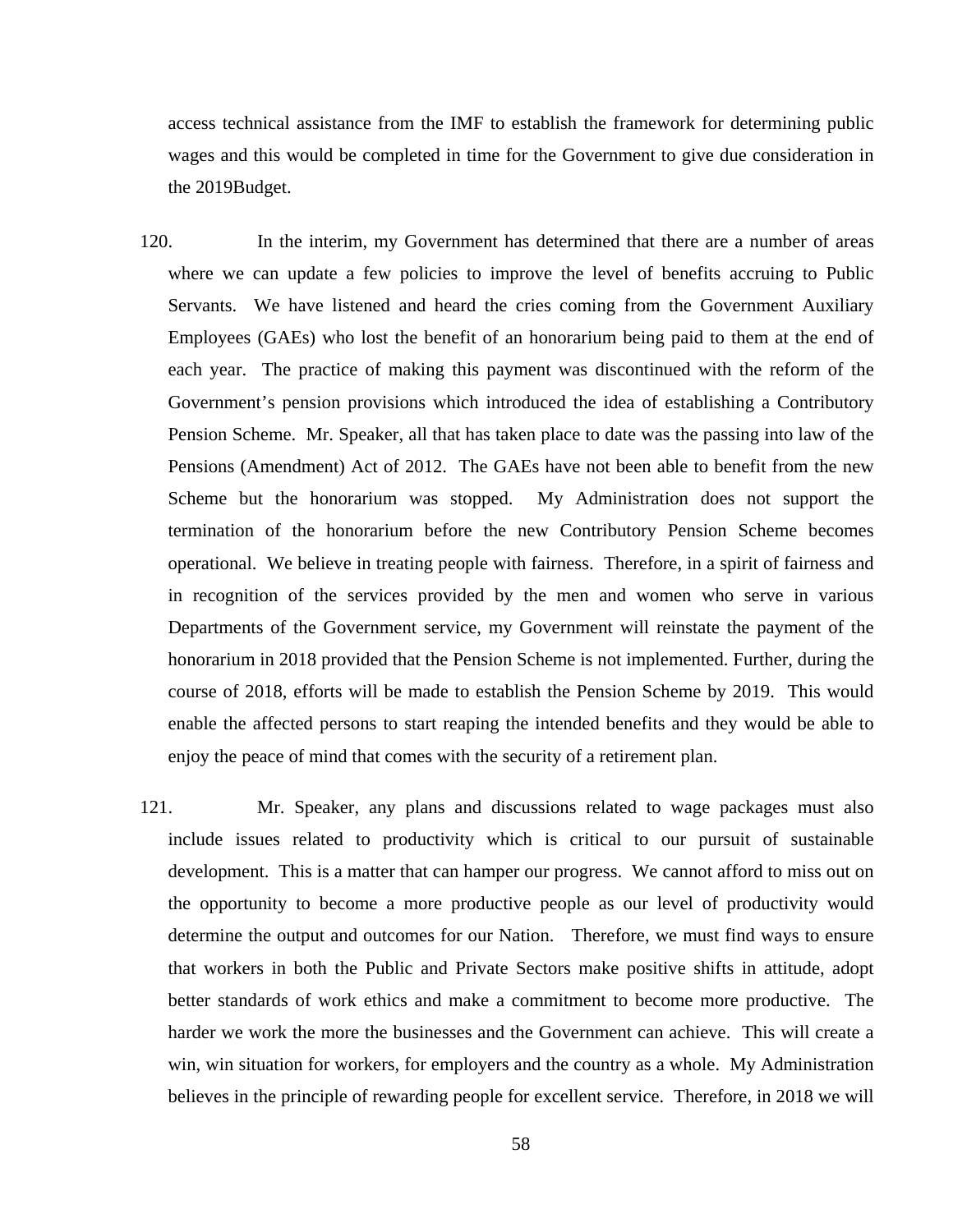introduce a pay for performance initiative that will be piloted in three Ministries and spearheaded by the Human Resource Management Department. We also invite institutions in the wider Public Sector and employers in the Private Sector to focus some attention on productivity and create programmes to boost productivity in your own organisations.

- 122. Mr. Speaker, we are concerned about the ability of many Civil Servants who have worked in the service of the Government for 10, 15, 20 years and over and are still not in a position to acquire their own homes. Several of these persons have purchased land from the Government but do not fit the criteria for assistance from the NHC and find it difficult to meet the stringent requirements of the commercial banks to contract a mortgage. In keeping with our commitment to put people first, my Government is motivated to institute the appropriate policy by taking action to increase the opportunity for Civil Servants to access mortgages at reasonable interest rates. In this regard, my Government will invest in the region of \$10 million in the Development Bank of St. Kitts and Nevis to facilitate the introduction of a special Civil Servants Home Mortgage Scheme. This will facilitate access for qualifying Civil Servants to obtain financing at reasonable rates for the construction of new homes or the upgrade of existing ones. More information will be provided at the time of the launch of this initiative.
- 123. Mr. Speaker, earlier I indicated that the recent hurricanes seriously impacted the Agriculture Sector. The farmers are reeling from the devastation of their crops, livestock and infrastructure. We are concerned that the damaged sustained would reverse the good trend in terms of the positive growth observed in the Sector over the first eight months of the year prior to the impact of the hurricanes. We are determined to bring relief to the farmers and increase the contribution of Agriculture to the economy reinforcing its contribution to food security and reducing the high level of food imports. Therefore, an Agriculture Support Fund is being established at the Development Bank where the Government would invest \$1.5 million to provide support to farmers.The Fund will facilitate low cost loans to farmers to assist them in replenishing stock, purchasing of inputs, replacing livestock, repairing shade houses and other infrastructure, and purchasing implements for land preparation. In 2018, this support will continue to enable farmers to return to full operation.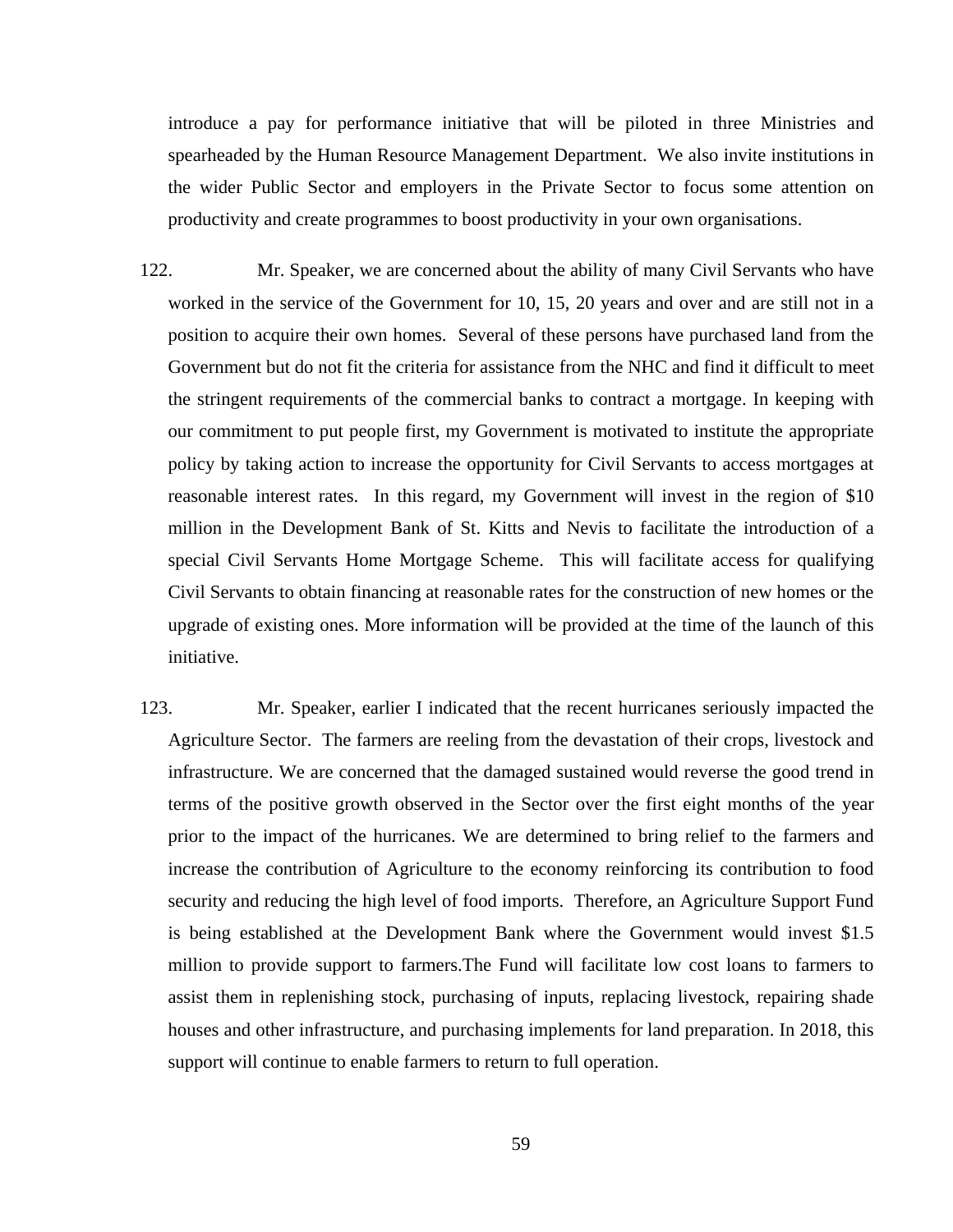124. Mr. Speaker, my Administration is serious about putting people first. During our campaign to win the trust and confidence of our people, we were repulsed at the reality that despite the advances made in our country there were still so many households that were falling below the poverty line. It is equally troubling today to face the reality that many of these households constitute the phenomenon of the working poor in our Federation. We were given a mandate to do something to help to correct this situation and we are determined to fulfil this mandate. Therefore, in 2018 my Team Unity Government will introduce a liveable wage initiative which will provide support for households with a gross income of below \$3,000 per month. Prospective beneficiaries would be subject to the required registration and verification processes to ensure the integrity of the Programme. Earlier I mentioned the proposal for an extraordinary increase of 123.7% in the allocation to the Ministry of Community Development, Social Services and Gender Affairs. The increased allocation will enable the Ministry to implement this very important flagship initiative of my Team Unity Administration. Mr. Speaker, this is what we are about. We have come to this high office to ensure that people centred initiatives can become a reality so that vulnerable families living across the length and breadth of St. Kitts and Nevis can be lifted out of poverty and indigence. Our people can count on my Administration to always put them first. This is certainly a clear example of a promise made by Team Unity and a promise kept by Team Unity.

#### **Conclusion**

125. In concluding, Mr. Speaker, we are made sober by the many challenges that confront us but we are also encouraged by the opportunities that await us in the new year and beyond. The plans for 2018 and prior actions of the Government demonstrate the care and dedication we are taking to ensure that the impact on the lives of our people is the first consideration to determine policy and design of the relevant interventions. What we are certain of is the fact that we would continue to face the challenges in the new year but we must press forward with pursuing the opportunities that are already known and to create other opportunities using our own creativity, industry and innovation. We can assure this Nation that the Government is prepared to continue to update its own fiscal toolkit as indicated by the current policy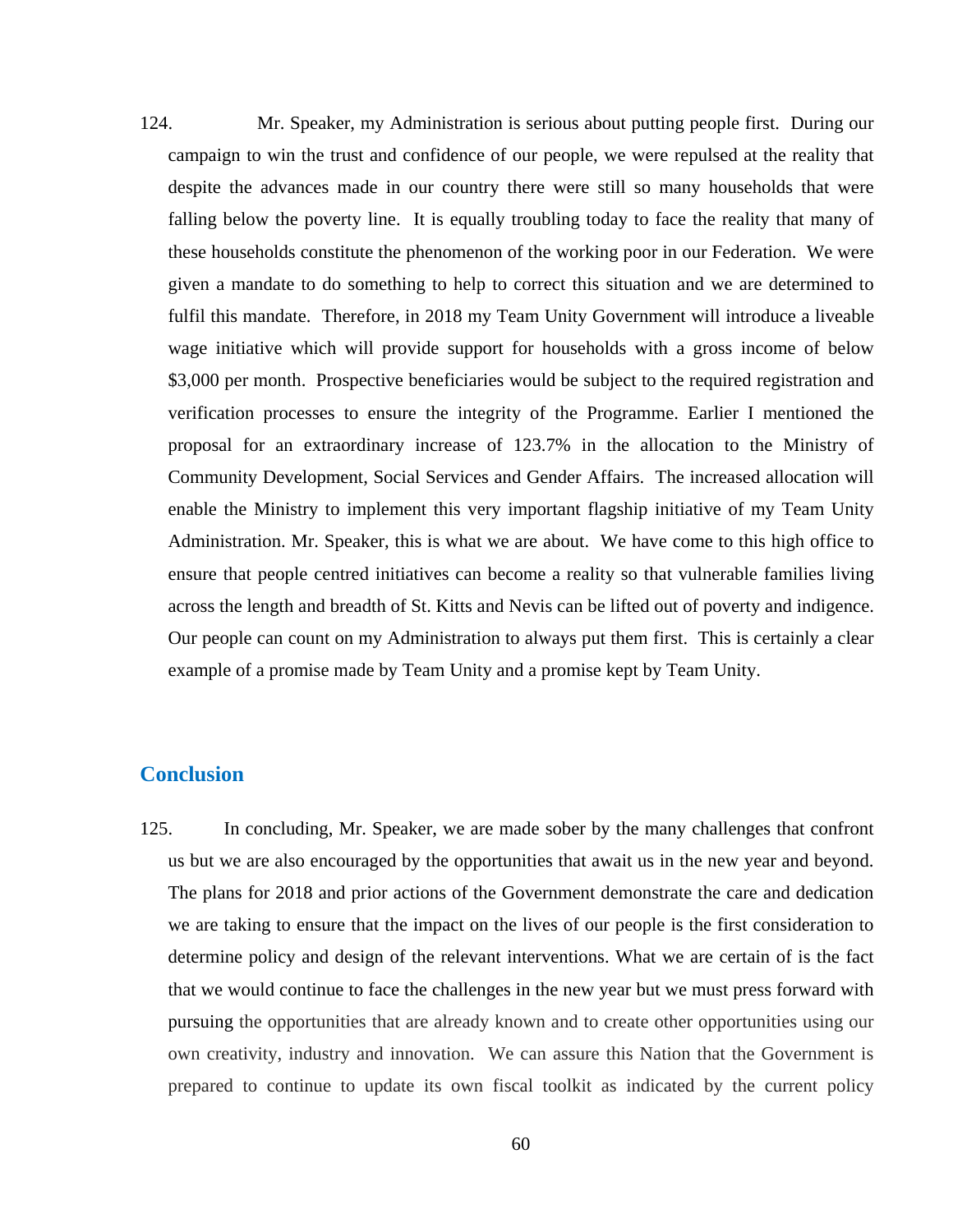announcements and our agenda for the development of new tools to strengthen the fiscal framework.

- 126. In charting the way forward for building the sustainability of our Nation, there is no doubt in our minds that our people must be the primary beneficiaries of development. Building partnerships with a wider cross section of our population and with the wider international community will become even more important for building resilience and attaining sustainable development. We are not satisfied with the status quo therefore efforts willbe made to consult more with people regardless of their view points, age group, gender, religious or political persuasion. This approach will enable us to tap into the creativity of our people and assist with designing policies for the future sustainability of our country. Similarly, efforts will be made to extend our international reach by forging partnerships beyond our borders. In this regard, the Government, led by the Ministry of Foreign Affairs, has embarked on a strategic plan to expand the diplomatic footprint of our country beyond the traditional friendly states. My Government is also keen to more fully embrace the St. Kitts and Nevis diaspora including our economic citizens. We are convinced that our diaspora can serve as a rich source of talent, financial and other resources necessary to help this country grow and develop into a model sustainable twin island state. Therefore, plans are in motion to expand our outreach with the convening of a diaspora conference in 2018.
- 127. Furthermore, the existing forms of partnership between the Public Sector and the Private Sector need to begin to transcend the traditional norms of simply talking to each other at intervals and move towards more strategic engagement. I am encouraged by the most recent dialogue with Private Sector and Civil Society representatives because we struck an important cord of understanding that we must improve the dialogue and increase the opportunities for us to work together. We intend to formalize a number of areas in which we can cooperate with our Chamber of Industry and Commerce partners for the mutual benefit of our country.
- 128. In the final analysis, we are confident that the prospects for growth in 2018 are promising with the expectation that investments in private development projects would exceed the levels realised in 2017. A number of large scale projects have already obtained the